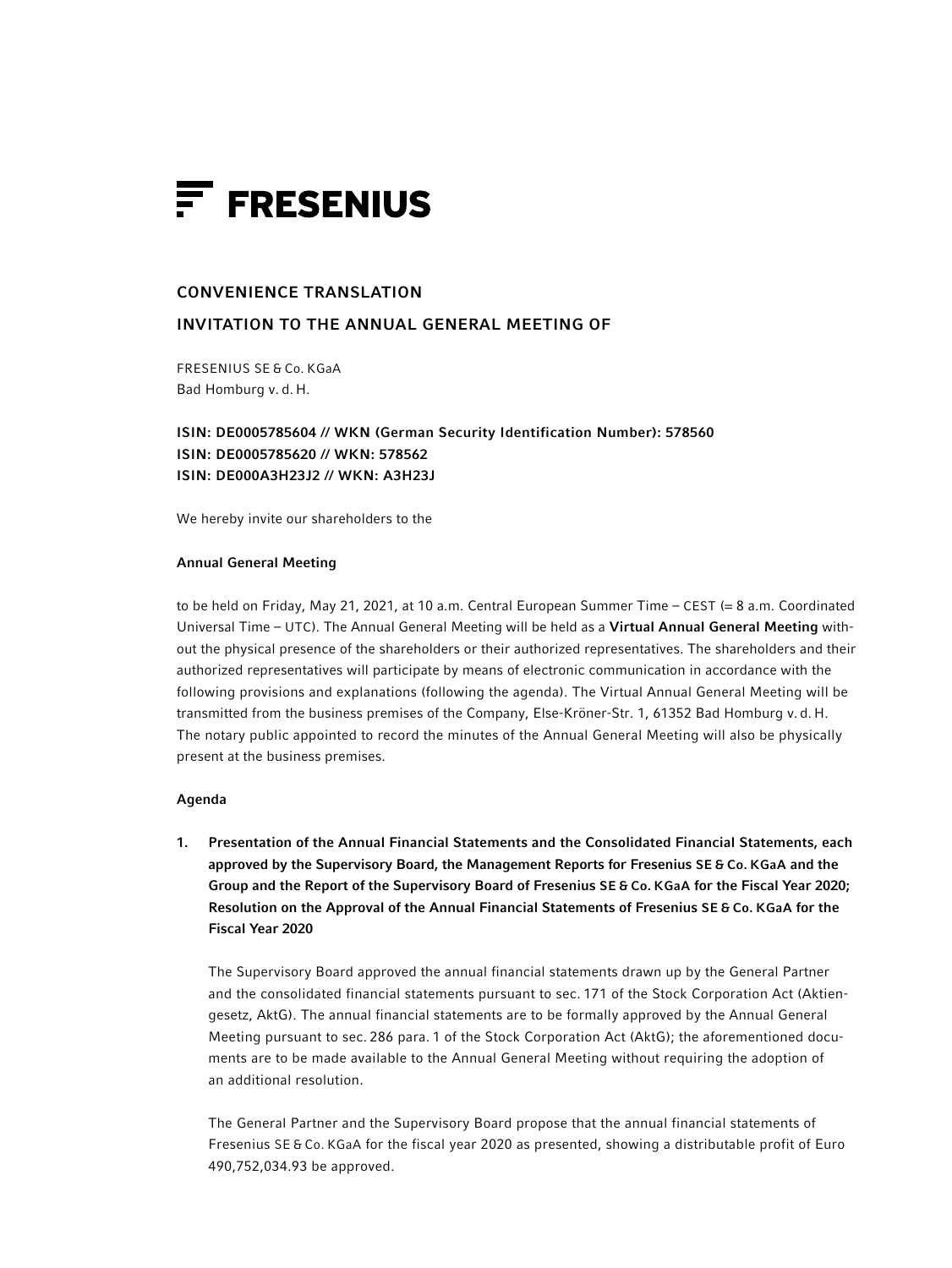# 2. Resolution on the Allocation of the Distributable Profit

The General Partner and the Supervisory Board propose to allocate the distributable profit of Fresenius SE & Co. KGaA in the amount of Euro 490,752,034.93 reported in the annual financial statements for the fiscal year 2020 as follows:

| Payment of a dividend of Euro 0.88 per share |      |                     |
|----------------------------------------------|------|---------------------|
| on 557,540,909 shares entitled to a dividend |      | Euro 490.635.999.92 |
| The dividend is payable on May 27, 2021.     |      |                     |
| Balance to be carried forward                | Euro | 116.035.01          |
|                                              |      | Euro 490,752,034.93 |

 The number of shares entitled to a dividend may change prior to the Annual General Meeting. In such cases, an appropriately adjusted proposal for resolution on the allocation of the distributable profit shall be put to the Annual General Meeting, based on an unchanged distribution of Euro 0.88 per share entitled to a dividend.

# 3. Resolution on the Approval of the Actions of the General Partner for the Fiscal Year 2020

 The General Partner and the Supervisory Board propose to approve the actions of the General Partner for the fiscal year 2020.

# 4. Resolution on the Approval of the Actions of the Supervisory Board for the Fiscal Year 2020

 The General Partner and the Supervisory Board propose to approve the actions of the members of the Supervisory Board of the Company for the fiscal year 2020.

# 5. Election of the Auditor and Group Auditor for the Fiscal Year 2021 and of the Auditor for the potential Review of Financial Information during the Course of the Year

 Supported by the recommendation of its Audit Committee, the Supervisory Board proposes to elect PricewaterhouseCoopers GmbH Wirtschaftsprüfungsgesellschaft, Frankfurt am Main, as the auditor and group auditor for the fiscal year 2021 and as the auditor for the potential review of financial information during the course of the year within the meaning of sec. 115 para. 7 of the Securities Trading Act (Wertpapierhandelsgesetz) that will be prepared prior to the Annual General Meeting 2022.

The Audit Committee declared that its recommendation was free from undue influence by third parties and that no clause was imposed on it restricting its choice within the meaning of Article 16 (6) of the EU Audit Regulation (EU) No. 537/2014.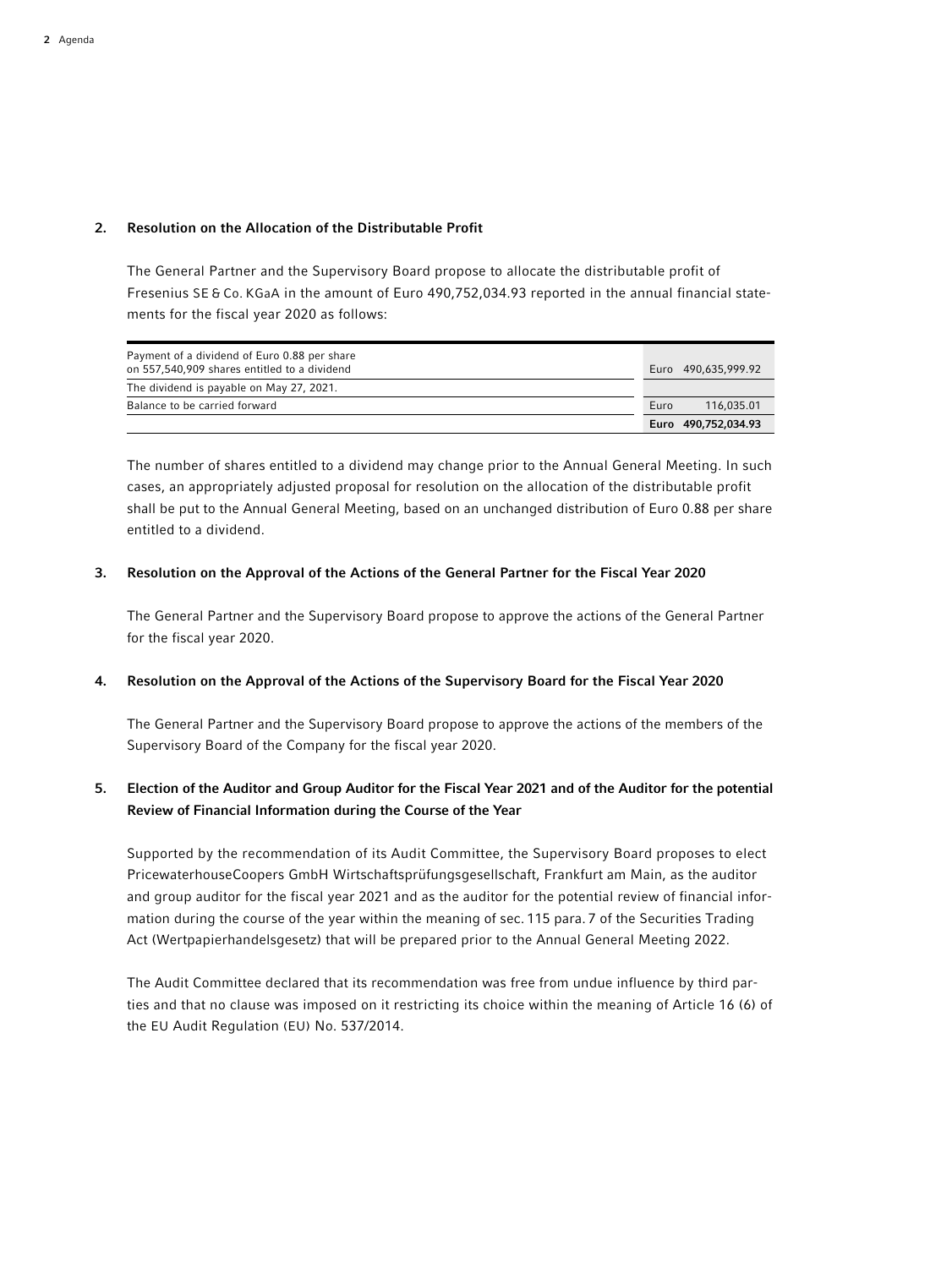# 6. Resolution on the Approval of the Compensation System for the Members of the Management Board of the General Partner

 As a result of the Act Implementing the Second Shareholders Rights Directive (ARUG II), the Stock Corporation Act (AktG) was amended to include, inter alia, the provision of sec. 120a of the Stock Corporation Act (AktG). Sec. 120a para. 1 of the Stock Corporation Act (AktG) stipulates that the Annual General Meeting of listed companies shall resolve on the approval of the compensation system for members of the Management Board presented by the Supervisory Board in the event of any material change to the compensation system, at a minimum, however, after every four years. In accordance with the statutory transitional provisions, the first resolution on the compensation system must be passed at the latest at the Annual General Meeting in 2021.

 The compensation system for the members of the Management Board of the General Partner was amended with effect from January 1, 2021 (Compensation System 2021+). Against this backdrop, a resolution on the approval of the compensation system presented by the Supervisory Board is to be adopted at the Annual General Meeting 2021.

 The Compensation System 2021+ is an integral part of this invitation to the Annual General Meeting and is being published and described in detail in the **Annex to agenda item 6** following the agenda.

 The Supervisory Board proposes that the compensation system for the members of the Management Board of the General Partner (Compensation System 2021+) presented to the Annual General Meeting and published in the Annex to agenda item 6 be approved.

# 7. Resolution on the Remuneration of the Supervisory Board and the Amendment of Article 13 and Article 13e (3) of the Articles of Association

 The Act Implementing the Second Shareholders Rights Directive (ARUG II) has also resulted in an amendment to sec. 113 para. 3 of the Stock Corporation Act (AktG). According to sec. 113 para. 3 sentences 1 and 2 of the Stock Corporation Act (AktG) as amended by ARUG II, the annual general meetings of listed companies must resolve on the remuneration of Supervisory Board members at least every four years, whereby a resolution confirming the remuneration is permissible. A corresponding resolution on the remuneration of Supervisory Board members must be passed at the latest at the Annual General Meeting in 2021.

 The remuneration of the members of the Supervisory Board is to be amended with effect as of January 1, 2021.

 Article 13 of the Articles of Association of the Company currently stipulates that, in addition to fixed remuneration components, the members of the Supervisory Board shall receive variable remuneration based on the respective average growth rate of consolidated net income for the year for which remuneration is payable as well as the two preceding fiscal years. In line with the corresponding suggestion in the revised version of the German Corporate Governance Code (Deutscher Corporate Governance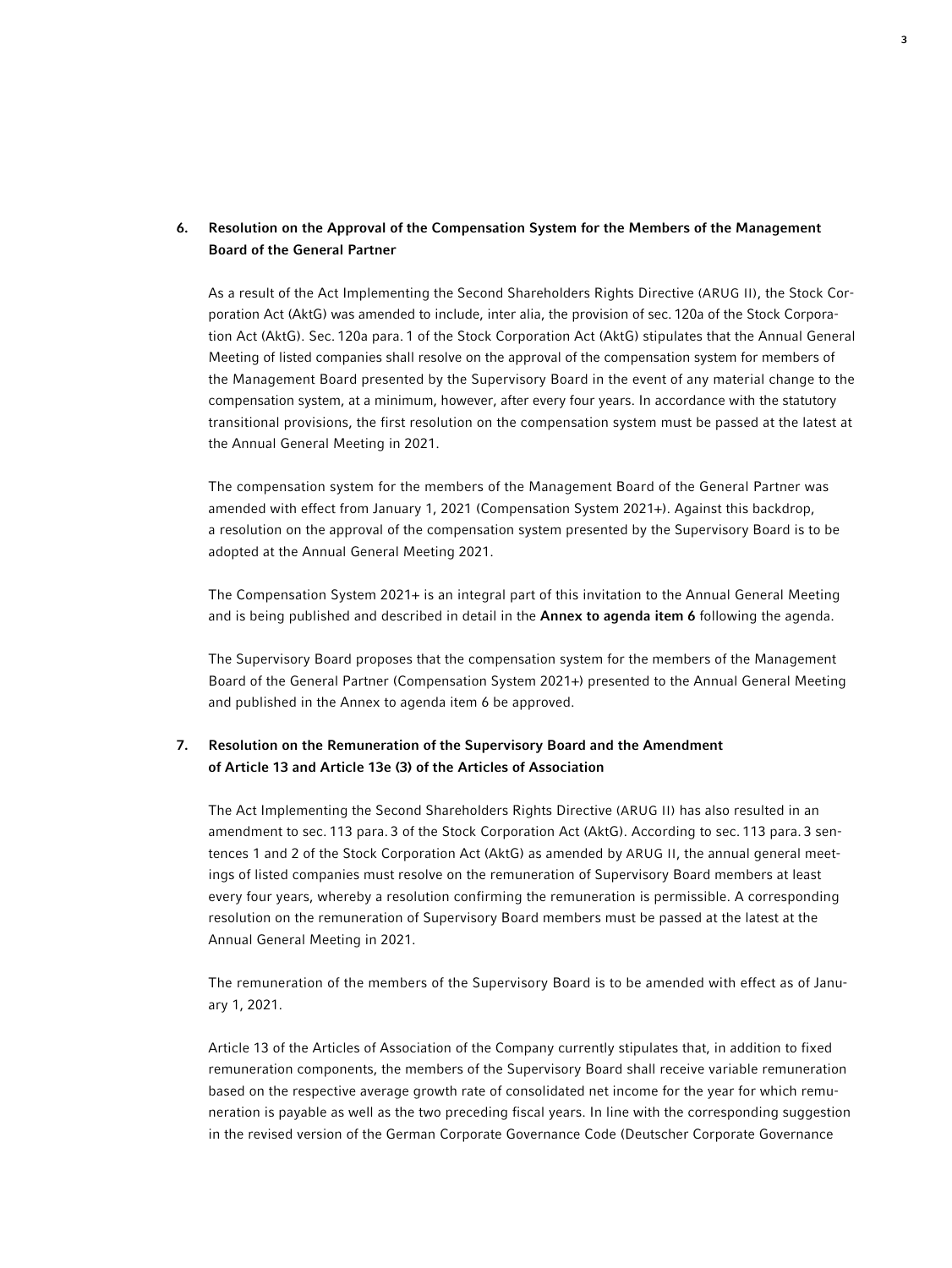Kodex, DCGK) of December 16, 2019, the predominant practice of large listed companies in Germany, and the recommendations of proxy voting advisors, this variable remuneration component shall be abolished through a corresponding amendment to Article 13 of the Articles of Association of the Company, which will enter into effect on January 1, 2021, and, by way of compensatory measure, the fixed remuneration shall be increased and an appropriate adjustment to remuneration for committee membership made. Service on the Nomination Committee shall not be subject to separate remuneration. Furthermore, the attendance fee for meetings of the Joint Committee of the Supervisory Board of the Company and the Supervisory Board of Fresenius Management SE shall in future be abolished. In all other respects, the remuneration for the members of the Supervisory Board shall remain unchanged and Article 13 of the Articles of Association of the Company shall merely be editorially revised. As the attendance fee for the Joint Committee will no longer apply in the future, Article 13e (3) of the Articles of Association of the Company shall be revised accordingly and additionally editorially modified to reflect the amendments to Article 13 of the Articles of Association.

 The remuneration of the members of the Supervisory Board and the proposed amendments are being published and described in detail in the annex to agenda item 7.

The General Partner and the Supervisory Board propose to resolve as follows:

 The remuneration of the members of the Supervisory Board described in the annex to agenda item 7, entering into effect on January 1, 2021, will be approved and Article 13 and Article 13e (3) of the Articles of Association of the Company will be amended as follows:

a) Article 13 of the Articles of Association will be reworded as follows:

"Article 13 Supervisory Board Remuneration

- (1) Each member of the Supervisory Board shall as fixed remuneration receive an amount of Euro 180,000.00 annually for each full fiscal year, payable after the end of the fiscal year.
- (2) If the Annual General Meeting resolves higher remuneration, this shall apply.
- (3) The Chairman of the Supervisory Board shall receive two and a half times, and his deputies one and a half times, the remuneration of a Supervisory Board member as set forth in Article 13 (1).
- (4) For membership in the Audit Committee of the Supervisory Board a member shall receive additional remuneration of Euro 40,000.00 for each full fiscal year, while the Chairman of the Audit Committee shall receive twice this amount.
- (5) If a fiscal year does not encompass a full calendar year, or if a member of the Supervisory Board is a member of the Supervisory Board for only a portion of the fiscal year, the remuneration shall be paid on a pro rata temporis basis. This shall apply accordingly to membership of the Audit Committee of the Supervisory Board.
- (6) The members of the Supervisory Board shall be refunded expenses incurred when exercising their functions, which also includes applicable value added tax due for payment.
- (7) The Company shall provide members of the Supervisory Board with insurance cover to an appropriate extent for exercising Supervisory Board activities.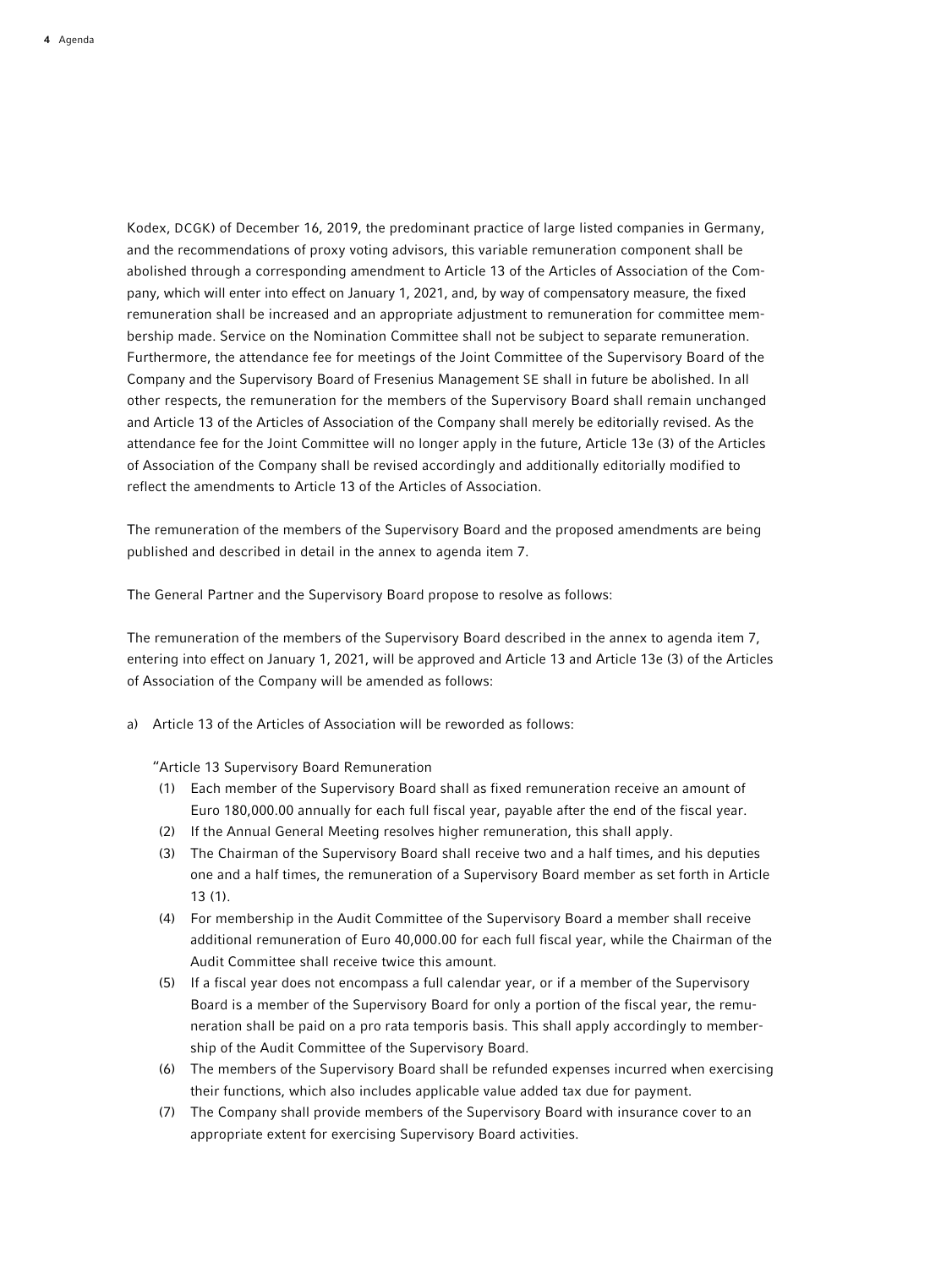- (8) If a member of the Supervisory Board is at the same time a member of the Supervisory Board of the General Partner, Fresenius Management SE, and receives remuneration for his service on the Supervisory Board of Fresenius Management SE, the remuneration pursuant to Article 13 (1) shall be reduced by half. The same applies with regard to the additional part of the remuneration for the Chairman pursuant to Article 13 (3), provided he is simultaneously the Chairman of the Supervisory Board of Fresenius Management SE; this applies accordingly to his deputies to the extent they are simultaneously deputies of the Chairman of the Supervisory Board of Fresenius Management SE. To the extent a deputy of the Chairman of the Supervisory Board of the Company is at the same time the Chairman of the Supervisory Board of Fresenius Management SE, Article 13 (3) shall not apply to him."
- b) Article 13 (3) of the Articles of Association will be reworded as follows:

"Article 13 (6) and (7) of the Articles of Association shall apply *mutatis mutandis*."

#### 8. Election to the Supervisory Board

 The Supervisory Board of Fresenius SE & Co. KGaA is composed of six shareholder representatives and six employee representatives in accordance with secs. 95, 96 of the Stock Corporation Act (AktG), sec. 22 of the Co-Determination of Employees in the Event of Cross-Border Mergers Act (Gesetz über die Mitbestimmung der Arbeitnehmer bei einer grenzüberschreitenden Verschmelzung, MgVG) in conjunction with secs. 24, 25 of the MgVG and Article 8 (1) and (2) of the Articles of Association. Pursuant to sec. 96 (3) sent. 1 of the Stock Corporation Act (AktG), women and men must each be represented on the Supervisory Board in a proportion of at least 30 percent, whereby pursuant to sec. 96 (2) sent. 2 of the Stock Corporation Act (AktG) in conjunction with sec. 96 (3) sent. 2 of the Stock Corporation Act (AktG), the minimum proportion must be fulfilled by the Supervisory Board as a whole.

 The election of six shareholder representatives is necessary because, in accordance with Article 8 (3) of Articles of Association pursuant to the resolutions of the Annual General Meeting 2016, the period of office of the shareholder representatives ends upon the close of this year's Annual General Meeting.

 At the recommendation of the Nomination Committee, the Supervisory Board proposes that the following persons be elected to the Supervisory Board as shareholder representatives:

a) Prof. Dr. med. D. Michael Albrecht, Medical Director and Spokesman of the Board of Directors of University Hospital Carl Gustav Carus Dresden, residing in Dresden

 Prof. Dr. med. D. Michael Albrecht holds official posts on statutory supervisory boards or comparable domestic or international control bodies of the following companies:

Dresden International University (DIU)

University Hospital Aachen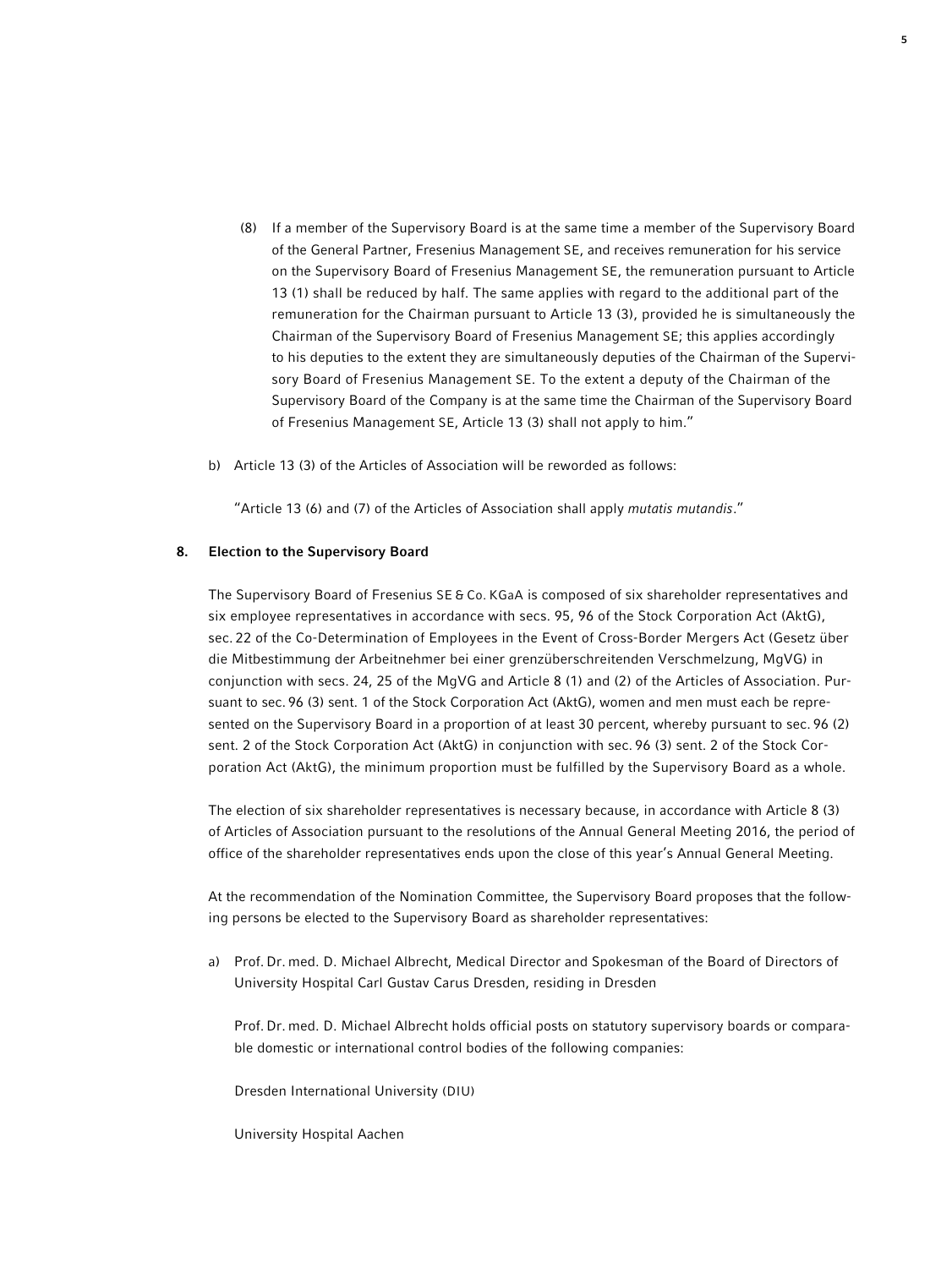b) Mr. Michael Diekmann, Member of various Supervisory Boards, residing in Munich

 Mr. Michael Diekmann holds official posts on statutory supervisory boards or comparable domestic or international control bodies of the following companies:

Allianz SE (Chair)

Fresenius Management SE

Siemens AG

c) Mr. Wolfgang Kirsch, Member of various Supervisory Boards, residing in Königstein

 Mr. Wolfgang Kirsch holds official posts on statutory supervisory boards or comparable domestic or international control bodies of the following companies:

Fresenius Management SE

Adolf Würth GmbH & Co. KG

AGCO Corporation, USA (until 04/2021)

d) Prof. Dr. med. Iris Löw-Friedrich, Chief Medical Officer and Executive Vice President, Head of Development, of UCB S.A., Belgium, residing in Ratingen

 Prof. Dr. med. Iris Löw-Friedrich holds official posts on statutory supervisory boards or comparable domestic or international control bodies of the following companies:

Evotec AG

e) Mr. Klaus-Peter Müller, Honorary Chairman of the Supervisory Board of Commerzbank AG, residing in Bad Homburg v.d.H.

 Mr. Klaus-Peter Müller holds official posts on statutory supervisory boards or comparable domestic or international control bodies of the following companies:

Fresenius Management SE (until 05/2021)

f) Ms. Hauke Stars, Member of supervisory bodies, residing in Königstein

 Ms. Hauke Stars holds official posts on statutory supervisory boards or comparable domestic or international control bodies of the following companies:

Kühne + Nagel International AG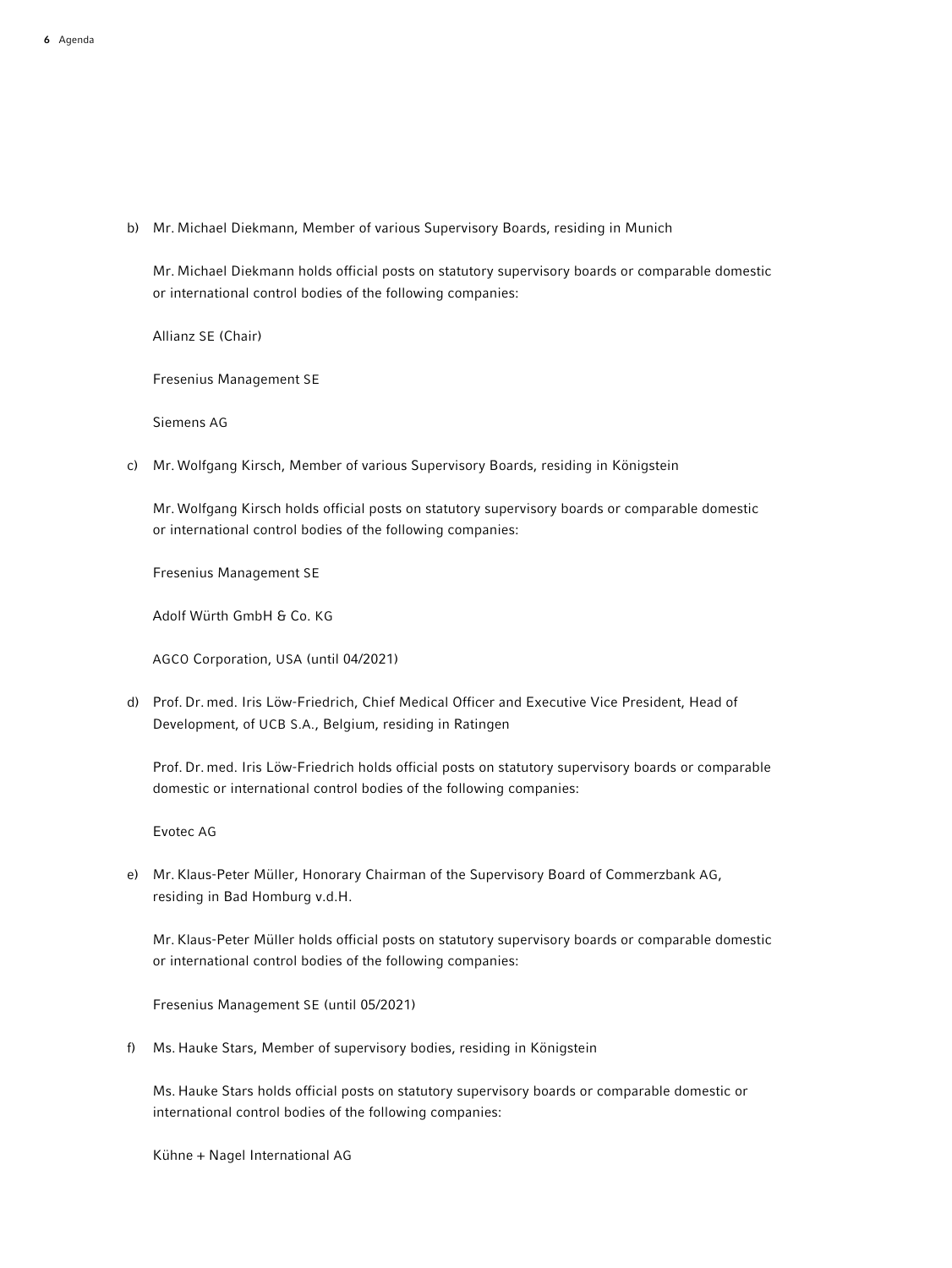All nominees with the exception of Mr. Müller will be elected for a term of office commencing at the close of this Annual General Meeting until the close of the Annual General Meeting which resolves on the approval of the actions of the members of the Supervisory Board for the third fiscal year after commencement of office. The year in which the term of office commences does not count. Deviating from this, Mr. Müller will be elected for a term of office commencing at the close of this Annual General Meeting until the close of the General Meeting which resolves on the approval of the actions of the members of the Supervisory Board for the fiscal year 2021.

 The Supervisory Board is of the opinion that there are no business or personal relations that need to be disclosed pursuant to Recommendation C.13 of the German Corporate Governance Code (DCGK). All candidates are considered independent.

 In the event that Mr. Wolfgang Kirsch is elected to the Supervisory Board, he has expressed his intention to stand for the position of Chairman. In the event that Mr. Michael Diekmann is elected to the Supervisory Board, he has expressed his intention to stand for the position of Deputy Chairman. In the event that Mr.Klaus-Peter Müller is elected to the Supervisory Board, he has confirmed to be available to become the chairman of the audit committee.

 The elections shall be held on an individual basis. Mr.Wolfgang Kirsch is proposed as a new member. The remaining nominees are already members of the Supervisory Board and are proposed for re-election.

 Further information on the candidates can be found in the annex to agenda items 8 and 9 "Further Disclosures on Agenda Items 8 and 9" as well as on the website of the Company https://www.fresenius.com/ annual-general-meeting.

# 9. Election to the Joint Committee

 Article 13a of the Articles of Association of the Company stipulates that the Company shall have a Joint Committee that will be made up of two members of the Supervisory Board appointed by the General Partner and two members of the Supervisory Board of the Company (Joint Committee).

 The election of two new members of the Supervisory Board is necessary because, in accordance with Article 13b (4) in conjunction with Article 8 (3) of Articles of Association, pursuant to resolution of the Annual General Meeting 2016, the period of office of the representatives of the Supervisory Board ends upon the close of this year's Annual General Meeting.

 Pursuant to Article 13b (4) and Article 8 (3) to (3) of the Articles of Association, the Supervisory Board proposes to elect the following persons to the Joint Committee:

a) Mr. Michael Diekmann, Member of various Supervisory Boards, residing in Munich

b) Ms. Hauke Stars, Member of supervisory bodies, residing in Königstein.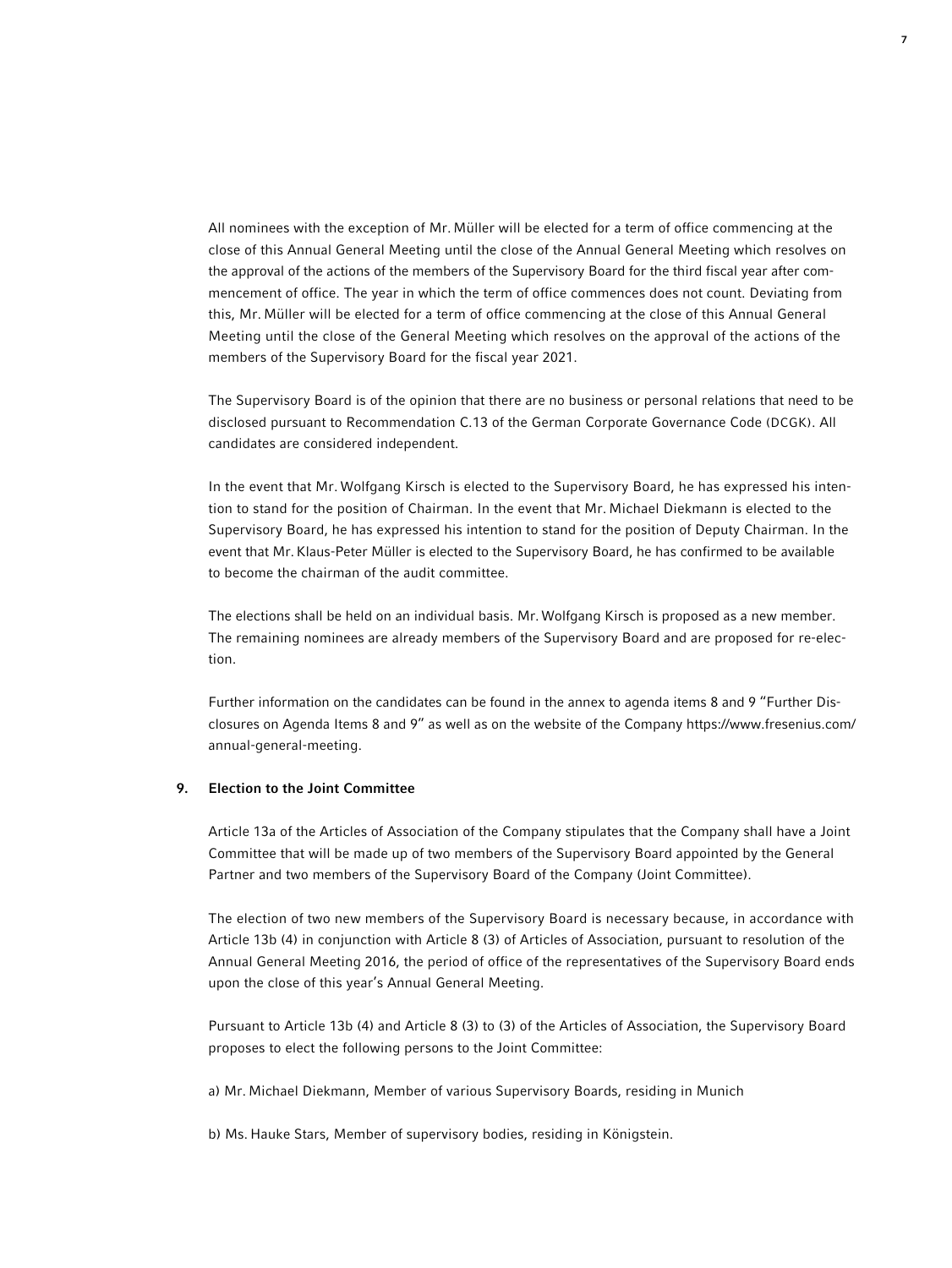Both will be elected to the Joint Committee with effect from the end of this Annual General Meeting until the end of the Annual General Meeting resolving on the ratification of their actions for the third fiscal year after the commencement of their term of office. The year in which the period of office commences shall not count. Further information on Mr. Michael Diekmann and Ms. Hauke Stars can be found under agenda item 8, in the annex to agenda items 8 and 9 "Further Disclosures on Agenda Items 8 and 9" as well as on the website of the Company https://www.fresenius.com/annual-general-meeting.

The elections shall be held on an individual basis.

# Total Number of Shares and Voting Rights

At the time of convening the Virtual Annual General Meeting, 557,543,909 shares out of a total of 557,543,909 shares issued carry participation rights and voting rights.

# Participation in the Virtual Annual General Meeting and Exercise of Voting Rights

Shareholders who wish to participate in the Virtual Annual General Meeting or to exercise their voting rights must register for the Annual General Meeting and prove their eligibility.

Please note that the right to participate in this year's Virtual Annual General Meeting can only be exercised through the authorization of the proxies nominated by the Company. Voting rights may also be exercised without attending the Annual General Meeting by means of electronic postal ballot. Other individuals may also be authorized; however, they must then use electronic postal balloting or (sub)authorize the proxies appointed by the Company. Details thereof and with regard to the transmission on the Internet of the Annual General Meeting via the shareholder portal can be found in the sections "Voting Procedure – Voting by Electronic Postal Ballot," "Voting Procedure – Voting by Proxy," and "Transmission of the Annual General Meeting."

The registration for the Virtual Annual General Meeting and proof of eligibility must be received by the Company at

Fresenius SE & Co. KGaA c/o Computershare Operations Center 80249 Munich Fax no.: +49 89 30903-74675 Email: anmeldestelle@computershare.de

at least 6 days prior to the Annual General Meeting, i.e. no later than May 14, 2021, 24:00 CEST (= 10 p.m. UTC). Pursuant to sec. 123 para. 4 sent. 1 of the Stock Corporation Act (AktG) and Article 5 (2)(1) of the Articles of Association of Fresenius SE & Co. KGaA, evidence of share ownership in accordance with sec. 67c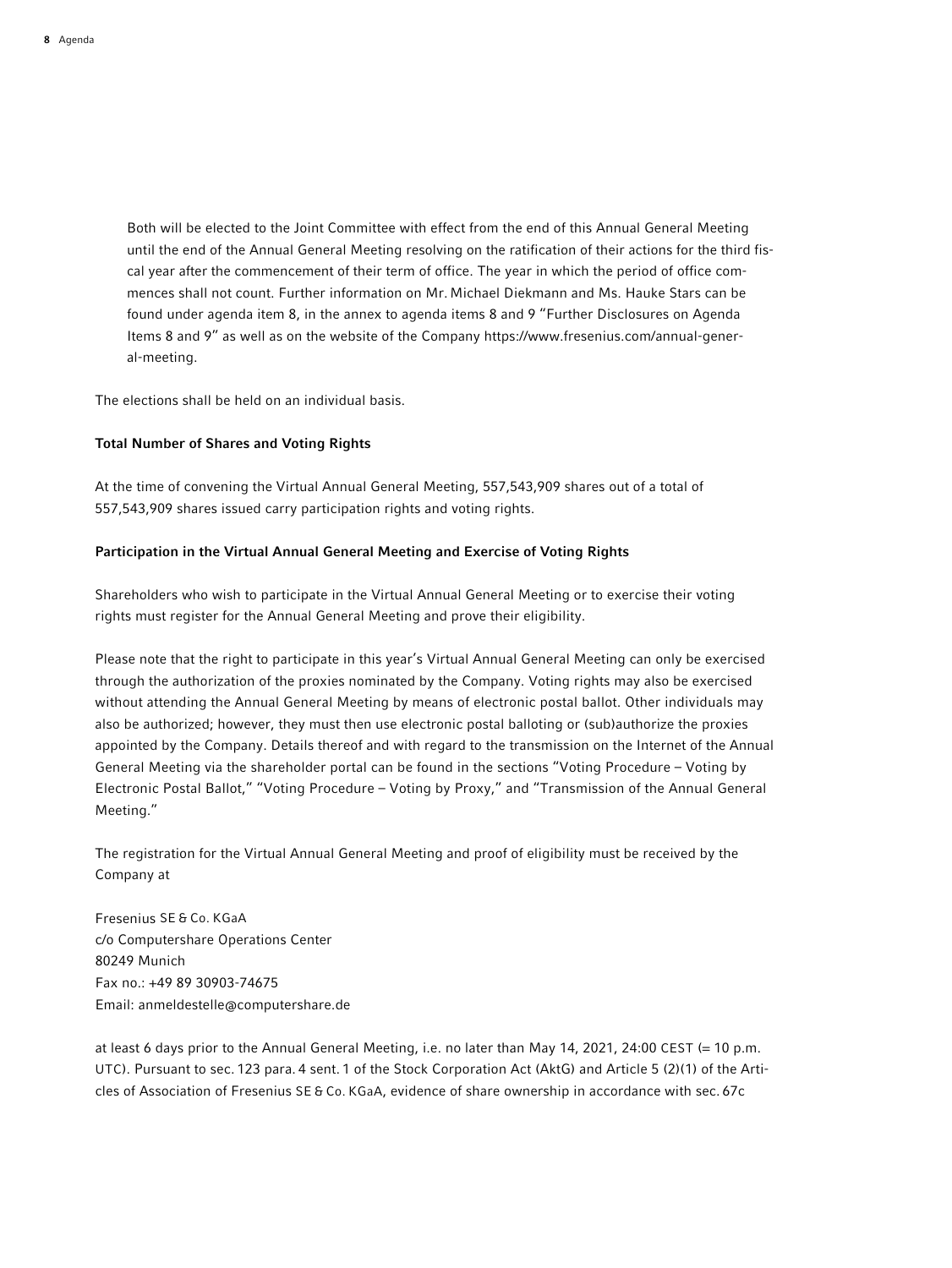para. 3 of the Stock Corporation Act (AktG) shall suffice to prove eligibility. Pursuant to sec. 123 para. 4 sent. 2 of the Stock Corporation Act (AktG), the proof of share ownership must relate to the start of April 30, 2021, i.e. 0:00 CEST (record date). Following submission of the proof of share ownership, shareholders or their authorized representatives shall receive a voting card for the Virtual Annual General Meeting, containing, *inter alia*, the details required to access the password-protected shareholder portal on the Company's website.

In relation to the Company, a shareholder will only be deemed a shareholder entitled to participate in the Annual General Meeting and to exercise voting rights if the shareholder has submitted special proof of share ownership. The entitlement to participate in the Annual General Meeting and the scope of voting rights are exclusively determined by the shares verifiably owned on the record date. The record date shall not result in a blocking period during which it is not allowed to sell shares. Even in the event of full or partial disposal of the shareholding following the record date, only the shares owned by the shareholder on the record date will be relevant for participation in the Annual General Meeting and the scope of voting rights, i.e. disposal of shares after the record date will not affect entitlement to participate in the Annual General Meeting and the scope of voting rights. This also applies if (additional) shares are purchased after the record date. Persons who do not own any shares on the record date, and become shareholders only after the record date, are not entitled to participate in the Annual General Meeting and to exercise voting rights. The record date does not constitute a date of relevance to the entitlement to dividends.

Each share grants one vote in the Virtual Annual General Meeting.

# Virtual Annual General Meeting without the Physical Presence of the Shareholders or their Authorized Representatives

On grounds of the spread of the SARS-CoV-2 virus, including its mutations, (COVID-19 pandemic), with the consent of the Supervisory Board of Fresenius SE & Co. KGaA, the General Partner, Fresenius Management SE, has decided that this year's Annual General Meeting will be held as a virtual Annual General Meeting without the physical presence of shareholders or their authorized representatives. The legal basis for this decision is Article 2 sec. 1 para. 2 sent. 1, para. 6, para. 8 sent. 1 of the German Act to Mitigate the Consequences of the COVID-19 Pandemic under Civil, Insolvency and Criminal Procedure Law (COVID-19 Act), extended and amended by Article 11 of the Act on the Further Curtailment of the Residual Debt Relief Procedure and on the Adjustment of Pandemic-Related Provisions in Corporate, Cooperative, Association and Foundation Law and in Tenancy and Lease Law dated December 22, 2020 (BGBl. I 2020), p. 3332. To this end

- 1. the entire Annual General Meeting will be broadcast by means of audio and video transmission via the shareholder portal (please refer to the section "Transmission of the Annual General Meeting"),
- 2. provision will be made for shareholders to exercise their voting rights by means of electronic communication (postal ballot) and to grant a power of attorney. This will not affect the option of granting powers of attorney via other channels, such as by post or fax (please also refer to the sections "Voting Procedure – Voting by Electronic Postal Ballot" and "Voting Procedure – Voting by Proxy"),
- 3. the shareholders will be given the right to ask questions by means of electronic communication (please refer to the section "Shareholder Rights – Right of Shareholders to Ask Questions"), and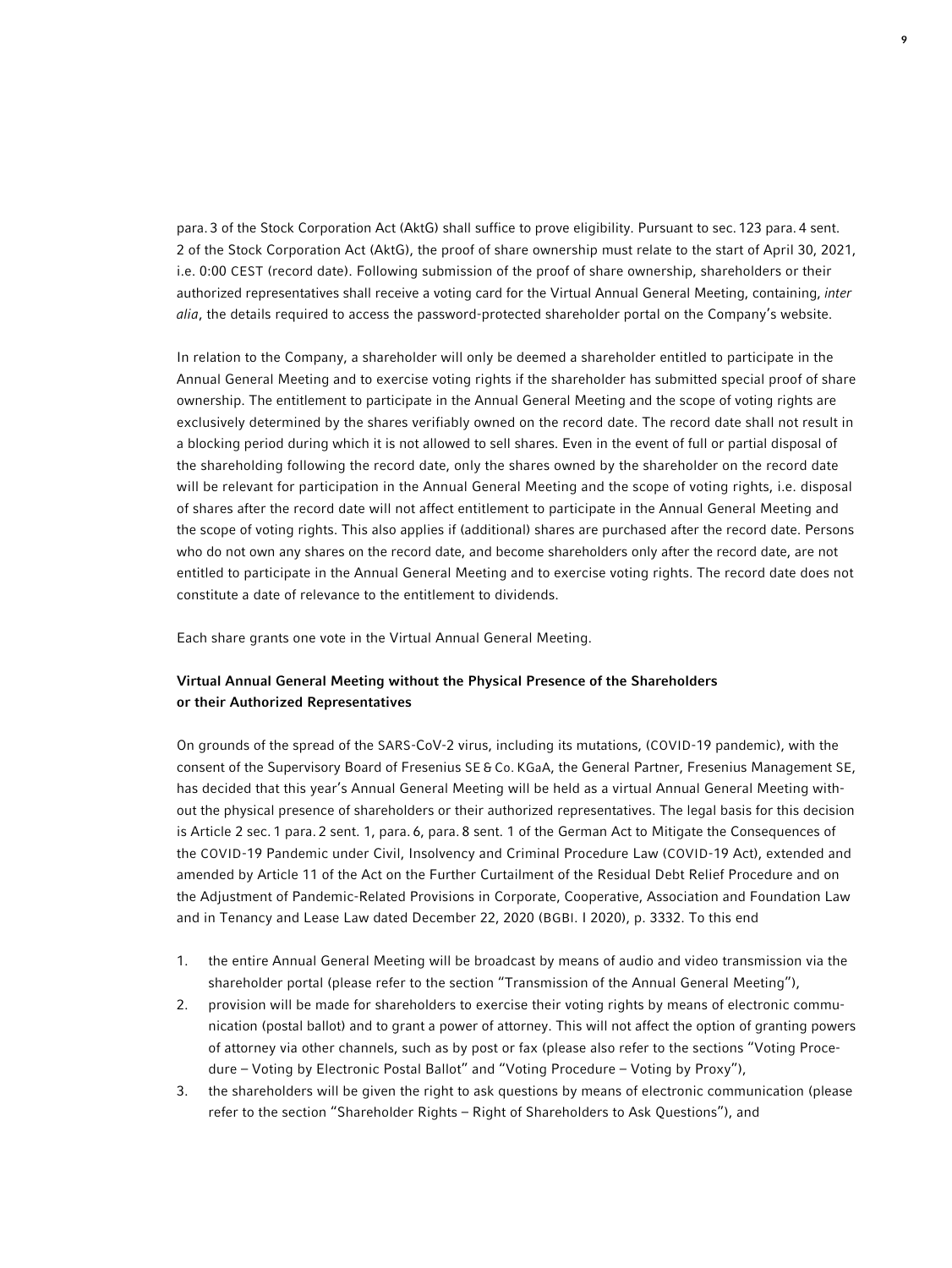4. shareholders who have exercised their voting right in accordance with no. 2 above shall be afforded the possibility of objecting to a resolution adopted by the Annual General Meeting by way of derogation from sec. 245 no. 1 of the Stock Corporation Act (AktG), the need to be physically present at the Annual General Meeting thus being waived.

Shareholders who have duly registered and provided the Company with proof of share ownership will be able to access the password-protected shareholder portal at

# https://www.fresenius.com/annual-general-meeting

on the day of, and for the complete duration of, the Annual General Meeting. In this portal, they will also be able to exercise their voting rights on the day of the Annual General Meeting until the start of voting via electronic communication (by electronic postal ballot) and to issue powers of attorney and instructions for exercising voting rights to the proxies appointed by the Company. In addition, from the beginning to the end of the Annual General Meeting, they will be able to lodge objections to any resolutions passed by the Annual General Meeting. Shareholders can find the necessary login credentials for the shareholder portal on the voting card that will be sent by post.

With regard to exercising the right to ask questions, in agreement with the Supervisory Board of Fresenius SE & Co. KGaA, the General Partner, Fresenius Management SE, has decided that questions must be submitted by electronic communication at least one day prior to the Annual General Meeting. Further details on exercising the right to ask questions can be found in the section "Shareholders' Rights – Right of Shareholders to Ask Questions."

# Voting Procedure

# *Voting by Electronic Postal Ballot*

Shareholders will be able to exercise their voting rights without participating in the Virtual Annual General Meeting (electronic postal ballot). Even where an electronic postal ballot is cast, shareholders are required to register in a timely manner and submit proof of share ownership in accordance with the aforesaid.

For the submission of votes by electronic postal ballot or the revocation or amendment thereof, the Company has established the password-protected shareholder portal that can be accessed at

### https://www.fresenius.com/annual-general-meeting

on the day of the Virtual Annual General Meeting until the commencement of voting. Shareholders can find the necessary login credentials for the shareholder portal and other explanations on the voting card that will be sent by post.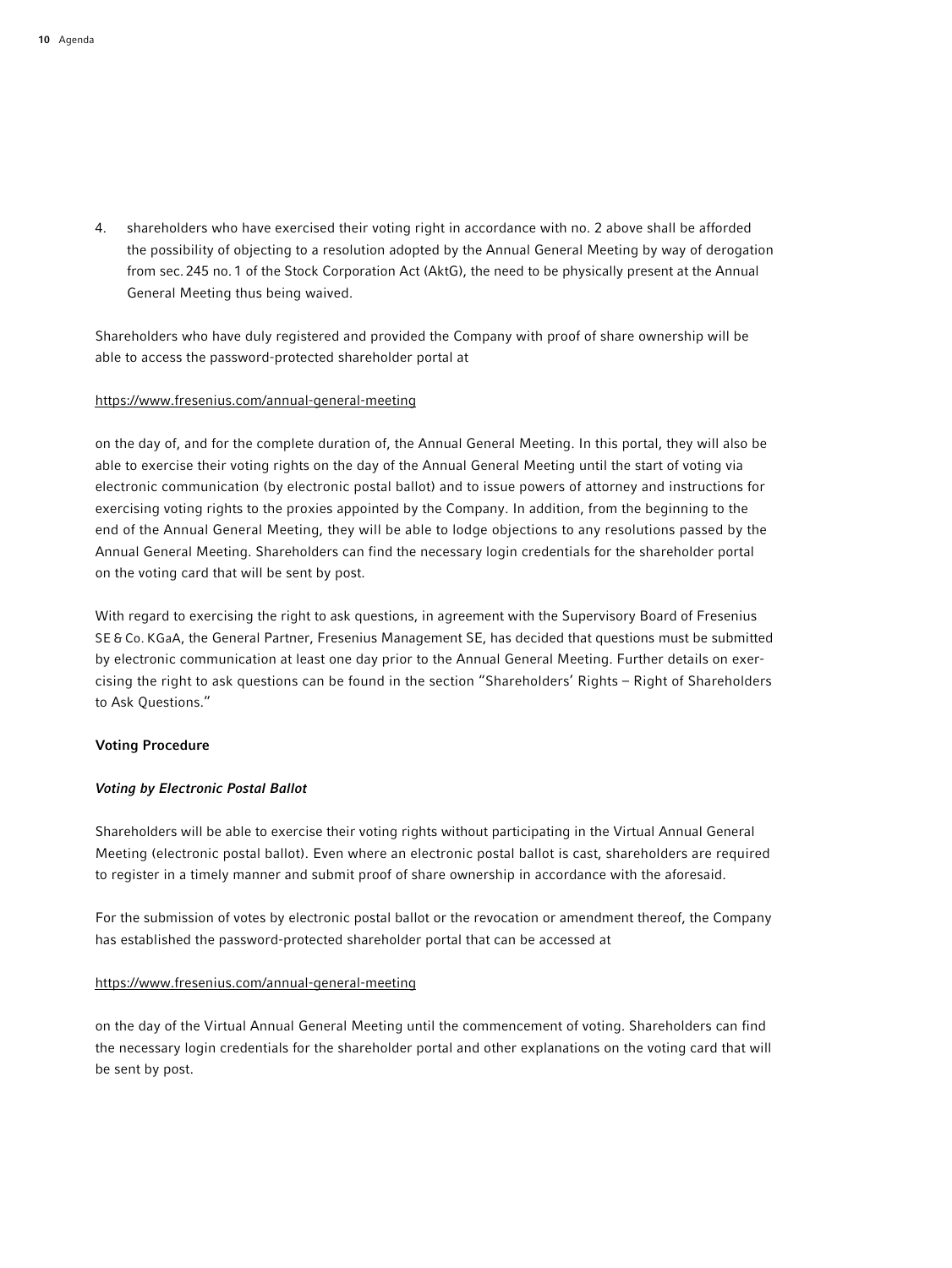#### *Voting by Authorized Representatives*

Shareholders are also entitled to exercise their voting rights through an authorized representative, in particular through the proxies nominated by the Company, but also, for example, through an intermediary, an association of shareholders, a proxy voting adviser, or another third party (who must, however, make use of the proxies nominated by the Company or the electronic postal ballot relevant to this year's Virtual Annual General Meeting). In the case of voting by proxy, shareholders are required to register in a timely manner and submit proof of share ownership in accordance with the aforesaid.

Pursuant to sec. 134 para. 3 in conjunction with sec. 278 para. 3 of the Stock Corporation Act (AktG), the power of attorney must be granted and revoked, and the authorization evidenced, to the Company in writing (text form) (sec. 126b of the German Civil Code (Bürgerliches Gesetzbuch). The Company has established a password-protected shareholder portal for granting and revoking proxies that can be accessed under

### https://www.fresenius.com/annual-general-meeting

both on the day of the Virtual Annual General Meeting and until the start of voting. Shareholders can find the necessary login credentials for the shareholder portal and other explanations on the voting card that will be sent by post.

In addition, the power of attorney and its revocation may be submitted in writing to the Company at the following postal address, fax number or email address

Fresenius SE & Co. KGaA Investor Relations & Sustainability c/o Computershare Operations Center 80249 Munich Fax no.: +49 89 30903-74675 Email: FreseniusSE-HV2021@computershare.de

or be declared in writing to the authorized representative. If the power of attorney is granted to the authorized representative, proof of authorization must be provided to the Company in text form. This can be sent to the Company at the above address (or by using the above fax number or email address). In order to facilitate voting by proxy, shareholders will receive a proxy form together with the voting card for the Virtual Annual General Meeting for the purpose of granting authorization.

For organizational reasons, when submitting the power of attorney or the proof of authorization to the Company in advance at the postal address, fax number or email address stated above, we request that this be done by 6 p.m. CEST  $(= 4 \text{ p.m. } UTC)$  by Thursday, May 20, 2021.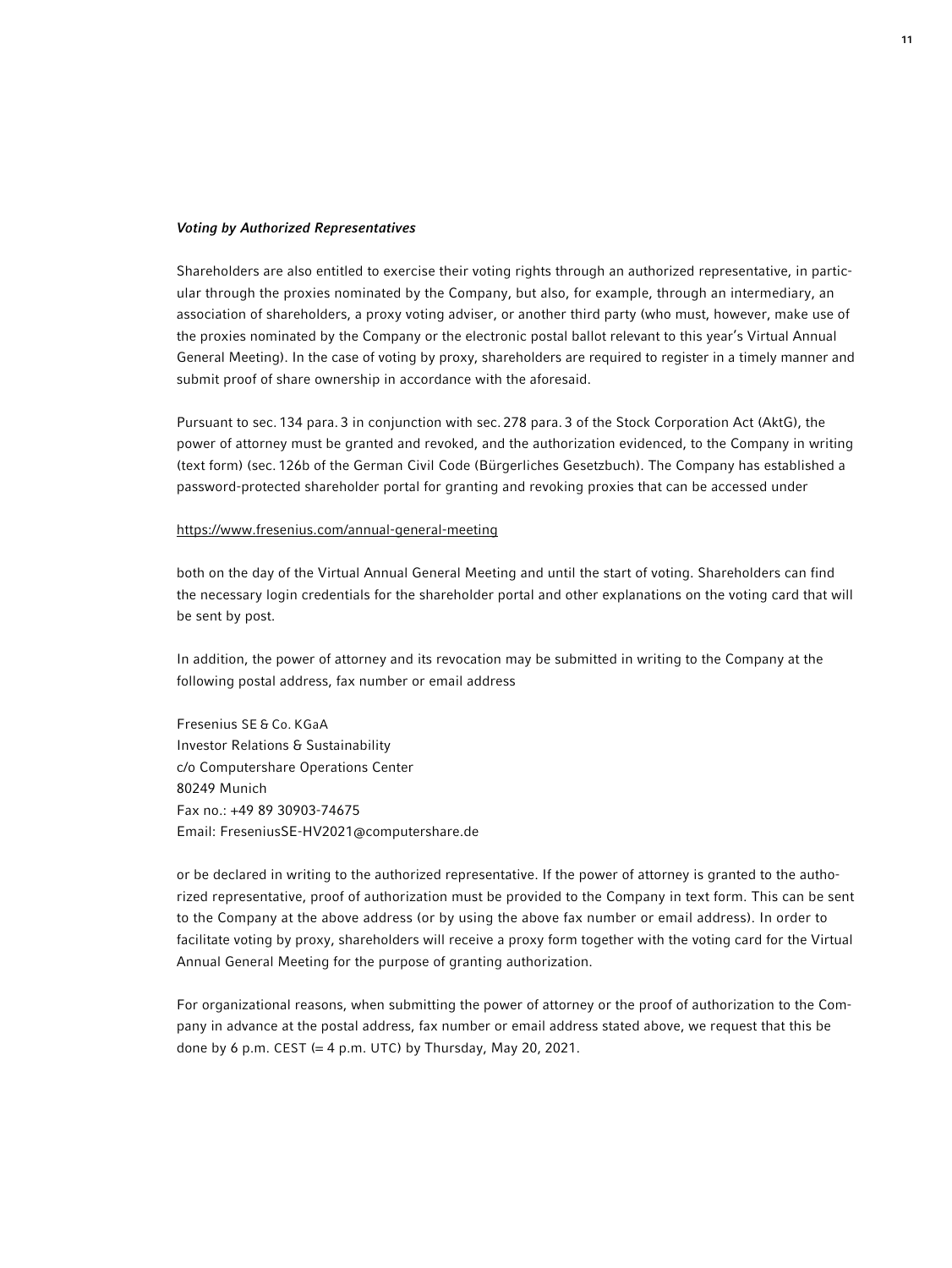If the power of attorney is granted to an intermediary, an association of shareholders, a proxy voting adviser, or an individual treated as equivalent to the aforesaid pursuant to sec. 135 para. 8 of the Stock Corporation Act (AktG) in conjunction with sec. 278 para. 3 of the Stock Corporation Act (AktG), in general, particularities are to be considered which are to be requested from the respective authorized proxy. Pursuant to sec. 135 para. 1 sent. 2 of the Stock Corporation Act (AktG), the power of attorney must be kept by the proxy in a verifiable form. Such power of attorney must be complete and may only contain declarations associated with the exercise of voting rights. Shareholders wishing to issue a proxy authorization to an intermediary, an association of shareholders, a proxy voting adviser, or an individual treated as equivalent to the aforesaid are requested to reach agreement with the same on the form of the power of attorney.

#### *Voting by Company Proxies*

Furthermore, prior to, or during the course of, the Virtual Annual General Meeting (until the commencement of voting), the Company offers its shareholders the possibility of authorizing Company-nominated employees, who are bound by instructions given to them (weisungsgebundene Stimmrechtsvertreter), as proxies for the exercise of voting rights. Those shareholders who wish to grant power of attorney to the proxies nominated by the Company also have to register for the Annual General Meeting and prove their eligibility in the manner stated above.

The power of attorney and the instructions to the proxies nominated by the Company are also to be made in writing (text form); the same shall apply to the revocation thereof or amendment thereto.

The Company has established a password-protected shareholder portal for granting powers of attorney and instructions to the proxies appointed by the Company or for revoking or amending such powers of attorney, which can be accessed under

### https://www.fresenius.com/annual-general-meeting

both on the day of the Virtual Annual General Meeting and until the start of voting. Shareholders can find the necessary login credentials for the shareholder portal and other explanations on the voting card that will be sent by post.

In addition, shareholders may also use the proxy form that they receive together with the voting card for the Virtual Annual General Meeting to grant powers of attorney and instructions to the Company's proxies. The completed form may also be submitted to the Company prior to the Annual General Meeting at the following address:

Fresenius SE & Co. KGaA Investor Relations & Sustainability c/o Computershare Operations Center 80249 Munich Fax no.: +49 89 30903-74675 Email: FreseniusSE-HV2021@computershare.de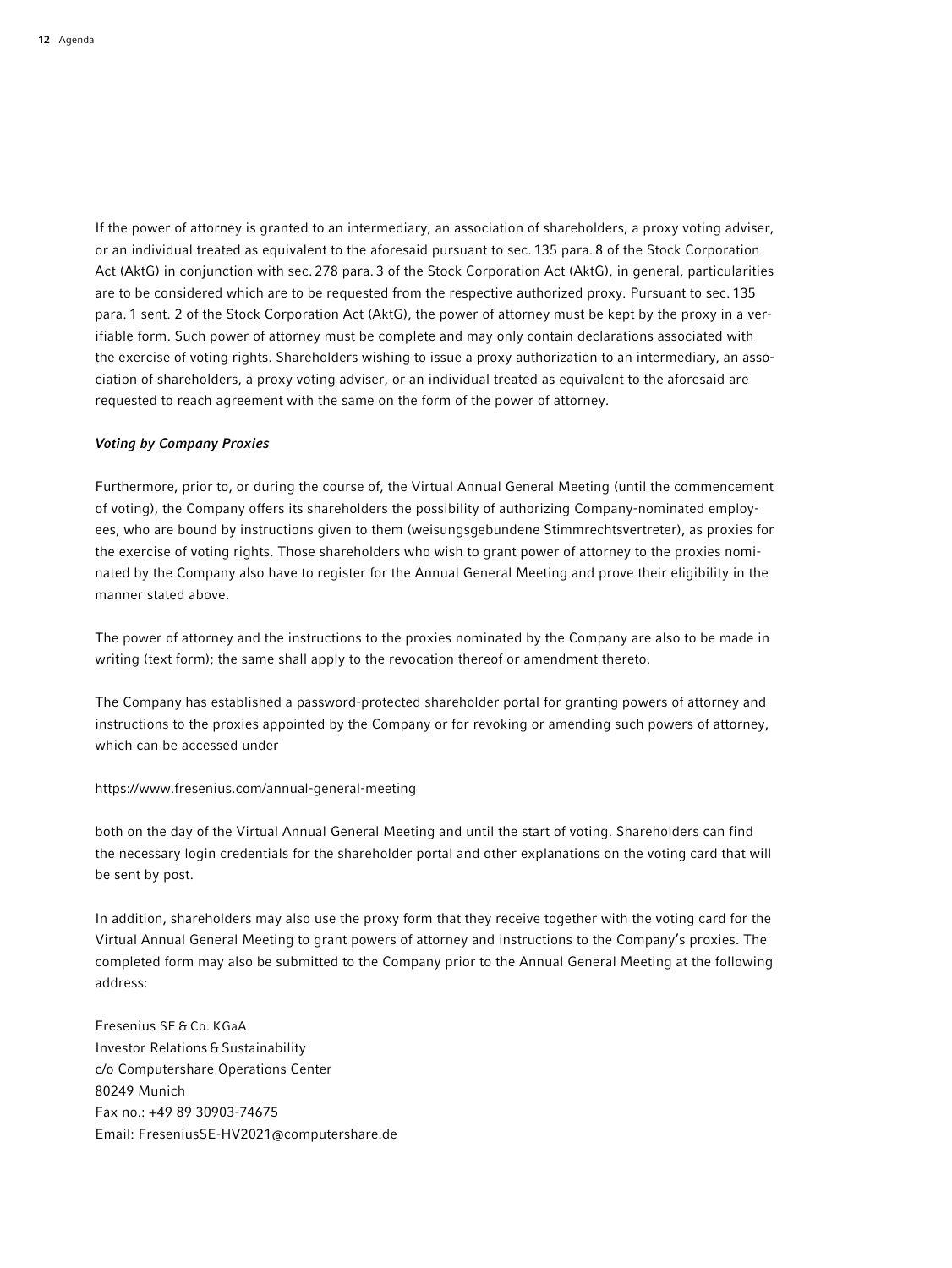In this case, for organizational reasons, the form must be received by the Company by 6 p.m. CEST (4 p.m. UTC) by Thursday, May 20, 2021, at the postal address, fax number or email address stated above.

The Company proxies are to vote in accordance with the instructions issued by the shareholders. If no instructions are issued, the power of attorney shall be invalid. Please note that the proxies are unable to accept any authority or instructions for exercising the right to speak and to ask questions, to submit motions or to file objections against shareholders' resolutions adopted at the Annual General Meeting.

#### Transmission of the Annual General Meeting

The entire Annual General Meeting will be broadcast by means of audio and video transmission to the duly registered shareholders and their proxies via the password-protected shareholder portal at the internet address

#### https://www.fresenius.com/annual-general-meeting

Shareholders can find the necessary login credentials for the shareholder portal on the voting card that will be sent by post.

Furthermore, it is intended to broadcast the speech of the Chairman of the Management Board of the General Partner by means of audio and video transmission on the Internet (also outside the password-protected shareholder portal).

Physical participation of shareholders or their proxies (with the exception of the proxies appointed by the Company) on the premises of the Company shall be excluded.

# Shareholder Rights

# *Motions by Shareholders to Amend the Agenda pursuant to Sec. 122 para. 2 in Conjunction with Sec. 278 para. 3 of the Stock Corporation Act (AktG)*

Shareholders whose aggregate shareholding equals or exceeds 5% of the share capital or a pro-rata amount of Euro 500,000 may request that items be included in the agenda and published. In this case, shareholders must prove that they held the shares at least 90 days before the day of receipt of the request and that they will hold the shares until the decision of the Management Board on the application. Any such request must be made in writing to:

Fresenius SE & Co. KGaA Management Board of the General Partner Fresenius Management SE FAO Dr. Sebastian Biedenkopf Else-Kröner-Straße 1 61352 Bad Homburg v.d.H.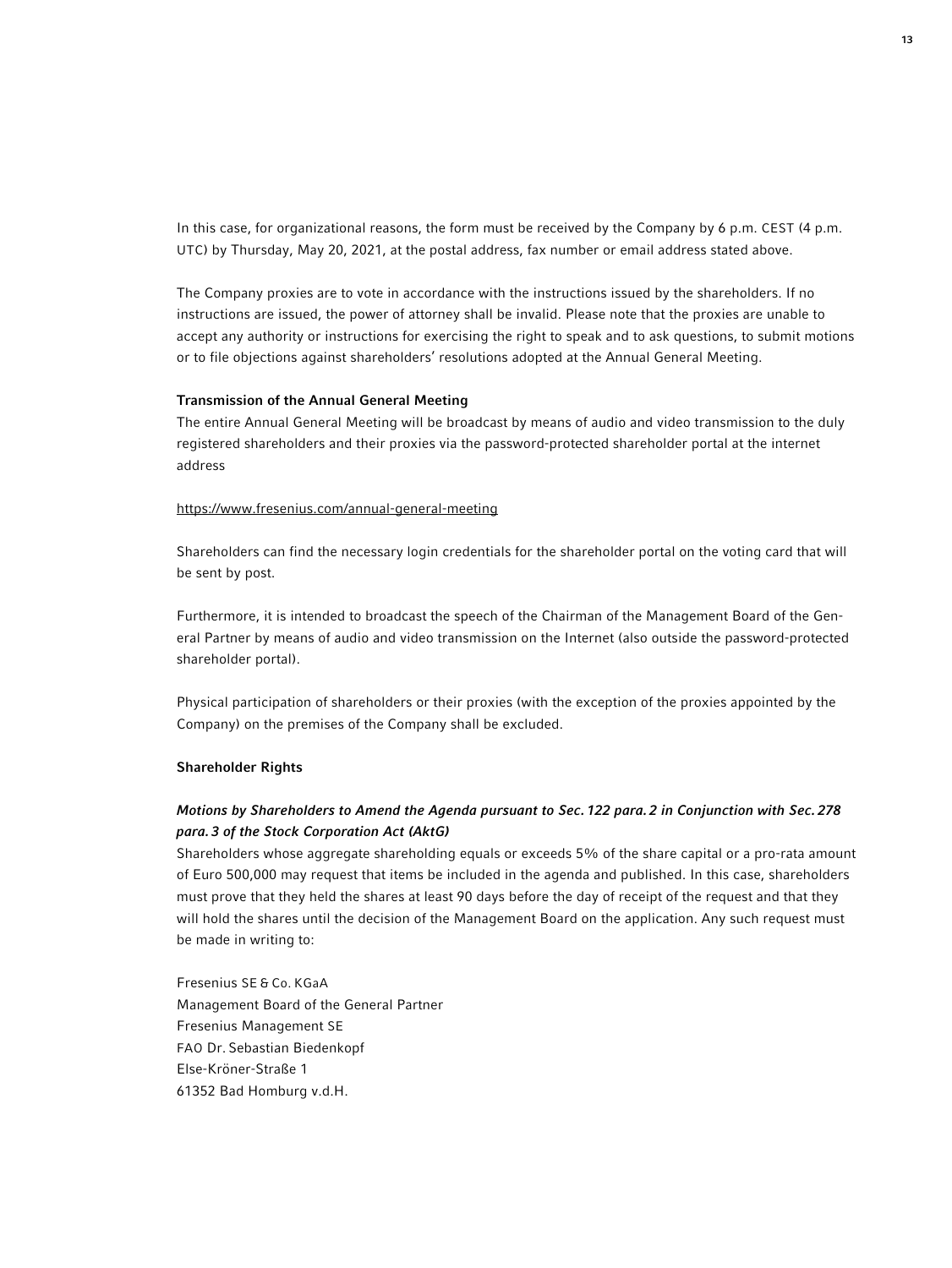The request must be received by the Company at the above address at least 30 days prior to the Annual General Meeting, i.e. the request must be received by April 20, 2021, 24:00 CEST (= 10 p.m. UTC). Each new item must be substantiated or accompanied by a proposal for resolution.

# *Motions and Election Proposals by Shareholders pursuant to Secs. 126 para. 1 and 127 of the Stock Corporation Act (AktG) in Conjunction with Sec. 278 para. 3 of the Stock Corporation Act (AktG)* Furthermore, shareholders can submit countermotions to Management Board and/or Supervisory Board proposals regarding items on the agenda as well as election proposals to elect Supervisory Board members or auditors. Countermotions (including reasons) and election proposals are to be sent exclusively to

Fresenius SE&Co. KGaA Investor Relations & Sustainability Else-Kröner-Straße 1 61352 Bad Homburg v.d.H. Fax no.: +49 6172 / 608 2488 Email: ir-fre@fresenius.com

We will publish corresponding countermotions and election proposals of shareholders that are to be made accessible, including the name and residence/registered offices of the shareholder, as well as the reasons that are to be made accessible and, if applicable, supplemented in accordance with sec. 127 sent. 4 of the Stock Corporation Act (AktG), at the internet address https://www.fresenius.com/annual-general-meeting immediately following receipt. Countermotions and election proposals relating to the items on the agenda which are received at the above address by May 6, 2021, 24:00 CEST (= 10 p.m. UTC) will be taken into account. Any statements of opinion provided by management will also be published at the above Internet address.

Shareholder motions or election proposals which are to be made accessible pursuant to secs. 126, 127 of the Stock Corporation Act (AktG) shall be deemed to have been submitted to the Virtual Annual General Meeting pursuant to Art. 2 sec. 1 para. 2 sent. 3 of the COVID-19 Act if the identity of the shareholder making the motion or submitting the election proposal is duly verified and the same is registered for the Virtual Annual General Meeting.

# *Right of Shareholders to Ask Questions*

Subject to correct registration for this year's Virtual Annual General Meeting, shareholders will be given the opportunity to ask questions via electronic communication (Art. 2 sec. 1 para. 2 sent. 1 no. 3, sent. 2 of the COVID-19 Act).

With the consent of the Supervisory Board of Fresenius SE & Co. KGaA, the General Partner, Fresenius Management SE, has decided that questions must be submitted via electronic communication no later than one day prior to the Annual General Meeting (Art. 2 sec. 1 para. 2 sent. 2 half-sentence 2, para. 8 sent. 1 of the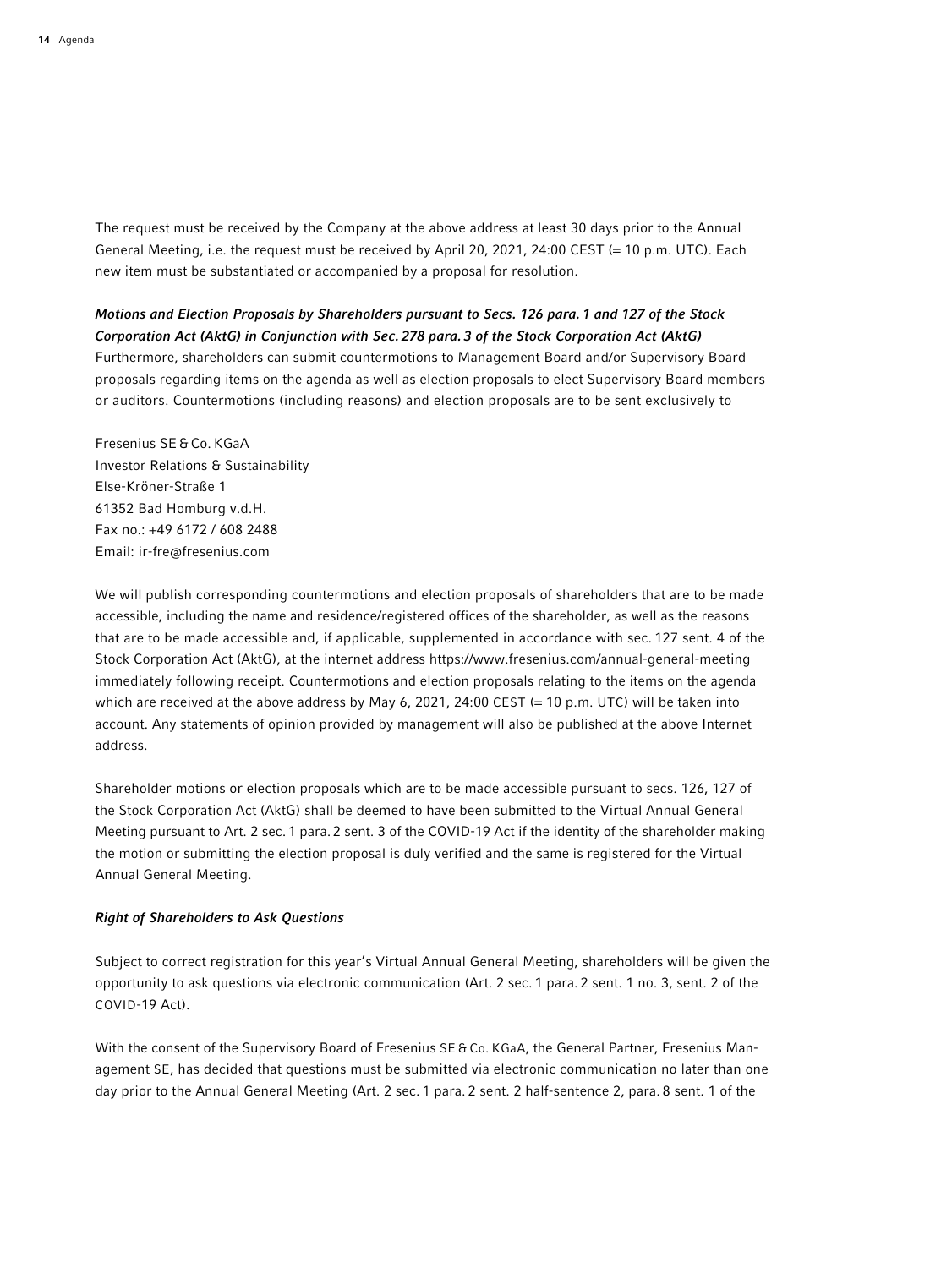COVID-19 Act, please refer to the section "Virtual Annual General Meeting without the Physical Presence of the Shareholders or their Authorized Representatives"). This means that questions must be received no later than May 19, 2021, 24:00 CEST (10 p.m. UTC), using the password-protected shareholder portal located at

### https://www.fresenius.com/annual-general-meeting

Shareholders can find the necessary login credentials for the shareholder portal on the voting card that will be sent by post. In your own interest, please contact your depositary bank as early as possible to ensure early registration and timely receipt of the voting card.

The General Partner, Fresenius Management SE, represented by its Management Board, shall decide at its own dutiful and free discretion how to answer the questions (Art. 2 sec. 1 para. 2 sent. 2 half-sentence 1 of the COVID-19 Act).

## *Opportunity to object to resolutions of the General Meeting*

Shareholders who have exercised their rights to vote are given the opportunity to object to resolutions of the Annual General Meeting. If votes have been cast, corresponding declarations can be submitted via the Shareholder Portal as of the opening of the Annual General Meeting and are possible until the Chairman of the Meeting closes the Annual General Meeting.

# Opportunity to submit statements for publication prior to the Annual General Meeting

The concept of the virtual Annual General Meeting pursuant to the COVID-19 Act does not provide for shareholders to express their views on the agenda in speeches at the Annual General Meeting. Beyond the requirements of the COVID-19 Act, however, shareholders and their proxies with their consent will be given the opportunity to submit statements in the form of video messages relating to the agenda prior to the Annual General Meeting for publication in the Company's Shareholder Portal, where those statements can be viewed by shareholders and their proxies until the end of the Annual General Meeting.

Shareholders and proxies providing their names can submit statements in video form until 17 May 2021 (24:00 hours CEST) (=22:00 hours UTC) at the latest via the Shareholder Portal.

Properly submitted statements disclosing the name of the submitting shareholder and, as the case may be, proxy will be published in the Shareholder Portal, provided that the following instructions are adhered to when submitting them.

Statements are to be submitted in German or English only and should not exceed a duration of three minutes. Only those statements are permitted in which the shareholder appears in person. After consent of the shareholder and, as the case may be, the proxy, in the Shareholder Portal and submission of the statement, such statement is published in the Shareholder Portal, including mentioning of name(s). The consent can be with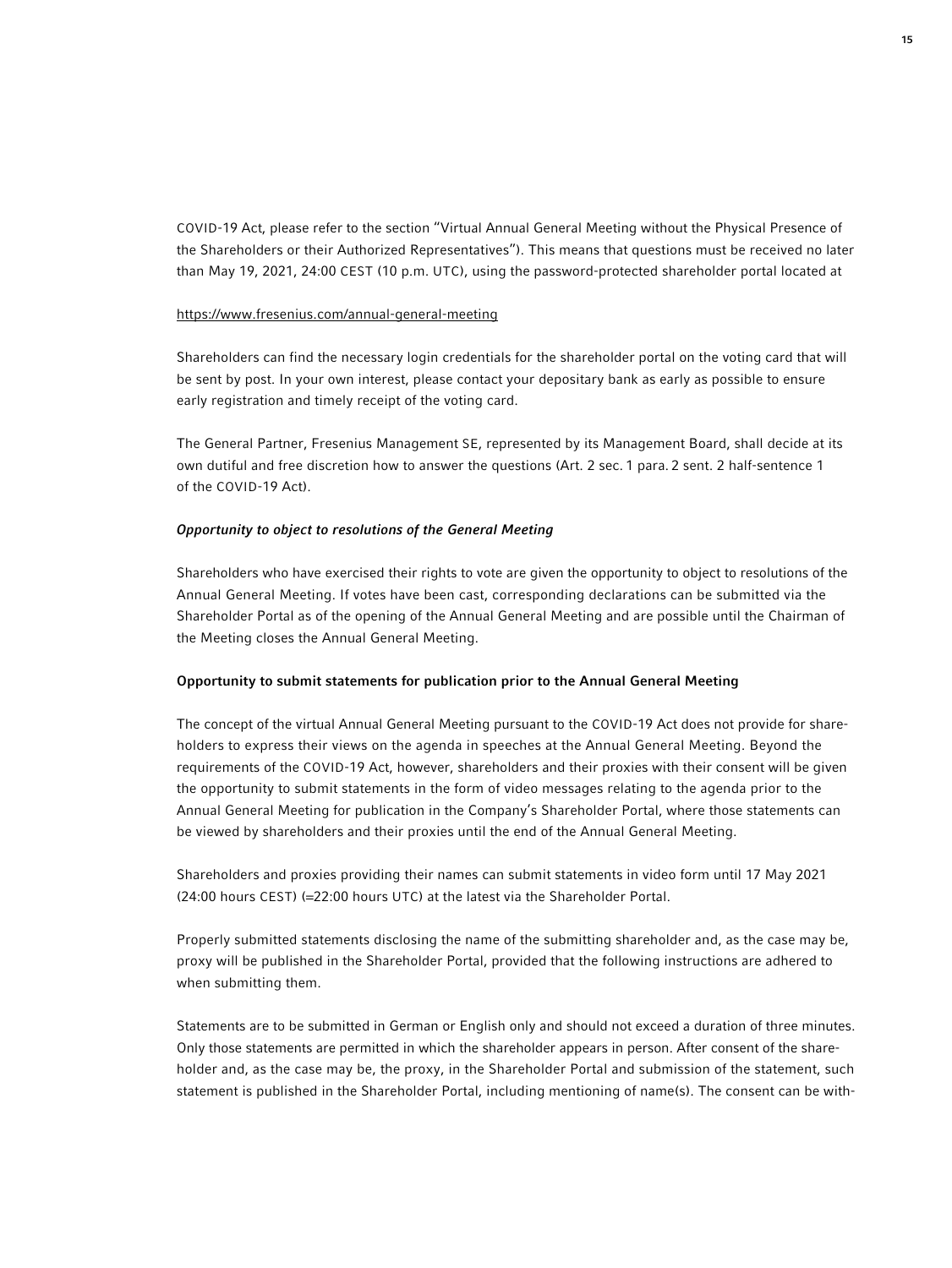drawn at any time with effect for the future. Details of the technical and legal requirements for submitting the statement in the form of video messages are described on the Company's website at https://www.fresenius. com/annual-general-meeting and in the Shareholders Portal.

Please note that there is no legal right to the publication of a statement. The Company reserves the right not to publish statements with a duration exceeding three minutes as well as statements not fulfilling the technical requirements or being without any relevant reference to the agenda of the General Meeting as well as statements which are not submitted by the aforementioned date. The same applies to statements with insulting or criminally relevant content or obviously false or misleading content. Furthermore, the Company reserves the right to publish only one statement per shareholder. Any motions, election proposals or questions contained in the submitted statements will not be considered. These are to be submitted exclusively via the channels described separately in this convening.

# Further Information on Voting pursuant to Table 3 of the Commission Implementing Regulation (EU) 2018/1212

Under agenda items 1 to 5 and 7 to 9, the votes on the published resolution and election proposals are binding; under agenda item 6, the vote on the announced proposal is of a recommendatory nature. Shareholders may vote "yes" (in favor) or "no" (against) on all resolutions or abstain from voting.

## Annual General Meeting Documents

From the day of publication of this invitation onward, the following documents will be available on the website of the Company (at www.fresenius.com in the section Investors/Annual General Meeting):

- Financial statements of Fresenius SE & Co. KGaA for the year ending December 31, 2020, approved by the Supervisory Board
- Management Report of Fresenius SE & Co. KGaA for the fiscal year 2020
- Consolidated financial statements of Fresenius SE & Co. KGaA in accordance with IFRS for the year ending December 31, 2020, approved by the Supervisory Board
- Consolidated Management Report of Fresenius SE & Co. KGaA in accordance with IFRS for the fiscal year 2020
- Annual Report 2020 of the Fresenius Group pursuant to IFRS, including, inter alia, the report of the Supervisory Board, the corporate governance declaration and the compensation report for the fiscal year 2020
- Proposal of the General Partner and the Supervisory Board on the allocation of the distributable profit for the fiscal year 2020 ending December 31, 2020
- Explanatory report of the General Partner on the disclosures pursuant to secs. 289a para. 1, 315a para. 1 of the Commercial Code (Handelsgesetzbuch, HGB) in conjunction with Article 83 sec. 1 sent. 2 of the Introductory Act to the Commercial Code (Einführungsgesetz zum HGB)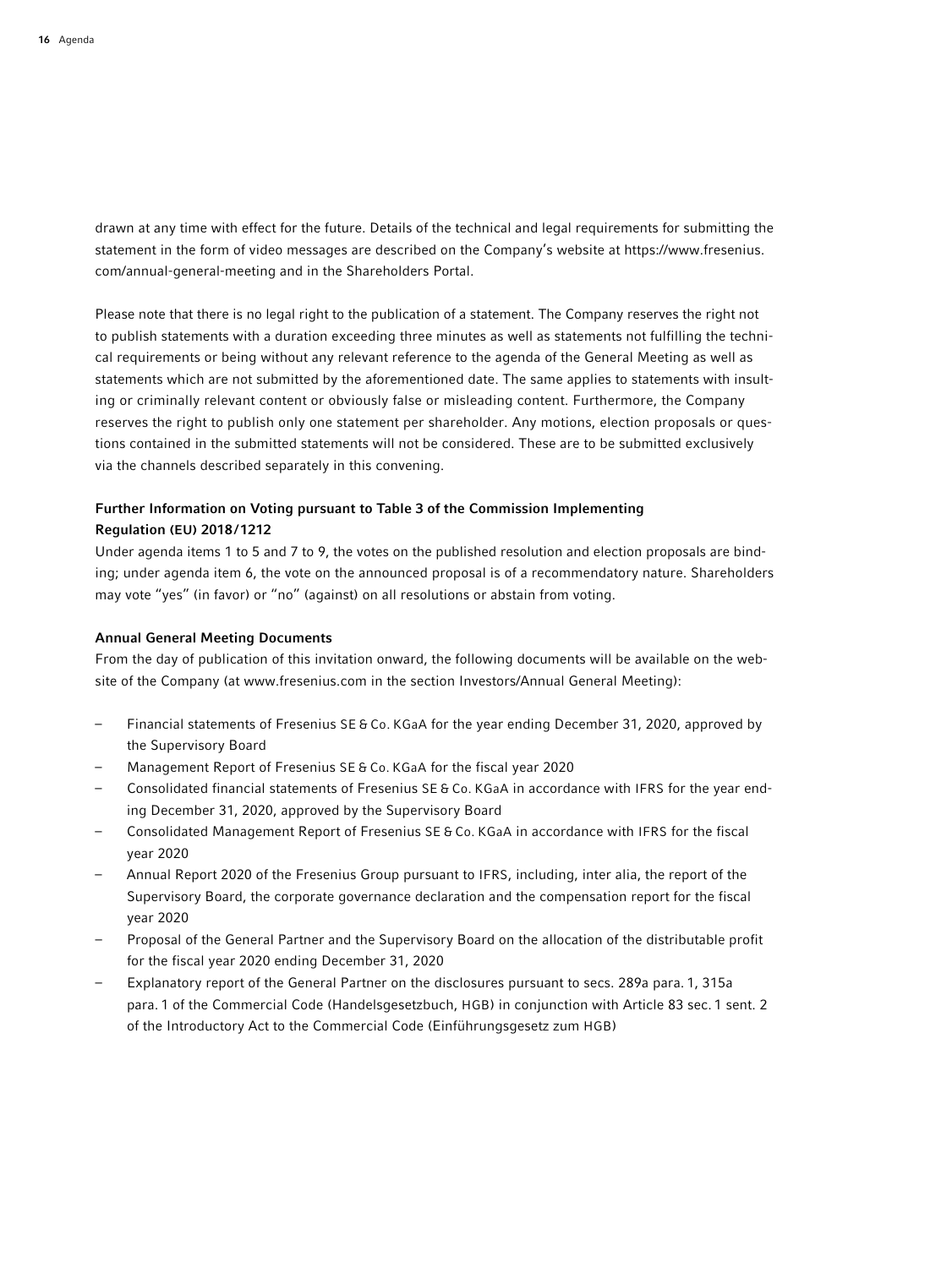# Publications on the Website

In addition, the information pursuant to sec. 124a in conjunction with sec. 278 para. 3 of the Stock Corporation Act (AktG) regarding the Virtual Annual General Meeting (inter alia, proxy forms and forms for issuing instructions, shareholder motions, if applicable) as well as further explanations concerning the rights of shareholders and the information pursuant to § 125 Stock Corporation Act (AktG) in conjunction with Table 3 of the Commission Implementing Regulation (EU) 2018/1212 shall be made available to shareholders on the Company's website at www.fresenius.com under Investor Relations/Annual General Meeting.

Bad Homburg v. d. H., April 2021

Fresenius SE & Co. KGaA

The General Partner Fresenius Management SE The Management Board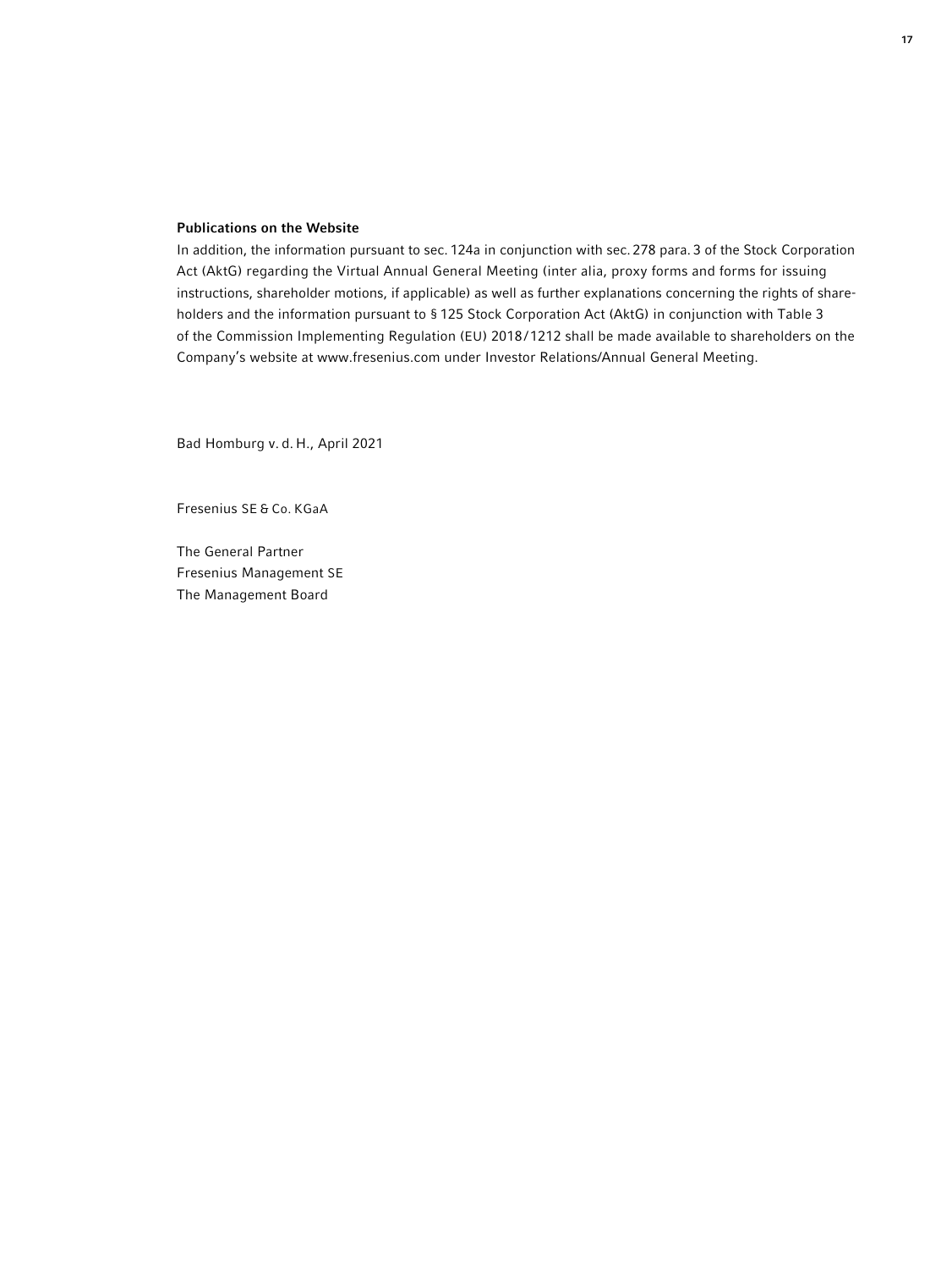# Annex to Agenda Item 6

# FRESENIUS MANAGEMENT SE COMPENSATION SYSTEM 2021+

| 1              | Introduction                                                                       | 19 |
|----------------|------------------------------------------------------------------------------------|----|
| $\overline{2}$ | Overview of the Compensation System 2021+                                          | 21 |
| 2.1            | <b>Fixed Components</b>                                                            | 21 |
| 2.2            | Variable Components                                                                | 22 |
| 2.3            | Financial Performance Targets and Sustainability Targets                           | 22 |
| 2.4            | Caps and Maximum Compensation                                                      | 23 |
| 2.5            | Share Ownership Guidelines                                                         | 24 |
| 2.6            | No Discretionary Special Payments                                                  | 25 |
| 2.7            | <b>Malus and Clawback</b>                                                          | 25 |
| 2.8            | <b>Compensation Offset</b>                                                         | 25 |
| 2.9            | <b>Compensation Structure</b>                                                      | 25 |
| 3              | Process of Determining, Reviewing and Implementing the Compensation System         | 27 |
| 4              | <b>Compensation Components in Detail</b>                                           | 28 |
| 4.1            | <b>Fixed Compensation</b>                                                          | 28 |
| 4.1.1          | <b>Base Salary</b>                                                                 | 28 |
| 4.1.2          | <b>Fringe Benefits</b>                                                             | 28 |
| 4.1.3          | <b>Pension Commitments</b>                                                         | 29 |
| 4.2            | <b>Short-Term Incentive</b>                                                        | 29 |
| 4.2.1          | <b>Target Amounts</b>                                                              | 29 |
| 4.2.2          | <b>Performance Targets</b>                                                         | 30 |
| 4.2.3          | Performance Target Setting and Determination of Target Achievement                 | 31 |
| 4.3            | Long-Term Incentive                                                                | 33 |
| 4.3.1          | <b>Grant Values</b>                                                                | 33 |
| 4.3.2          | <b>Performance Targets</b>                                                         | 34 |
| 4.3.3          | Performance Target Setting and Determination of Target Achievement                 | 34 |
| 5              | <b>Commitments in the Event of Termination</b>                                     | 36 |
| 6              | <b>Compensation System in the Event of Special and Extraordinary Circumstances</b> | 37 |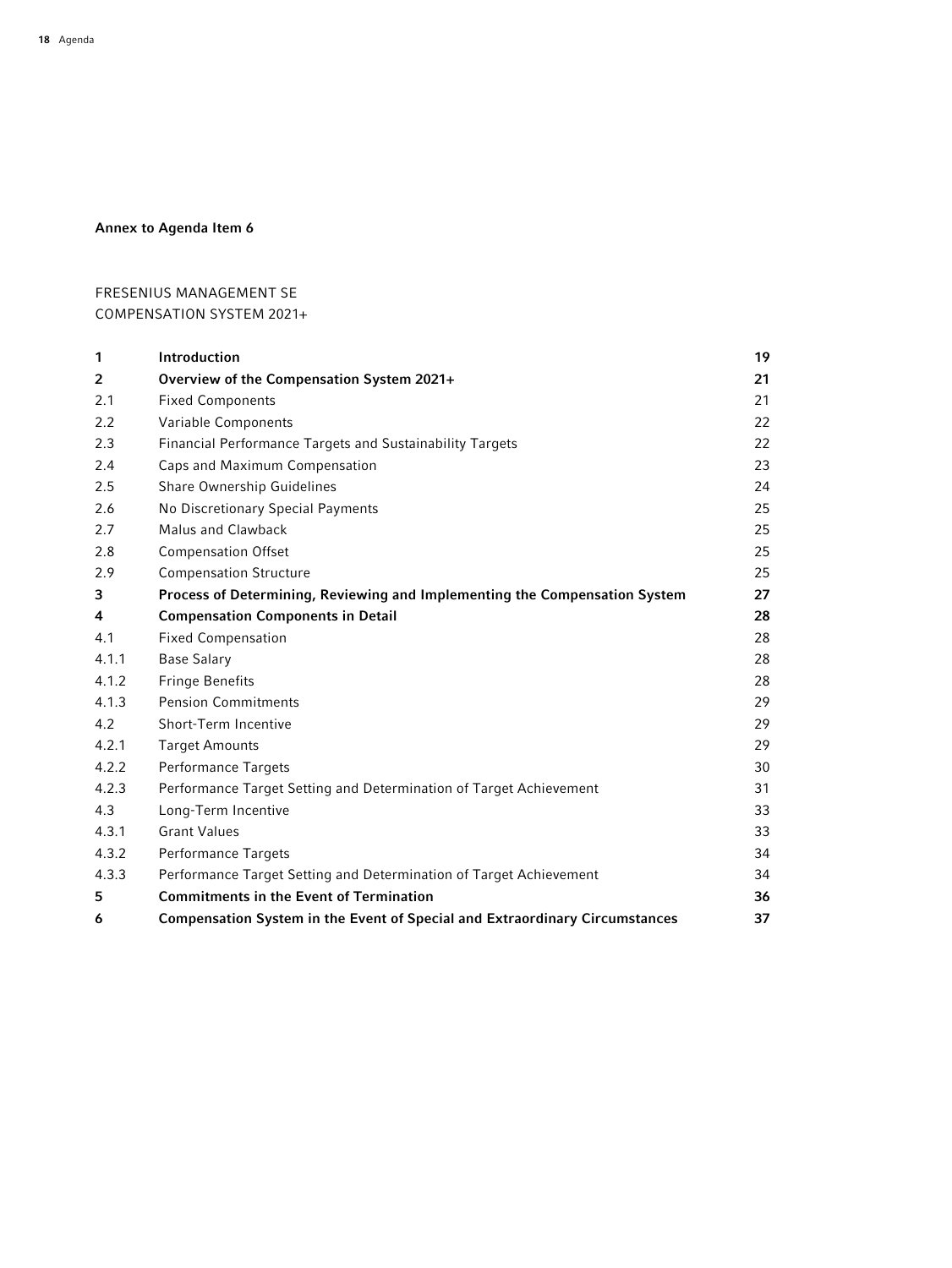## 1 Introduction

Fresenius is a global healthcare group providing high-quality products and services for dialysis, hospitals and outpatient treatment. With over 310,000 employees in more than 100 countries around the globe and annual sales exceeding €36 billion, Fresenius is one of the world's leading healthcare companies.

At Fresenius, the patient always comes first. For more than 100 years now, we have been working to save lives and improve the quality of life of our patients. A clear focus on innovation and efficiency has helped us to make high-quality healthcare accessible to a steadily increasing number of people. Yet we never get complacent about our successes and never stop seeking for better solutions. This is how Fresenius is contributing to medical progress and better patient care. At Fresenius, "Forward Thinking Healthcare" captures our commitment to the future: better medicine for more people.

Fresenius' goal is to ensure and expand its long-term position as a leading international provider of products and services in the healthcare industry. Patient well-being and the resulting obligation to maintain and improve the quality of healthcare are our top priority. Product and process development and the improvement of therapies are the core of our growth strategy. Developing products and systems that provide a high level of safety and user-friendliness and enable tailoring to individual patient needs is an inherent part of our strategy of sustainable and profitable growth. This value-oriented approach to healthcare is designed to offer holistic medical care and thereby enable long-term, sustainable value creation. Sustainability is a defining characteristic of our company and has been for more than 100 years.

The compensation system presented herein for the members of the Management Board ("Compensation System 2021+") makes a significant contribution of promoting our business strategy and the long-term, sustainable development of Fresenius SE & Co KGaA ("Company"). It provides effective incentives for the achievement of the aforementioned strategic goals as well as for the long-term value-creation of the Company, taking into account the interests of patients, shareholders, employees and other stakeholders.

The Company is a partnership limited by shares that itself does not have a Management Board, but a General Partner, Fresenius Management SE ("General Partner"), which conducts the business of the Company. While the Supervisory Board of the Company is competent and responsible for the submission of the compensation system for approval, it is the Supervisory Board of the General Partner that determines the compensation and the compensation system of the Management Board of the General Partner ("Management Board"). Therefore, any references to the "Supervisory Board" in the Compensation System 2021+ relate to the Supervisory Board of the General Partner.

In order to incentivize the members of the Management Board accordingly to implement the long-term strategy of Fresenius in the best possible way, the Supervisory Board developed the Compensation System 2021+, which is based on the following guiding principles: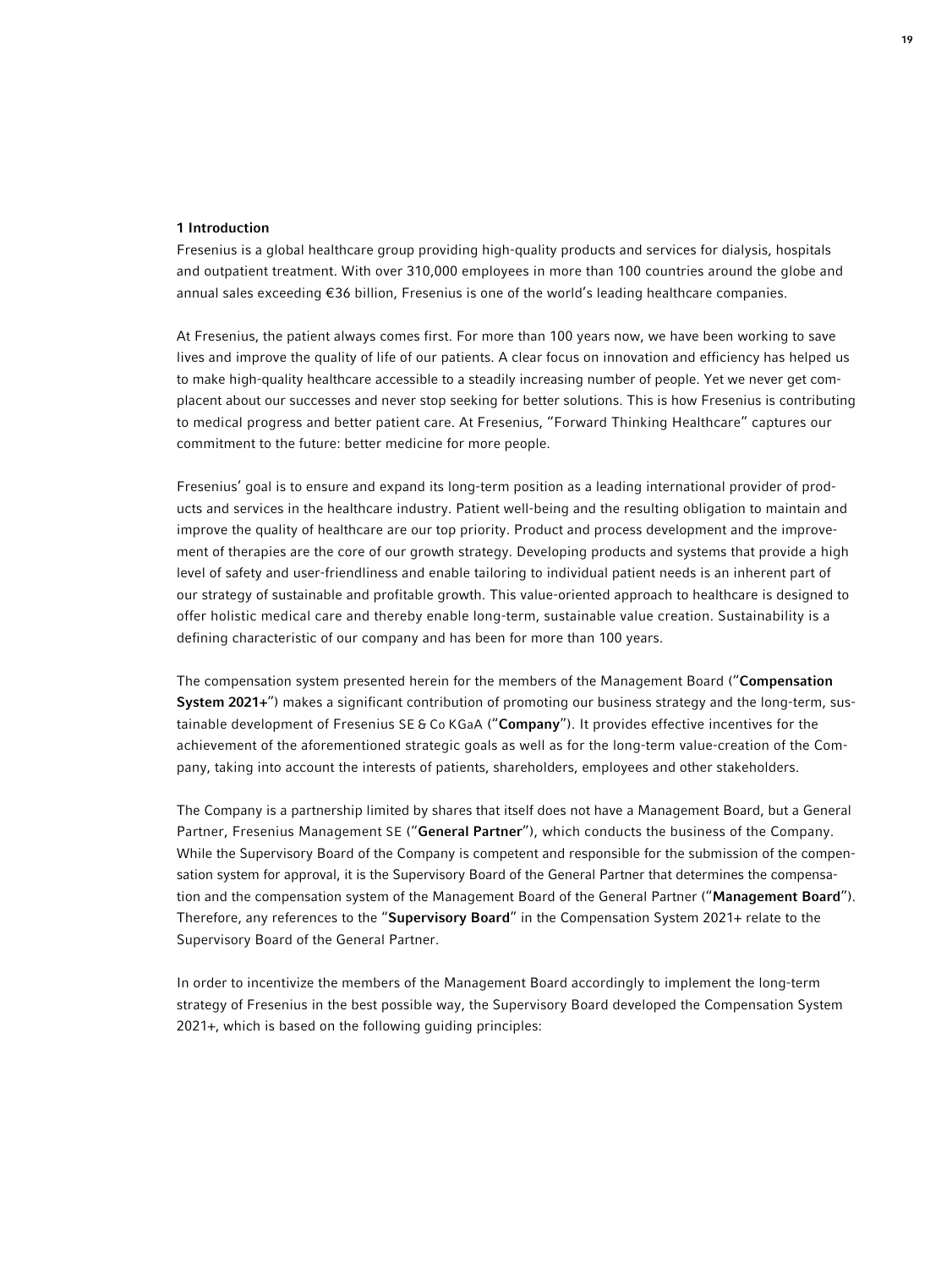#### GUIDING PRINCIPLES OF THE COMPENSATION SYSTEM 2021+

| Link to strategy                                           | The Compensation System 2021+ for the Management Board members promotes the<br>execution of Fresenius' global strategy.                                                                                                                                                                                                                           |
|------------------------------------------------------------|---------------------------------------------------------------------------------------------------------------------------------------------------------------------------------------------------------------------------------------------------------------------------------------------------------------------------------------------------|
| <b>Alignment with</b><br>shareholders' interests           | With the aim of achieving cost effective and profitable growth and taking into account total<br>shareholder return, the Compensation System 2021+ is aligned with shareholders' interests.<br>Feedback from many investors has been considered in the design of the system and the link<br>to the development of Company value has been enforced. |
| Simple structure                                           | The Compensation System 2021+ is comprehensible and barely complex.                                                                                                                                                                                                                                                                               |
| Long-term orientation                                      | The compensation components and the long-term oriented compensation structure<br>promote long-term and sustainable value creation.                                                                                                                                                                                                                |
| <b>Rewarding financial</b><br>performance & sustainability | The performance targets reflect the Company's strategy and enforce the Company's<br>commitment towards environmental, social and governance (ESG) aspects.                                                                                                                                                                                        |
| <b>Cooperation across</b><br>business segments             | Performance targets at group as well as on business segment level are defined for the<br>Management Board members. By measuring performance at the group level, a close<br>cooperation across the Company's business segments is promoted.                                                                                                        |
| Good corporate governance                                  | The Compensation System 2021+ is designed to comply with the recommendations set out<br>in the German Corporate Governance Code in the version dated 16 December 2019.                                                                                                                                                                            |
| Current market best practice                               | The Compensation System 2021+ is based on current market best practice.                                                                                                                                                                                                                                                                           |
| Alignment with performance                                 | The Compensation System 2021+ is significantly aligned to the Company's success due to<br>its high proportion of variable compensation. The previously quaranteed payment from the<br>short-term variable compensation has been eliminated to further enforce the performance-<br>based approach of the compensation system.                      |

The Compensation System 2021+ sets out the framework under which the Supervisory Board can grant compensation components to the Management Board members. It is designed to comply with the requirements set out in the German Act Implementing the EU Second Shareholder Rights Directive (ARUG II) as well as the recommendations regarding the compensation system of Management Board members set out in Chapter G of the German Corporate Governance Code ("DCGK") in the version dated 16 December 2019.

The Compensation System 2021+ will be reflected in all service agreements of the currently appointed Management Board members with effect from 1 January 2021 and will also be applied to new service agreements for Management Board members. For the Chief Executive Officer of the Management Board (CEO) of Fresenius Medical Care Management AG, who is also a Management Board member of Fresenius Management SE, the compensation system of Fresenius Medical Care Management AG applies in deviation therefrom.

The Compensation System 2021+ will be submitted to the 2021 General Meeting of the Company ("General Meeting") for approval. The compensation system will subsequently be submitted to the General Meeting for approval in the event of material changes, but at least every four (4) years. If the submitted compensation system is not approved by the General Meeting, it shall be reviewed and submitted to the next ordinary General Meeting at the latest.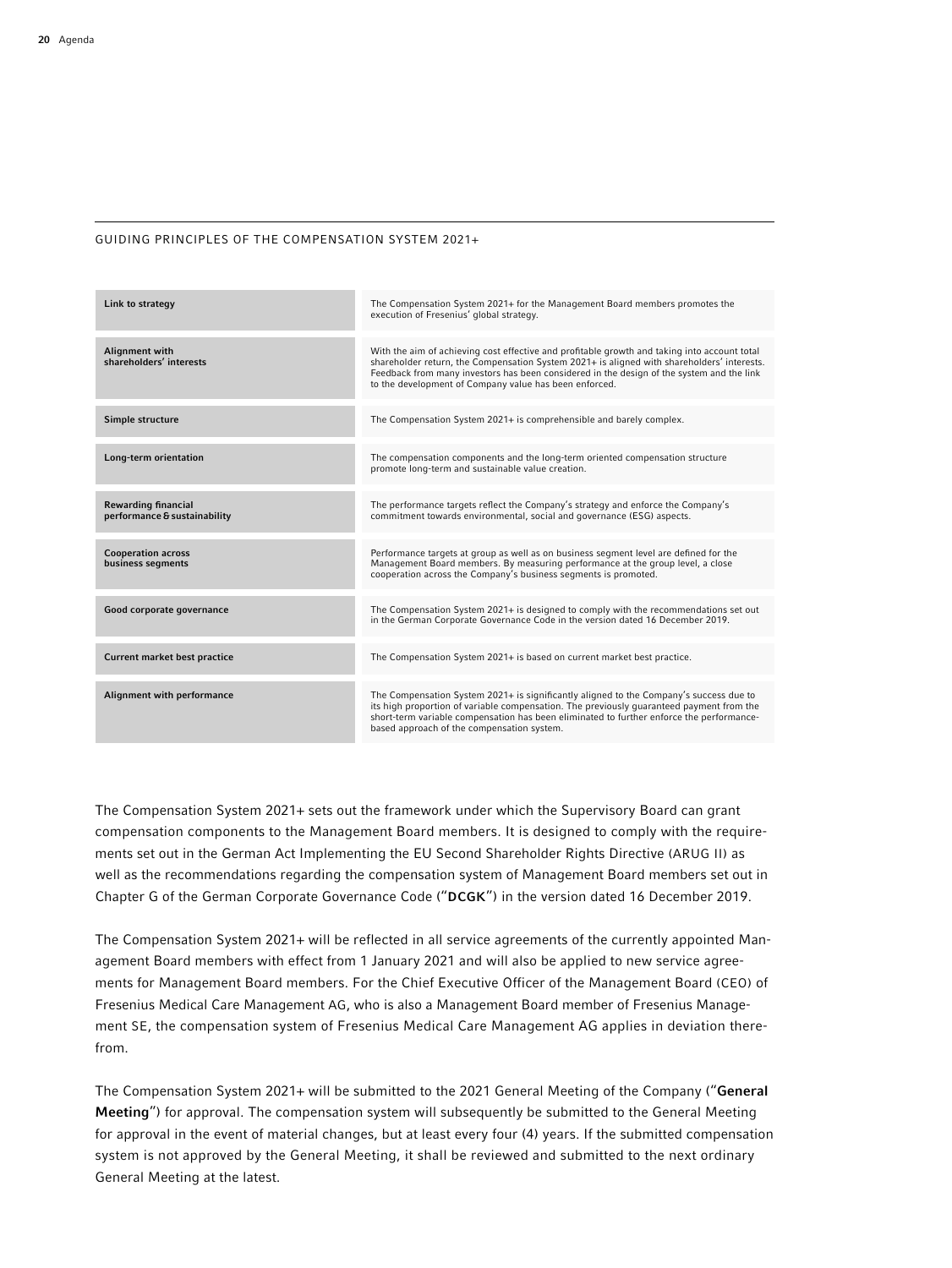# 2 Overview of the Compensation System 2021+

The following illustration shows the compensation components and further design elements of the Compensation System 2021+, which are described in more detail below.



- <sup>3</sup> Environmental, Social, Governance. The degree of fulfillment within each of the four business segments is weighted at 25% each,
- overall target achievement is identical for all Management Board members
- <sup>4</sup> Total Shareholder Return
- <sup>5</sup> ESG cap at 100% for fiscal years 2021 and 2022, 150% from fiscal year 2023 onwards
- <sup>6</sup> Payout cap at 142.5% for fiscal years 2021 and 2022, 150% from fiscal year 2023 onwards

# 2.1 Fixed Components

The fixed compensation components comprise base salary, fringe benefits and a pension commitment.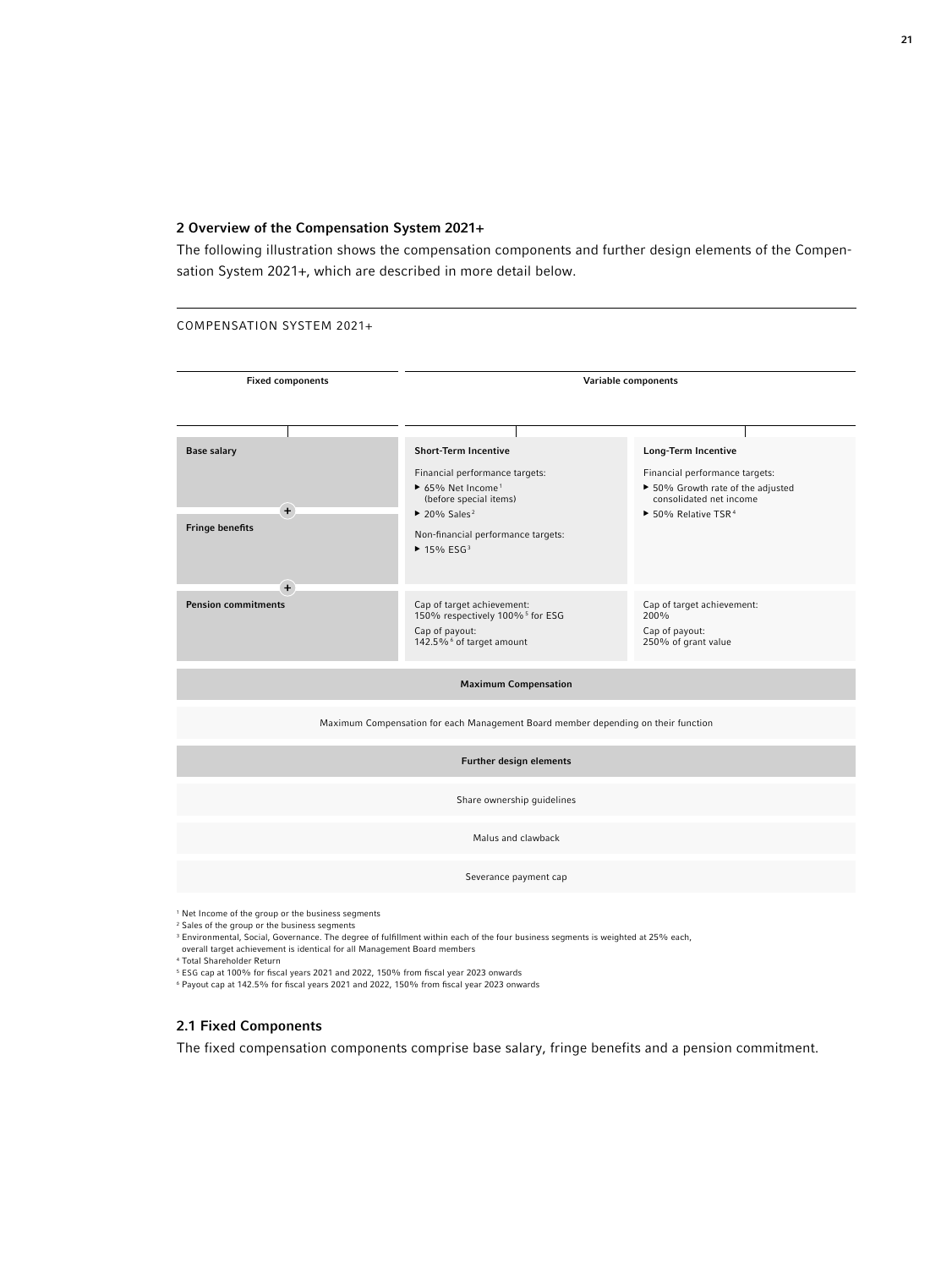# 2.2 Variable Components

The variable compensation components comprise a short-term performance-based compensation component ("Short-Term Incentive" or "STI") and a long-term performance-based compensation component ("Long-Term Incentive" or "LTI") and includes a mandatory share ownership guideline for Management Board members. The target amount of the Short-Term Incentive and the grant value of the Long-Term Incentive (i.e. the amounts paid out in case of a 100% target achievement) are determined individually by contract as a percentage of a Management Board member's base salary.

### 2.3 Financial Performance Targets and Sustainability Targets

Fresenius develops innovative and at the same time affordable solutions for the fundamental challenges of the healthcare industry worldwide. The core objective is to offer high-quality healthcare to more people and thus contribute to realizing the opportunities arising from current megatrends, such as demographic change. Economic success is the basis for this. It enables the investment in better medicine and, combined with the allocation of capital into profitable growth areas, sustainable growth. In order to anchor these objectives in the compensation of the Management Board, the Compensation System 2021+ takes into account both aspects of growth and profitability when selecting financial performance targets and also includes specific sustainability targets that take into account environmental, social and governance aspects.

The performance targets, as determined by the Supervisory Board, include financial as well as non-financial performance targets and set focused incentives for the Management Board members to act in accordance with the corporate strategy and to support the long-term development of Fresenius in the best possible way.

The financial performance targets are derived from key performance indicators that are relevant to the Company and ensure that the compensation of the Management Board members is aligned with Fresenius' strategic focus and the interests of shareholders. They relate to net income (before special items) attributable to the shareholders of the Company ("Net Income") and sales ("Sales") of the group or the business segments. For the Long-Term Incentive, the growth rate of the adjusted consolidated net income ("Adjusted Net Income Growth") and the relative total shareholder return ("Total Shareholder Return" or "TSR") of Fresenius are also taken into account as performance targets. The non-financial performance targets relate to sustainability areas of importance to Fresenius, with ESG focus topics such as quality, employees, innovation, compliance and environment. These are initially implemented as qualitative ESG-targets within the Short-Term Incentive. This involves measuring the progress of the development of an ESG strategy, with a defined target picture and transparent metrics. The design of the ESG-targets is aimed at quantifying the improvement in ESG performance from 2023 onwards, with quantitative targets being (also) incorporated into the Long-Term Incentive from this date onwards. As an overarching strategic goal, Fresenius intends to significantly improve its ESG performance over the next ten (10) years, based on reported and audited metrics that reflect the Company's sustainability strategy.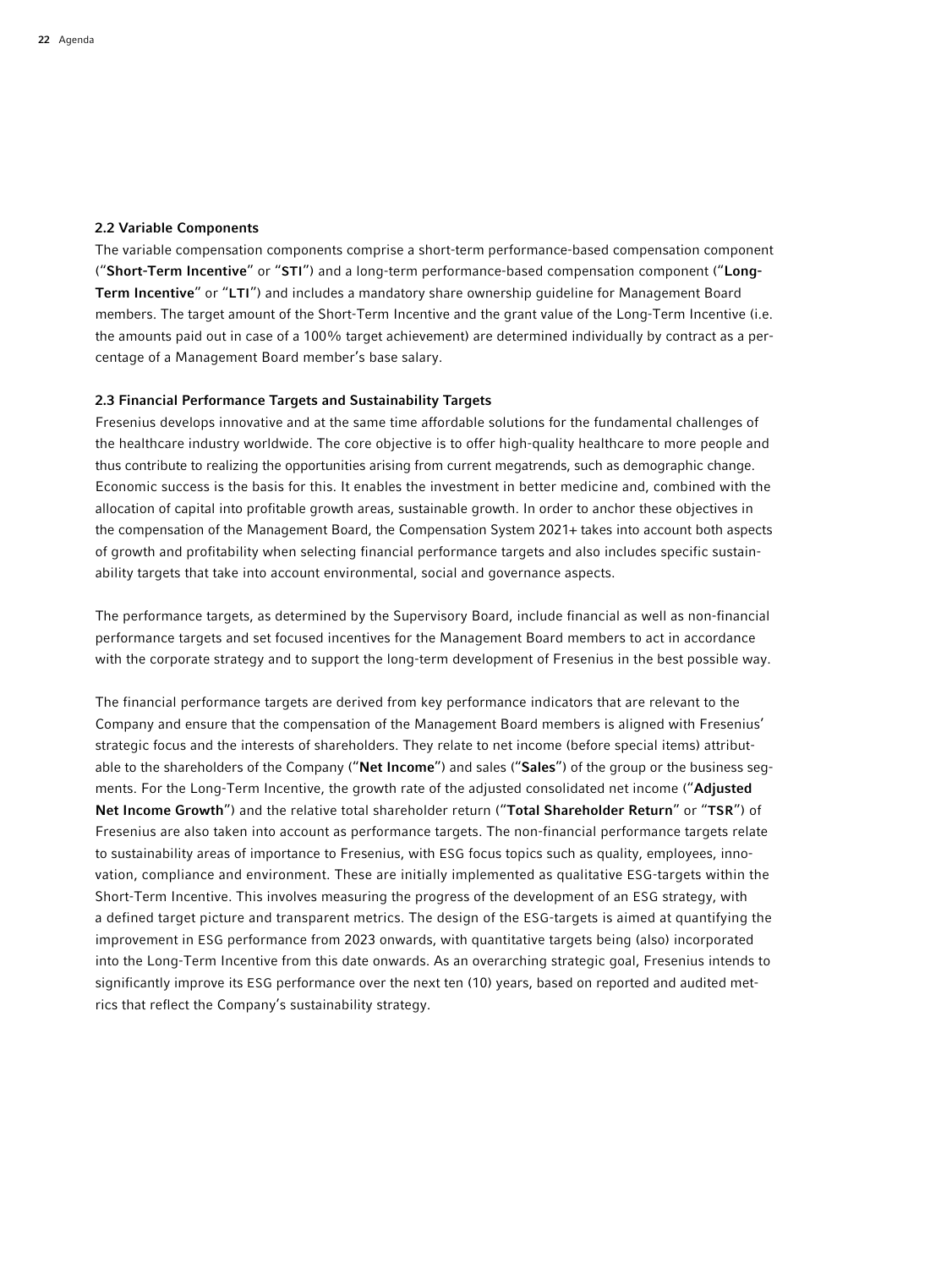The implementation of non-financial sustainability targets is driven by the Company's commitment to a responsible and sustainable corporate culture and is designed to meet the increasing requirements of the Company's shareholders and various other stakeholders.

# 2.4 Caps and Maximum Compensation

For the Short-Term Incentive, the target achievement is limited to 150% for financial performance targets and to 100% for ESG-targets (fiscal years 2021 and 2022) respectively to 150% (from fiscal year 2023 onwards). Therefore, the payout for the Short-Term Incentive is capped at 142.5% of the applicable target amount for the fiscal years 2021 as well as 2022 and at 150% from fiscal year 2023 onwards. For the Long-Term Incentive, the target achievement is capped at 200% for each grant. In addition, the total proceeds from each grant of the Long-Term Incentive are capped at 250% of the grant value of each grant, thus also capping the opportunity related to the share price development in the respective measurement period.

The Compensation System 2021+ further provides for an overall maximum compensation amount ("Maximum Compensation") for each Management Board member.

These Maximum Compensation amounts limit the payouts to a Management Board member from the compensation granted for a fiscal year, irrespective of the dates of the payouts. The Maximum Compensation comprises base salary (payment in the fiscal year), the Short-Term Incentive (payment in the following fiscal year) and the Long-Term Incentive (payment according to plan conditions in later fiscal years) as well as all other fringe benefits and compensation (payment in the fiscal year). The pension commitment that is part of the fixed compensation components is also included in the calculation of the Maximum Compensation with the amount of the service cost incurred in the fiscal year.

The Maximum Compensation amount for Management Board members can be below the sum of the potentially achievable payouts from the individual compensation components granted for a fiscal year. If the calculated payout for a Management Board member is higher than the respective Maximum Compensation, the amounts accruing under the Long-Term Incentive are reduced accordingly until the Maximum Compensation is no longer exceeded.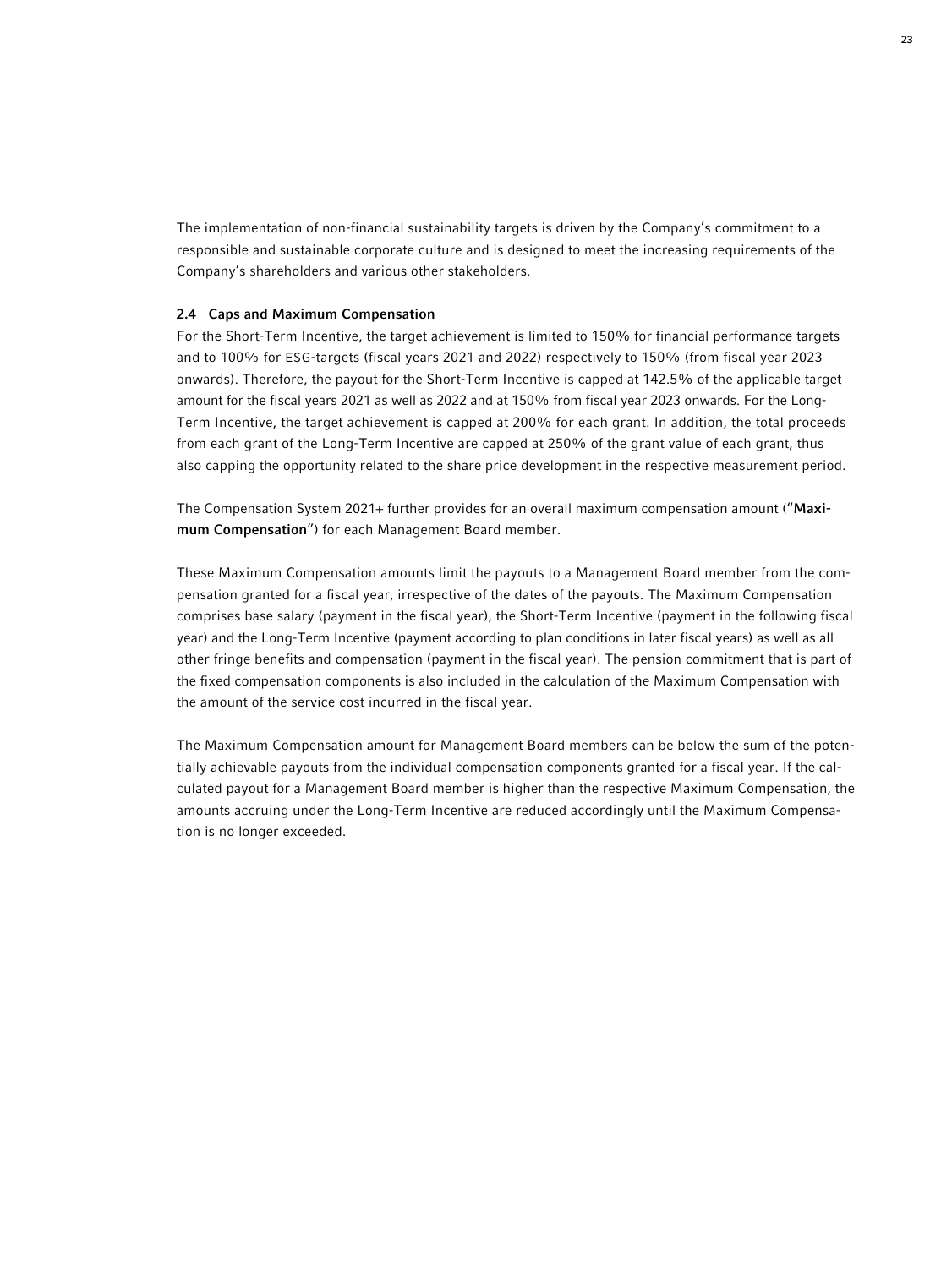



\* ESG cap at 100% for fiscal years 2021 and 2022, 150% from fiscal year 2023 onwards

\*\* Payout cap at 142.5% for fiscal years 2021 and 2022, 150% from fiscal year 2023 onwards

The Maximum Compensation is set at EUR 10,000,000 for the Chief Executive Officer of the Management Board (CEO) and EUR 6,500,000 for all other Management Board members.

## 2.5 Share Ownership Guidelines

In addition to the Long-Term Incentive, the Compensation System 2021+ provides for a share ownership guideline in order to further strengthen the long-term alignment with the interests of shareholders and to promote the sustainable development of the group. Furthermore, the introduction of share ownership guidelines considers international market practice and the expectations of our shareholders.

Under these guidelines, the Management Board members are obliged to invest an amount equal to the gross amount of an annual base salary in shares of the Company. The Management Board members are obliged to hold these shares permanently until two (2) years after resignation from the Management Board. For a Management Board member, the investment in shares of the Company shall be built up cumulatively from the second year onwards at the latest, each year with one quarter of the gross amount of an annual base salary. The share ownership guideline must be met in full at the latest after the fifth year as a Management Board member. The share ownership guidelines continue to apply if the first appointment to the Management Board is for three (3) years and no reappointment occurs.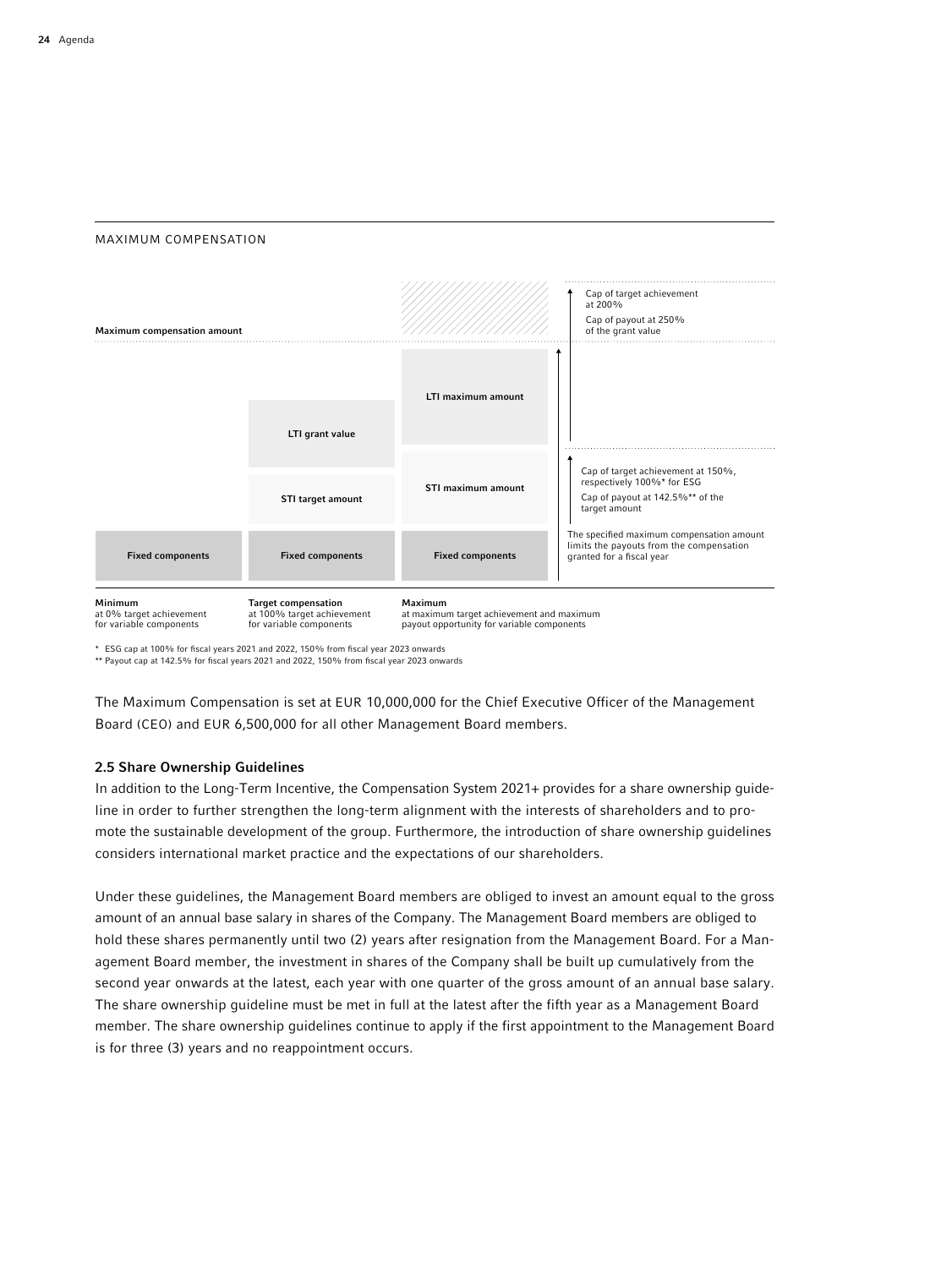Management Board members can sell their shares at the earliest after the end of the mandatory retention period of two (2) years after resignation from the Management Board.

#### 2.6 No Discretionary Special Payments

Under the Compensation System 2021+, the Supervisory Board is not entitled to grant special payments for outstanding performance to the Management Board members (also known as "Ermessenstantieme").

#### 2.7 Malus and Clawback

Under the Compensation System 2021+, the Supervisory Board is entitled to withhold (malus) or reclaim (clawback) variable compensation components in the event of material violations of internal Company guidelines, statutory and contractual obligations and in the event of incorrect consolidated financial statements, taking into account the particularities of the individual case.

Material violations include non-compliance with material provisions of the internal Code of Conduct, grossly negligent or unethical conduct and significant violations of the duties of care as defined by section 93 AktG. In the event of incorrect consolidated financial statements, it is possible to reclaim variable compensation that has already been paid out if, after payment, it emerges that the audited and approved consolidated financial statements on which the calculation of the amount to be paid out was based were incorrect and, on the basis of corrected consolidated financial statements, a lower or no payment amount of variable compensation would have been owed. The obligation of the Management Board member to pay damages to the Company pursuant to section 93 (2) AktG remains unaffected by these provisions.

### 2.8 Compensation Offset

Any compensation granted to Management Board members for Supervisory Board mandates in subsidiaries of the Company's group is offset against the Management Board member's compensation. Further, the Supervisory Board can resolve to deduct any compensation, in full or in part, granted to Management Board members for any activity in Supervisory Boards outside the Company's group.

#### 2.9 Compensation Structure

The Compensation System 2021+ is focused on the long-term and sustainable corporate development of Fresenius. Therefore, variable compensation components are granted predominately on a long-term basis. For this purpose, it is ensured in the Compensation System 2021+ that the grant value of the Long-Term Incentive always exceeds the target amount of the Short-Term Incentive for each fiscal year.

Under the Long-Term Incentive, performance is measured over a period of four (4) years. The compensation under the Long-Term Incentive is available to Management Board members after a period of at least four (4) years. Deviations may apply in the event of death, full or partial reduction in earning capacity or other pre-defined leaver cases from the Management Board.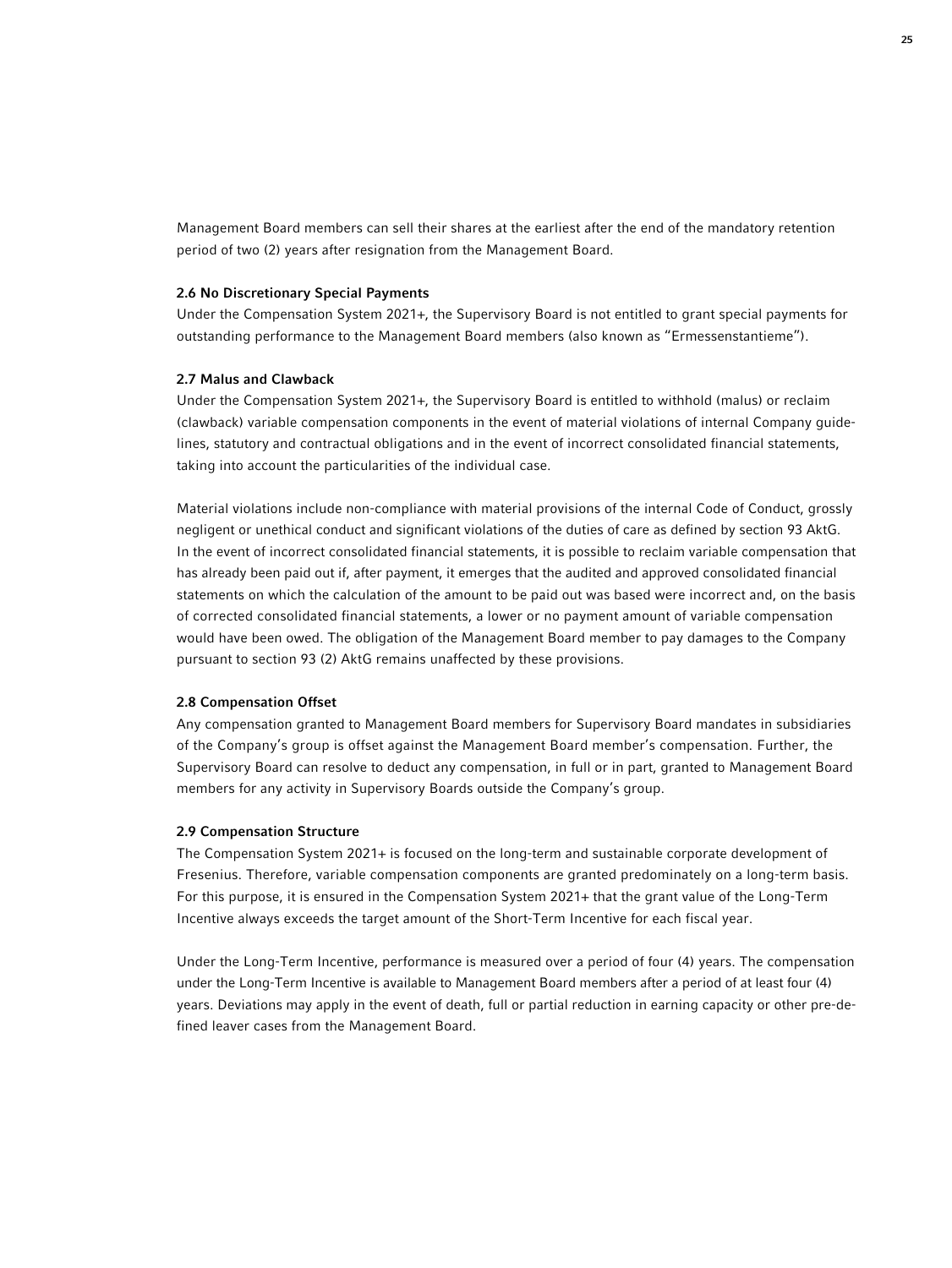The general compensation structure of the target direct compensation (sum of base salary p.a.; target Short-Term Incentive (STI) amount p.a. and grant value under the Long-Term Incentive (LTI) p.a.) for a full fiscal year consists of approximately 30% each of the base salary and the Short-Term Incentive as well as of approximately 40% of the Long-Term Incentive and is shown in the following illustration.



Therefore, around 70% of the target direct compensation comprises performance-related variable compensation components. The 40% share of the Long-Term Incentive (around 57% of the variable components) reflects the long-term orientation of the compensation structure.

The structure of the target direct compensation of the Management Board members who are active at the time of the adoption of the Compensation System 2021+ is orientated towards this general compensation structure. The specific base salary components range between 27% and 30% of the target direct compensation, the Short-Term Incentive (target amount) ranges between 27% and 30% and the Long-Term Incentive (grant value) ranges between 40% and 46% of the target direct compensation. The target amounts of the Short-Term Incentive and the grant values of the Long-Term Incentive are determined within the individual service agreements as a percentage of the respective base salary of a Management Board member.

Based on the target direct compensation, additional fringe benefits and pension commitments are considered in the structure of the total target compensation.

Fringe benefits are granted on the basis of the respective service agreement with Management Board members and therefore vary between the individual members of the Management Board. The amount of fringe benefits granted to the individual Management Board members regularly ranges between 1% and 7% of the respective target direct compensation, depending on the individual grant and usage, per fiscal year. This range is based on historical data and the individual fringe benefits granted under the current service agreement of the individual members of the Management Board.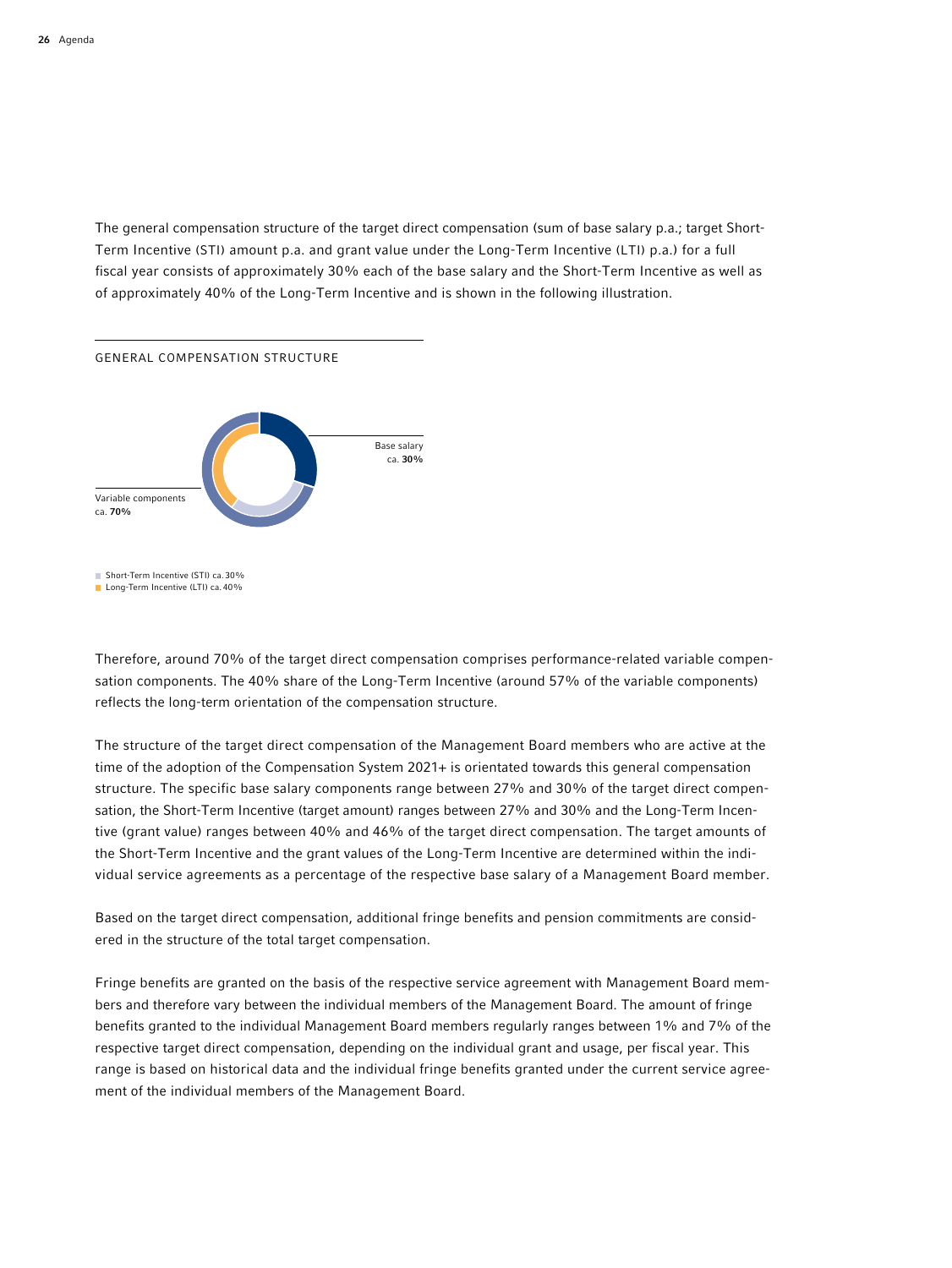Management Board members may be granted pension commitments in the form of defined benefit or defined contribution plans. The amount of the current service cost from these pension commitments is regularly within a range of 7% to 35% of the respective target direct compensation of a Management Board member per fiscal year. The amount of the individual service cost depends to a large extent on the pensionable income and the age of the respective Management Board member as well as on actuarial assumptions, such as the discount rate, and is therefore more volatile. The range for the service cost of pension commitments is based on historical actuarial valuations and actuarial forecasts.

#### 3 Process of Determining, Reviewing and Implementing the Compensation System

The Supervisory Board is responsible for determining the compensation of each Management Board member as well as for determining, reviewing and implementing the compensation system for the entire Management Board. The Supervisory Board is supported in this regard by its Human Resources Committee, a committee which is composed of members of the Supervisory Board. The Human Resources Committee also takes over the tasks of a compensation committee and makes recommendations to the Supervisory Board. The recommendations of the Human Resources Committee as well as any other matter relating to the individual compensation of the Management Board members and the compensation system are discussed and, as required, resolved by the Supervisory Board. The members of the Supervisory Board and its committees are under an obligation to disclose any conflicts of interest without undue delay. These regulations for an avoidance of conflicts of interest also apply to the process of determining the compensation of the individual Management Board members and to the process of determining, reviewing and implementing of the compensation system for the Management Board members.

The Compensation System 2021+ was developed with the support of external compensation experts. The Supervisory Board may also in the future consult external compensation experts to support it in its determination of the compensation of Management Board members as well as with respect to the determination and review of the compensation system as a whole. Any such compensation expert is independent from the Company, the Management Board as well as the Company's affiliates. From time to time, any such compensation expert will be replaced in order to ensure an independent compensation review.

The amount of the total target compensation of each Management Board member is determined by the Supervisory Board in accordance with the compensation system. In accordance with the requirements of the German Stock Corporation Act and the DCGK, care is taken to ensure that the respective compensation is in an appropriate relationship to the duties and performance of the Management Board member as well as to the performance of the Company, that it supports the long-term and sustainable development of Fresenius and that it does not exceed the usual compensation without special reasons. For this purpose, both external and internal comparative analyses are carried out. In addition, the total compensation granted to the individual members of the Management Board takes into account the interest of the Company to retain the members of the Management Board at the Company or to attract new potential talents for the Management Board.

In order to assess the appropriateness of the compensation system and the individual compensation of the Management Board members, the Supervisory Board conducts a review of the respective amount and structure of the compensation by means of a horizontal analysis (external comparative analysis). The respective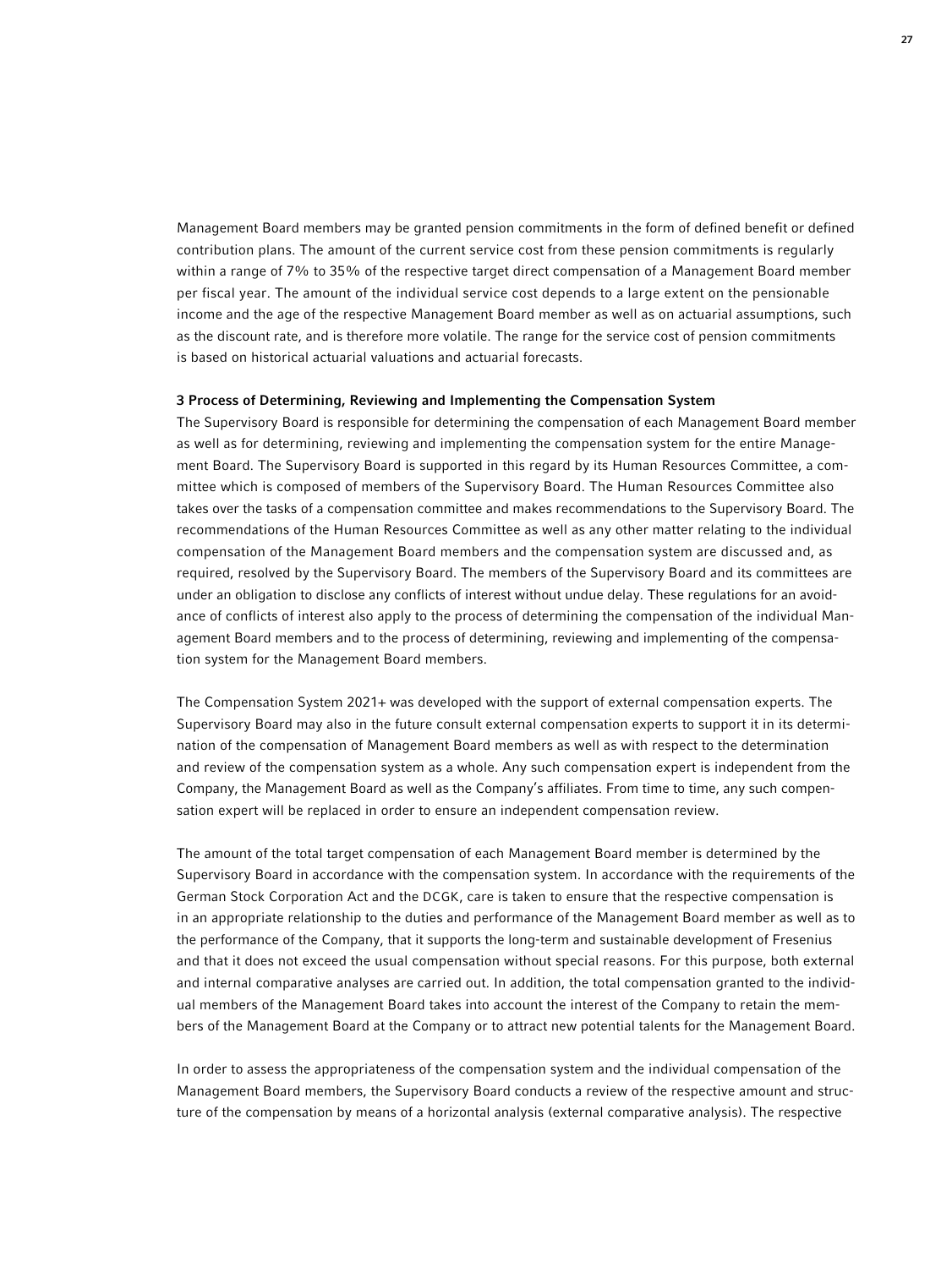amount of the total target compensation and the underlying compensation components granted to the individual Management Board members are compared with the compensation data of DAX30 companies.

The Supervisory Board also conducts a vertical review (internal comparative analysis) with respect to the compensation levels of the Company's employees when determining the compensation system and the compensation of the Management Board members. For this purpose, the ratios between the average compensation of the Management Board, the average compensation of the senior management of the Company and the total workforce are determined. For the purpose of the determination of the Compensation System 2021+, "senior management" has been defined as all employees who report to a Management Board member in a position of "Vice President" and above. The ratio is compared, to the extent possible, with the corresponding ratio for companies included in the DAX30. When conducting the vertical review, the Supervisory Board will also consider the development of the compensation levels over time.

Any new compensation system for the Management Board members as resolved and intended to be applied by the Supervisory Board is presented to the General Meeting of the Company for approval. The Supervisory Board will regularly review the applied compensation system and, if required and typically upon recommendation of the Human Resources Committee, resolve changes thereto. In case of material changes, but at least every four (4) years, the compensation system is presented to the General Meeting for approval. Should the General Meeting not approve the presented compensation system, such compensation system will be reviewed and presented, at the latest, to the following ordinary General Meeting.

#### 4 Compensation Components in Detail

#### 4.1 Fixed Compensation

The fixed compensation granted to Management Board members under the Compensation System 2021+ comprises base salary, fringe benefits and a pension commitment.

#### 4.1.1 Base Salary

The base salary, which is usually agreed for a full year, is paid in accordance with the local payroll customs applicable to the respective member of the Management Board. For Management Board members in Germany, the base salary is typically paid in twelve (12) monthly installments.

#### 4.1.2 Fringe Benefits

Fringe benefits are granted based on the individual service agreements and can include: the private use of company cars, special payments such as school fees, housing, rent and relocation payments, costs for the operation of security alarm systems, contributions to pension insurance (with the exception of the pension commitments described in this document) and contributions for accident, health and nursing care insurance, other insurance policies, as well as tax equalization compensation due to different tax rates in Germany and, as the case may be, the country in which the Management Board member is personally taxable. Fringe benefits can be of one-time or recurring nature.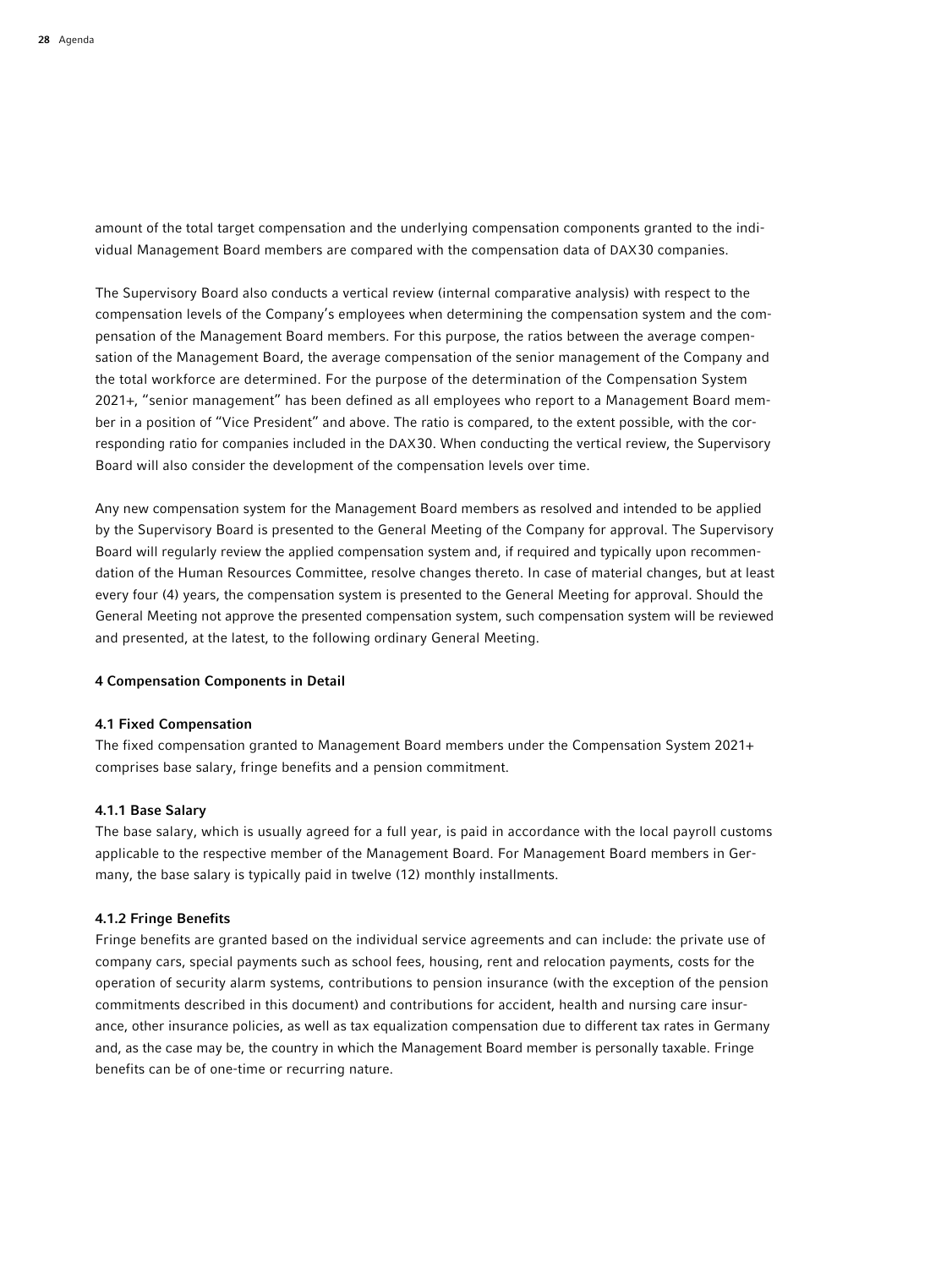In order to attract qualified candidates for the Management Board, the Supervisory Board may complement the compensation of first-time Management Board members in an appropriate and market-compliant manner with an entry bonus (sign-on bonus), e.g. to compensate for forfeited compensation from previous employment or service agreements. The Supervisory Board may also grant reimbursements for fees, charges and other costs in connection with or related to a change in the regular place of work of Management Board members.

#### 4.1.3 Pension Commitments

Management Board members who have been appointed to the Management Board prior to 1 January 2020, were granted a contractual pension commitment in the form of a defined benefit scheme. Under this defined benefit scheme, pension commitments provide for pension and survivor benefits (*Hinterbliebenenversorgung*) as of the time of conclusively ending active work or in case of occupational disability or incapacity to work (*Beruf- oder Erwerbsunfähigkeit*). The amount of these benefits is calculated by reference to the amount of the contractually agreed pensionable income of the Management Board member. The pensionable income is adjusted annually based on the development of the consumer price index. The pension amount is calculated as 30% of the contractually agreed pensionable income and increases by 1.5 percentage points for each full year of service as a Management Board member, up to a maximum of 45%. In deviation from this, the Management Board member responsible for the business segment Fresenius Vamed is entitled to an increase of 1.2 percentage points for each full year of service as a Management Board member, up to a maximum of 40%.

Management Board members that have been or will be appointed to the Management Board as of 1 January 2020, are granted a pension commitment within the framework of a defined contribution plan. This is promised at the beginning of the service contract with a waiting period of the first three (3) years regarding the granting of benefits. Under such defined contribution plan, the respective Board Management member receives an annual contribution amounting to 40% of the base salary, which determines the future capital amount. After reaching the retirement age under the defined contribution plan, payments can be made either in ten (10) annual installments or optionally as a one-off payment. An annuity respectively pension payment is not provided. The defined contribution plan may provide for survivors' benefits (*Hinterbliebenenversorgung*) and benefits after the occurrence of a full or partial reduction in earning capacity (*Erwerbsminderung*).

# 4.2 Short-Term Incentive

Under the Compensation System 2021+, the Management Board members are entitled to receive a Short-Term Incentive, which may result in a cash payment. The Short-Term Incentive rewards the Management Board members for the success of the Company in the relevant fiscal year. The Short-Term Incentive is linked to the achievement of financial and non-financial performance targets, balancing growth, profitability and sustainability aspects.

# 4.2.1 Target Amounts

The target amount to be granted to each Management Board member for the Short-Term Incentive (i.e. the amount paid out if the target is reached to 100%) is determined by individual contract as a percentage of the respective base salary of a Management Board member. In case of appointments to the Management Board during a fiscal year, the amount to be granted to such member can be pro-rated.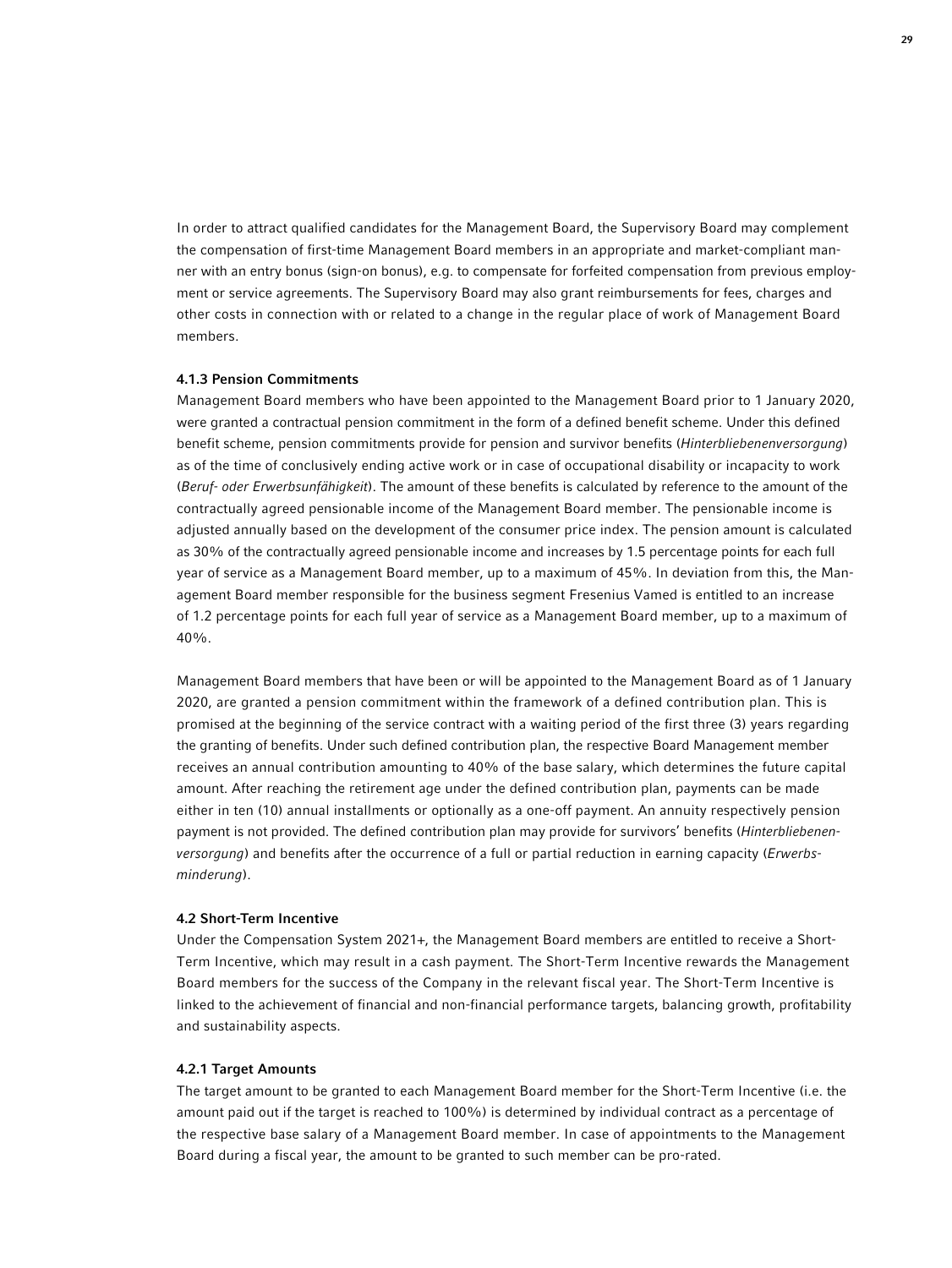#### SHORT-TERM INCENTIVE



Management Board members with group responsibility: Chief Executive Officer, Chief Financial Officer and Chief Legal and Compliance Officer and Labor Relations Officer

Management Board members with business segment responsibility: Management Board members with responsibility for the business segments Fresenius Helios, Fresenius Kabi and Fresenius Vamed

\* For Management Board members with business segment responsibility, the key financial figures are measured equally at group and on business segment level

\*\* The degree of fulfillment within each of the four business segments is weighted at 25% each; overall target achievement is identical for all Management Board members \*\*\* Payout cap at 142.5% for fiscal years 2021 and 2022, 150% from fiscal year 2023 onwards

#### 4.2.2 Performance Targets

The Short-Term Incentive is measured based on the achievement of three (3) performance targets: 65% relate to group or business segment Net Income (before special items), 20% to group or business segment Sales and 15% to the achievement of sustainability criteria ("ESG-targets"). For Management Board members with business segment responsibilities, half of the Net Income and half of Sales are based on the corresponding financial figures of the group and the respective business segment. For Management Board members with group responsibility, the two financial indicators of Net Income and Sales are measured exclusively at group level. The ESG-targets are measured equally at group level for all Management Board members. The extent to which each ESG-target is met is determined within each of the four (4) business segments and weighted at 25% each. The overall ESG-target achievement is for the time being identical for all Management Board members.

The financial performance targets reflect the key performance indicators of the Company and support the Company's strategy of achieving sustainable and profitable growth. The non-financial performance targets underline the Company's commitment to implement its global sustainability strategy.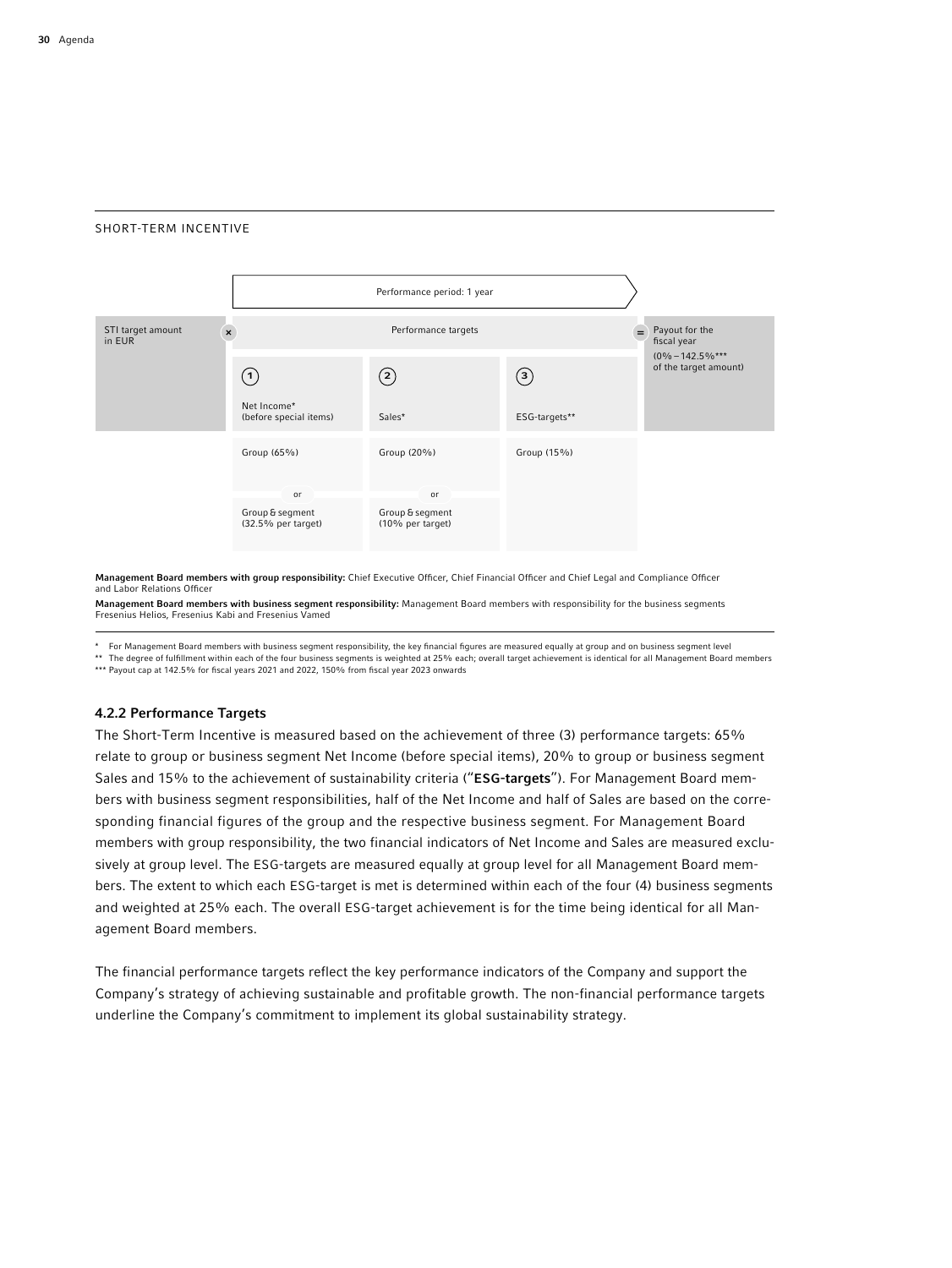| Target                               | Weight | Background and link to strategy                                                                                                                                                                                                                                                          |
|--------------------------------------|--------|------------------------------------------------------------------------------------------------------------------------------------------------------------------------------------------------------------------------------------------------------------------------------------------|
|                                      |        |                                                                                                                                                                                                                                                                                          |
|                                      |        |                                                                                                                                                                                                                                                                                          |
| Net Income<br>(before special items) | 65%    | Group or business segment Net Income serves as a primary control parameter for profit-<br>ability. To enable a better comparison of operating performance over several periods, the<br>Net Income figures are adjusted for special items where necessary.                                |
|                                      |        |                                                                                                                                                                                                                                                                                          |
| <b>Sales</b>                         | 20%    | As part of the growth strategy, the development of Sales at group and business segment<br>level, especially organic Sales growth, is of central importance.                                                                                                                              |
|                                      |        |                                                                                                                                                                                                                                                                                          |
| ESG-targets                          | 15%    | The ESG-targets reflect the Company's commitment and strategy with regard to environ-<br>mental, social and governance aspects. The ESG-targets are designed to achieve<br>significantly improved ESG performance with reported and audited metrics that reflect<br>Fresenius' strategy. |

The financial figures underlying the financial performance targets can be adjusted for certain effects, in particular effects from significant acquisitions, divestments, restructuring measures and changes in accounting principles. In addition, the Supervisory Board can also adjust for one-time material special items for which the Management Board is not responsible, which have not been budgeted for and which are therefore not included in the calculation of the target values.

In order to further enhance cooperation across the business segments and at the same time incentivize the Management Board members with respect to their individual responsibilities, some performance targets are measured at group level, others at business segment level. For Management Board members who are responsible for a business segment, half of the Net Income and half of Sales are based on the corresponding key financial figures of the group and the respective business segment. For Management Board members with group responsibilities, Net Income and Sales refer to the corresponding key financial figures of the group. By measuring the financial performance targets at group as well as on a business segment level, the financial success of both the individual business segments and the group is reflected.

The achievement of sustainability targets is measured at group level to ensure close cooperation across the Company's business segments in the field of sustainability. The non-financial performance targets relate to ESG focus topics such as quality, employees, innovation, compliance and environment. Performance targets are defined annually and apply to each focus topic.

### 4.2.3 Performance Target Setting and Determination of Target Achievement

At the beginning of the relevant fiscal year, the Supervisory Board defines, based on budget, the concrete values for the underlying financial indicators, which lead to a target achievement of 0% (lower threshold), 100% (target value) and 150% (cap). When setting the target values the Supervisory Board considers the market and competitive environment, the budget as well as strategic growth targets. To the extent this requires the consideration of financial figures that are unknown at this point in time, the Supervisory Board, at the beginning of such fiscal year, determines the methodology to be applied once such figures are available.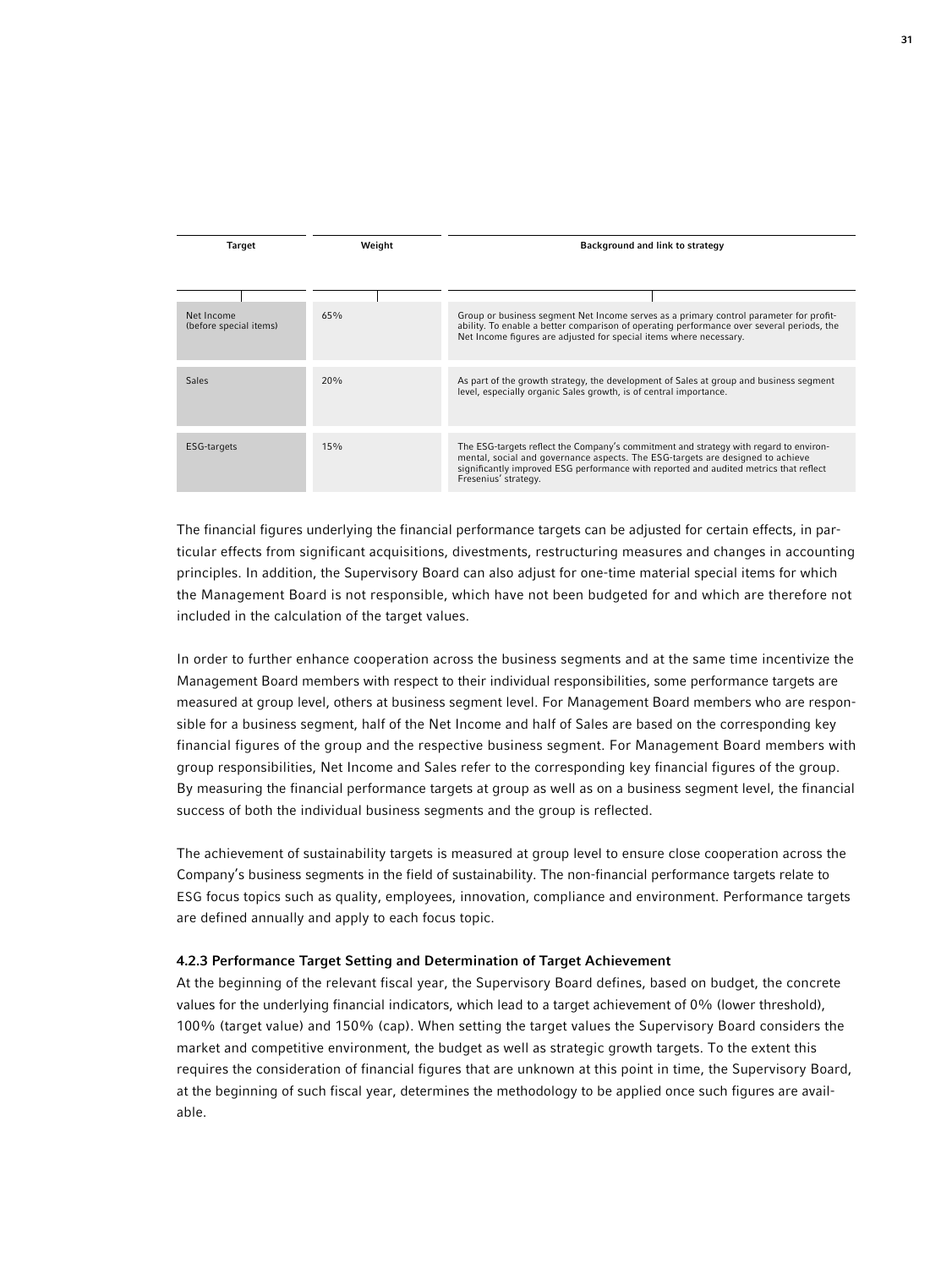For the ESG-targets the Supervisory Board has already defined three (3) targets for the fiscal years 2021 and 2022, through which each of the five (5) focus topics will be qualitatively measured. In this way, a total of 15 aspects are qualitatively assessed for compliance or non-compliance with the ESG-targets. If all ESG targets in the four (4) business segments are met, the overall ESG-target achievement is 100% (cap). In order to determine the sustainability targets for the fiscal years after 2022, the Supervisory Board determines quantitative sustainability targets before the beginning of the 2023 fiscal year, including the metrics and the methodology for determining the target values and target achievement which can amount to a maximum of 150% from that date. The ESG-targets and their achievement are reported transparently in the compensation report for the respective fiscal year.

After the one-year performance period for the Short-Term Incentive has ended, the Supervisory Board determines whether and to what extent the targets have been achieved. The following applies to the financial targets: The target is deemed to be 0% if the lower threshold is not reached. If the cap is exceeded, the target is deemed to have been reached by 150%. If the achieved financial indicators are between the respective values for target achievement of 0% and 100% or 100% and 150%, the target achievement is determined by linear interpolation.



TARGET ACHIEVEMENT CURVE FOR FINANCIAL TARGETS

The degree of the overall target achievement is determined by the weighted arithmetic mean of the respective achievement of each financial and non-financial target. Multiplying the degree of respective overall target achievement with the target amounts of the Short-Term Incentive results in the final Short-Term Incentive amount. Subject to approval by the Supervisory Board, the final Short-Term Incentive amount will be paid out to the respective Management Board member in cash. Since the overall target achievement is capped at a maximum of 142.5% (fiscal years 2021 and 2022) and of 150% (from fiscal year 2023 onwards), the payout amount of the Short-Term Incentive for the fiscal years 2021 and 2022 is also capped to 142.5% of the respective target amount and to 150% from fiscal year 2023 onwards.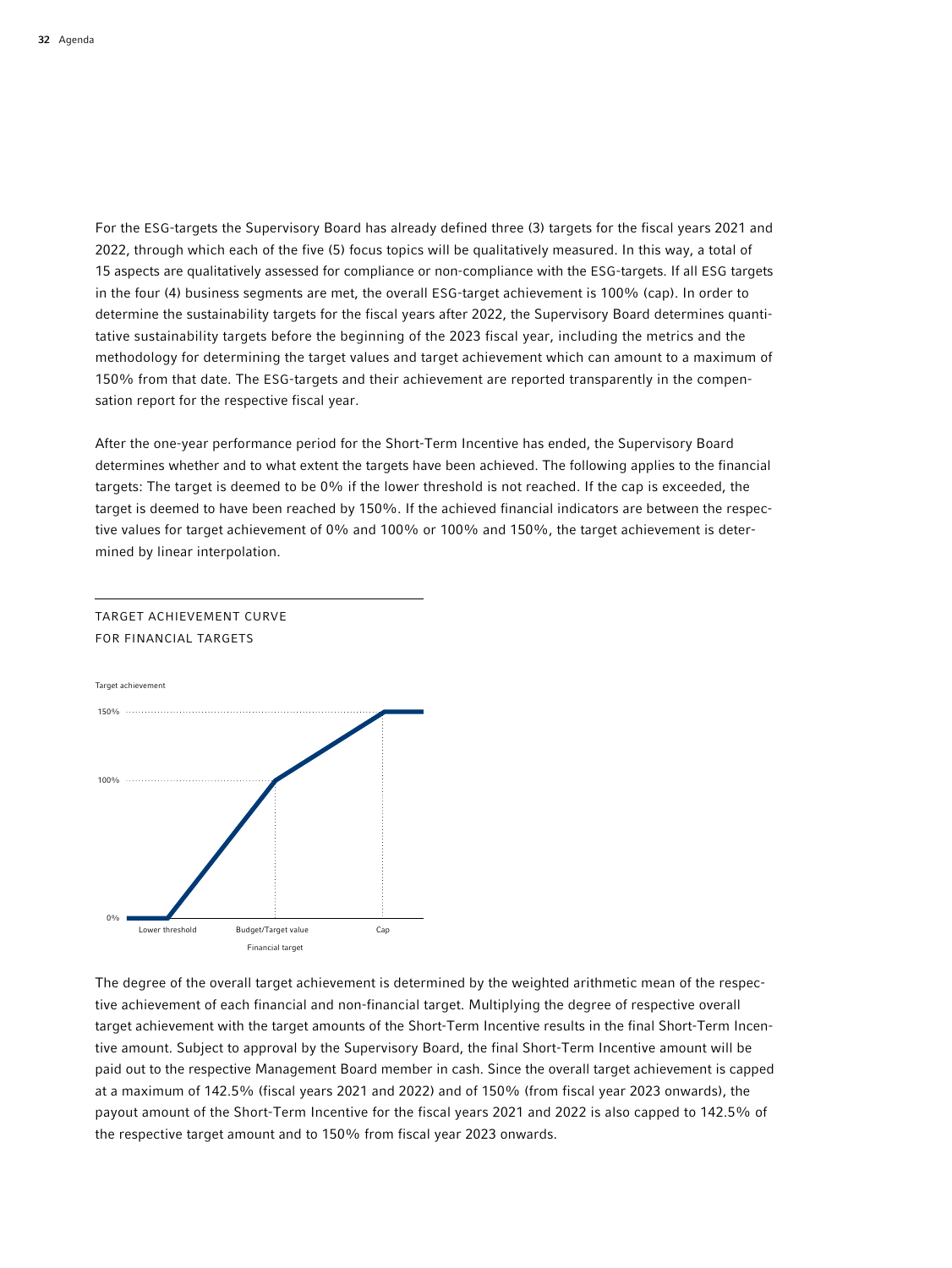When determining the degree of target achievement, the Supervisory Board – in accordance with the corresponding recommendation of the German Corporate Governance Code in the version dated 16 December 2019 – may take into consideration that certain extraordinary economic, tax or similar impacts are not related to the performance of the Management Board member. In the extraordinary case that the Supervisory Board resolves to make use of this possibility, the rationale will be adequately explained and disclosed.

Detailed information on the applied target values, adjustments and the respective targets achievements will be disclosed ex-post in the compensation report for the respective fiscal year.

## 4.3 Long-Term Incentive

Under the Compensation System 2021+, the Management Board members are entitled to receive Long-Term Incentives in the form of so-called "Performance Shares" with a measurement period of four (4) years. Performance Shares are virtual cash-settled payment instruments not backed by equity and are non-certificated. A payout depends on the achievement of two (2) equally weighted performance targets and on the development of the share price of the Company.



## LONG-TERM INCENTIVE

### 4.3.1 Grant Values

The grant value of the Long-Term Incentive for each Management Board member is defined by the Supervisory Board and corresponds to a percentage of the base salary, as stipulated in the individual contract. In case of appointments to the Management Board during a fiscal year, the grant value for these Management Board members can be pro-rated.

In order to determine the number of Performance Shares to be granted to the respective Management Board member, the respective grant value is divided by the value per Performance Shares in accordance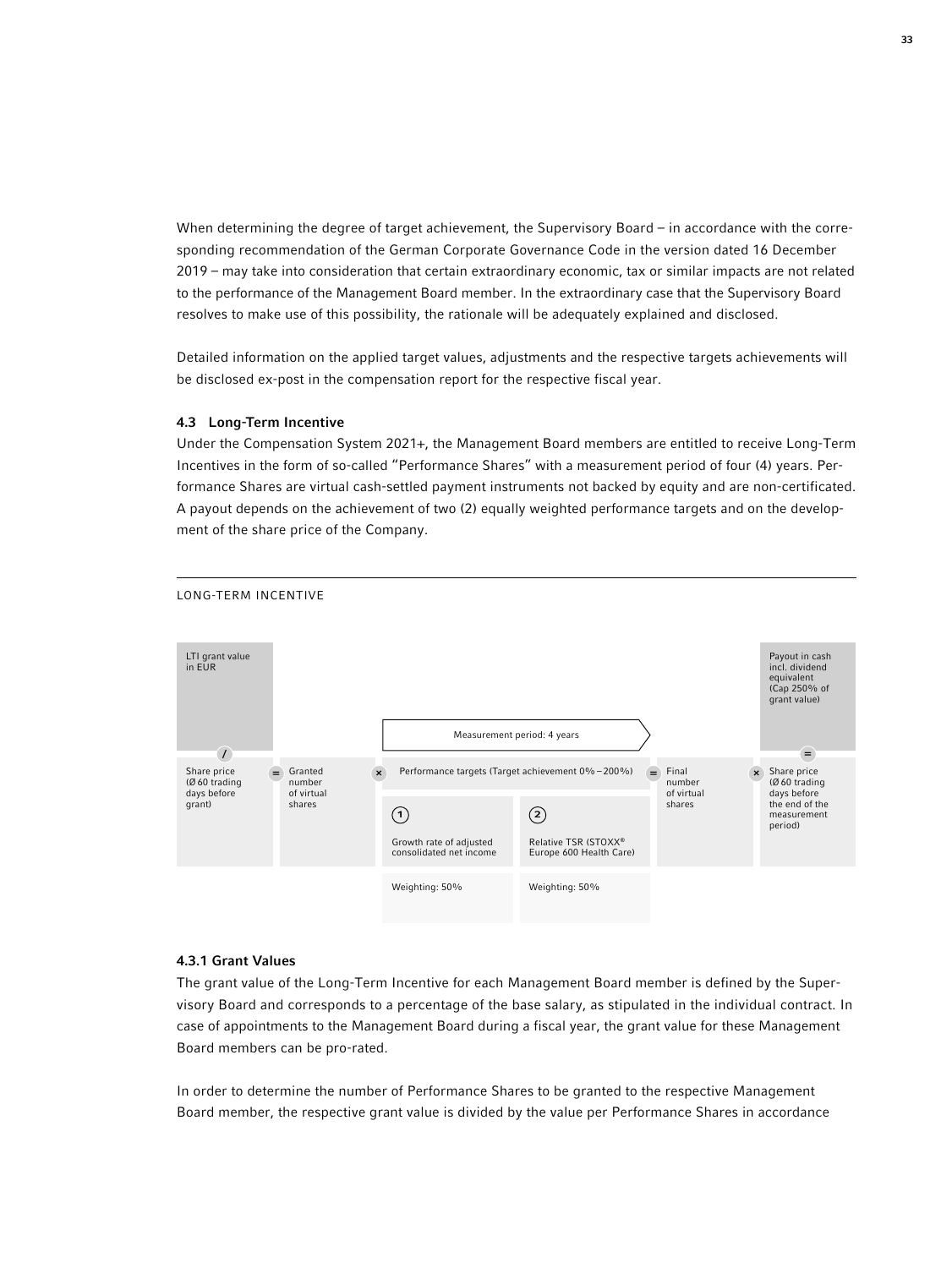with IFRS 2 and considering the average share price of the Company over a period of sixty (60) stock exchange trading days prior to the respective grant date. The final number of Performance Shares depends on the achievement of pre-defined targets, which are set by the Supervisory Board prior to the beginning of the respective measurement period.

# 4.3.2 Performance Targets

The Long-Term Incentive is measured on the basis of the achievement of two (2) equally weighted financial performance targets: Adjusted Net Income Growth and Relative Total Shareholder Return ("Relative TSR"). These performance targets have been chosen as they reflect the Company's strategic priorities of increasing profitability, long-term sustainable growth and the development of the Company's value. At the same time, they include a relative comparison with competitors and ensure that the interests of shareholders are adequately taken into account.

The performance targets under the Long-Term Incentive are among the most important key figures of the Company and support the implementation of the Company's long-term strategy. In order to ensure that all decision makers pursue uniform goals, the Long-Term Incentive for the Management Board and senior management is determined according to uniform targets and a uniform system.

| Target                        | Weight | Background and link to strategy                                                                                                                                                                                     |  |
|-------------------------------|--------|---------------------------------------------------------------------------------------------------------------------------------------------------------------------------------------------------------------------|--|
|                               |        |                                                                                                                                                                                                                     |  |
|                               |        |                                                                                                                                                                                                                     |  |
| Adjusted net<br>income growth | 50%    | At group level, the growth of adjusted net income serves as a control parameter for<br>internal management. The growth of adjusted net income reflects the long-term<br>profitability of the group.                 |  |
|                               |        |                                                                                                                                                                                                                     |  |
| <b>Relative TSR</b>           | 50%    | Relative TSR as a performance target sets incentives to outperform the peer companies<br>and, above all, takes into account the long-term development of Company value and the<br>requirements of our shareholders. |  |

The Adjusted Net Income Growth is calculated at constant exchange rates. The underlying financial figures of the financial performance targets are adjusted for effects defined in advance, such as the effects of certain acquisitions and divestments and changes in IFRS accounting standards, to ensure comparability of these financial figures with respect to the operational performance.

## 4.3.3 Performance Target Setting and Determination of Target Achievement

Prior to the beginning of the respective measurement period of a grant, the Supervisory Board defines target values for each performance target that lead to a target achievement of 0% (lower threshold), 100% (target value) and 200% (cap). In setting the target values, the Supervisory Board considers the strategic growth targets and the market and competitive environment. To the extent that this requires the consider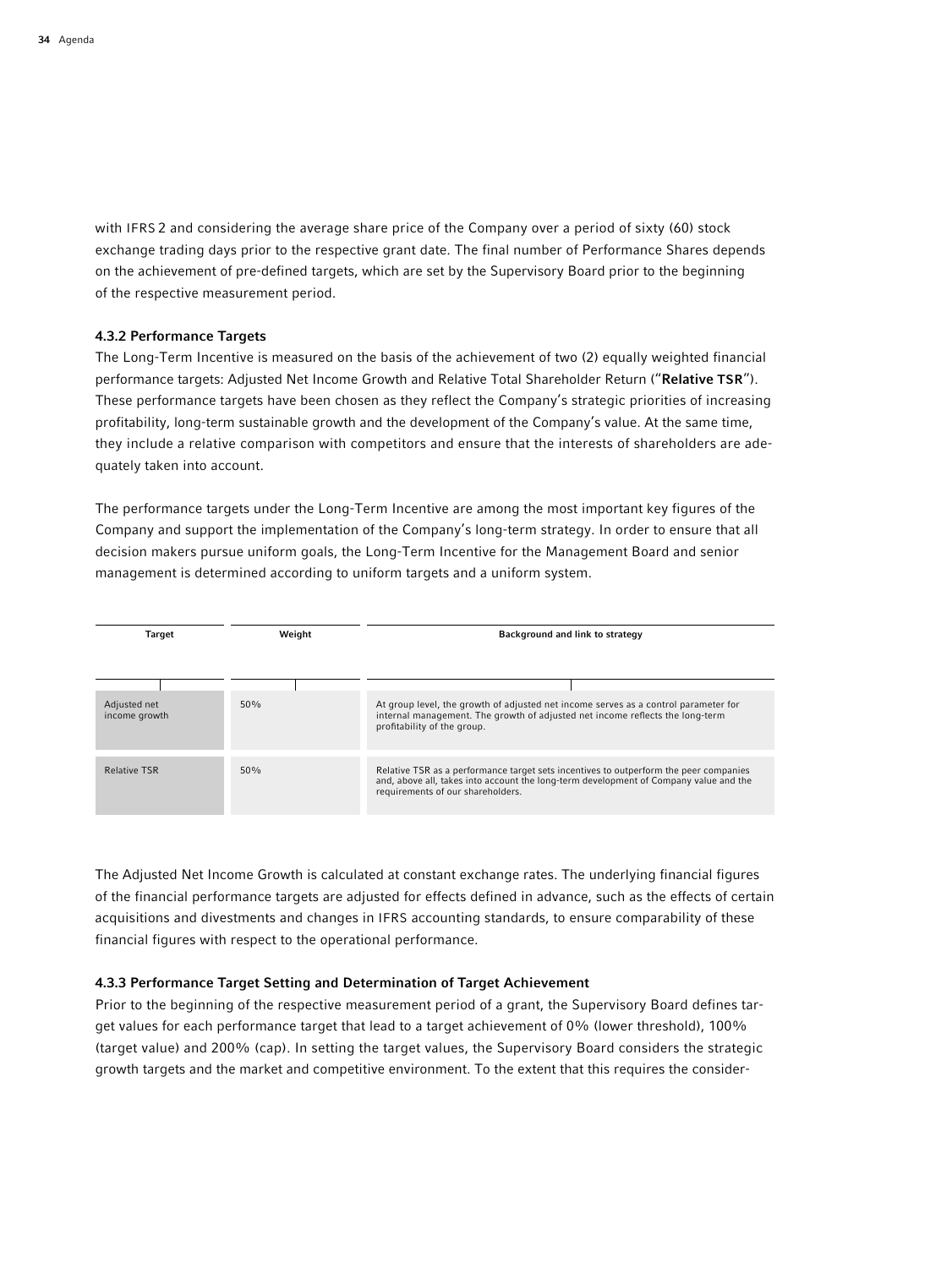ation of financial figures that are unknown at this point in time, the Supervisory Board determines prior to the beginning of the fiscal year the methodology to be applied once such figures are available.

The performance target of Adjusted Net Income Growth is deemed to have been achieved at 100% if this is at least 8% p.a. on average over the four-year measurement period. If the growth rate is only 5% p.a. or less, the target achievement is 0%. If the growth rate is between 5% p.a. and 8% p.a., the degree of target achievement is between 0% and 100% and if the growth rate is between 8% p.a. and 20% p.a., the degree of target achievement is between 100% and 200%. Intermediate values are calculated by linear interpolation.

For the relative TSR target, a 100% target achievement is given if Fresenius' Total Shareholder Return compared to the Total Shareholder Return of the other companies in the STOXX® Europe 600 Healthcare Index is at the median of the peer companies over the four-year measurement period, i.e. exactly in the middle (50th percentile) of the ranking. If the rank is equal to or below the 25th percentile, the degree of target achievement is 0%. If the rank is between the 25th and the 50th percentile, the degree of target achievement is between 0% and 100% and if the rank is between the 50th and the 75th percentile, the degree of target achievement is between 100% and 200%. Intermediate values are also calculated here by linear interpolation.



#### TARGET ACHIEVEMENT CURVES FOR FINANCIAL TARGETS

At the end of the respective measurement period, the Supervisory Board determines the overall target achievement for the granted Long-Term Incentive. For this purpose, the extent to which the two (2) performance targets have been achieved is determined and included with equal weighting in the determination of the overall target achievement.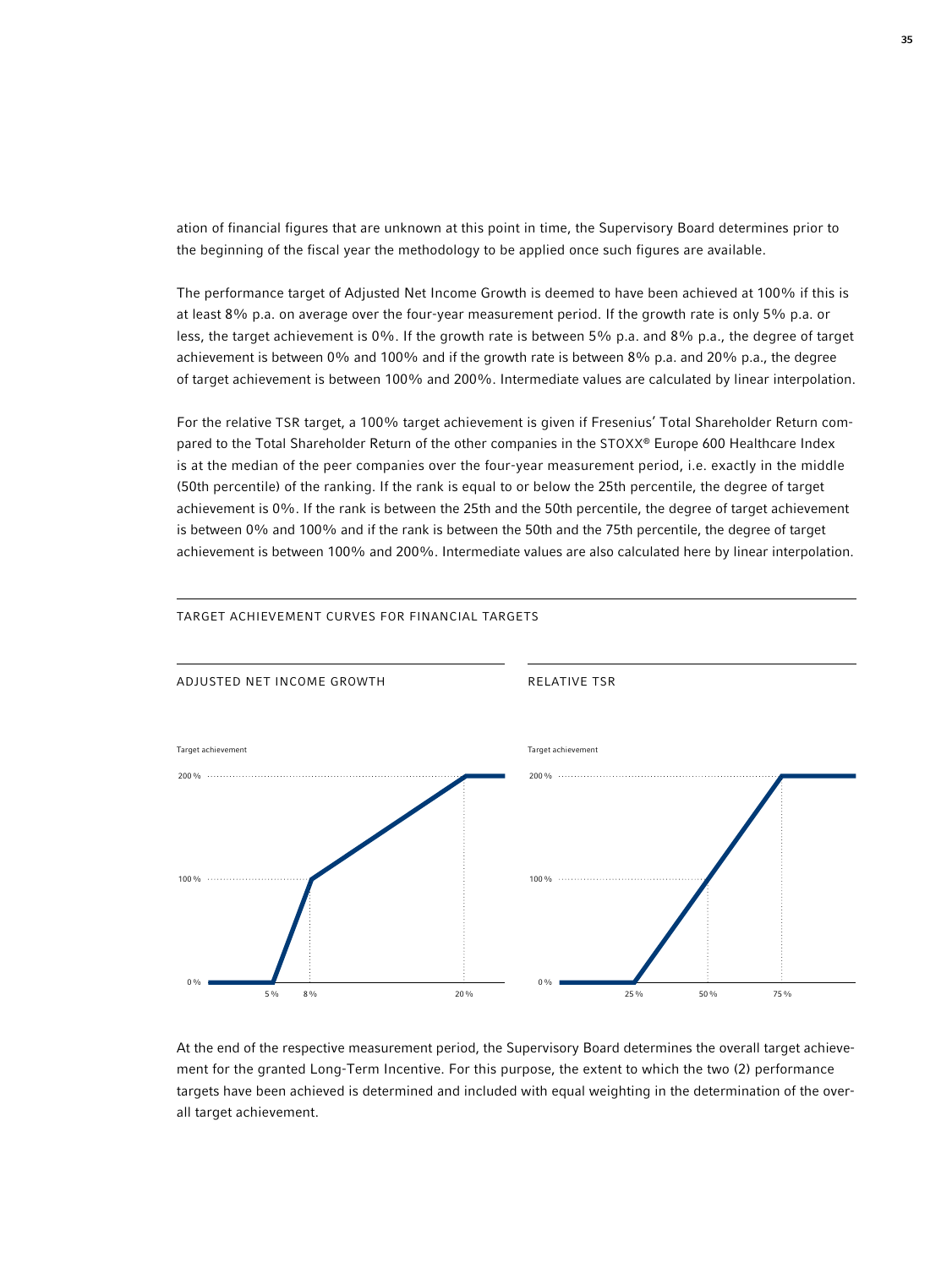The final number of Performance Shares is determined for each Management Board member on the basis of the overall target achievement and can increase or decrease over the measurement period compared to the number at the time of grant. A total loss as well as (at the most) doubling of the granted Performance Shares if a 200% target achievement is reached (cap) is possible. After the final determination of the overall target achievement, the final number of Performance Shares is multiplied by the average price of the Company's shares over the last sixty (60) stock exchange trading days prior to the end of the respective measurement period (four (4) years after the date of the respective grant) plus the sum of the dividends per share paid in the meantime by Fresenius SE & Co. KGaA, in order to calculate the corresponding amount for the payment from the final Performance Shares. The payout is limited to 250% of the respective grant value. Payment is also conditional on the absence of a compliance violation and the continuation of the service respectively employment relationship.

In determining the overall target achievement, the Supervisory Board may – following the corresponding recommendation of the German Corporate Governance Code in the version dated 16 December 2019 – determine that certain extraordinary economic, tax or other effects are to be disregarded in full or in part in accordance with the plan conditions. In this case, the Supervisory Board can correct the calculated overall target achievement accordingly, i.e. increase or decrease it. This also applies in the event that capital measures (e.g. capital increase, spin-off or stock splits) are conducted. In the exceptional case that the Supervisory Board decides to make use of this possibility, the reasons for this are explained and disclosed to an appropriate extent.

Detailed information on the target values applied, adjustments and the respective target achievement will be published afterwards in the compensation report for the respective fiscal year.

## 5 Commitments in the Event of Termination

The Supervisory Board may determine leaver rules for any compensation component with respect to the end of the service respectively employment relationship with the General Partner or the end of the appointment as a Management Board member. This includes cases as retirement or full or partial incapacity to work, death, ordinary termination of the service agreement, termination of the service agreement for good cause or revocation of the appointment for good cause. For any such instance the Supervisory Board may in advance determine which requirements apply so that individual or all compensation components are paid in full or in part, prematurely or deferred, to the Management Board members or, in the event of death, to the heirs of the respective member of the Management Board or lapse. In any event, a payment of variable compensation components can only be made in accordance with the performance targets and comparison parameters as well as the due dates or holding periods specified in the respective plan conditions, as referenced in the service agreements or agreed to in the service agreements with the respective Management Board members.

The service agreements of the Management Board members are limited to a maximum of five (5) years in accordance with section 84 (1) AktG and provide for a severance payment cap. Accordingly, payments to a Management Board member in the event of early termination of a Management Board appointment, including fringe benefits, are limited to two (2) years of compensation, but not exceeding the compensation for the remaining term of the service agreement. For the calculation of the severance payment cap, the total com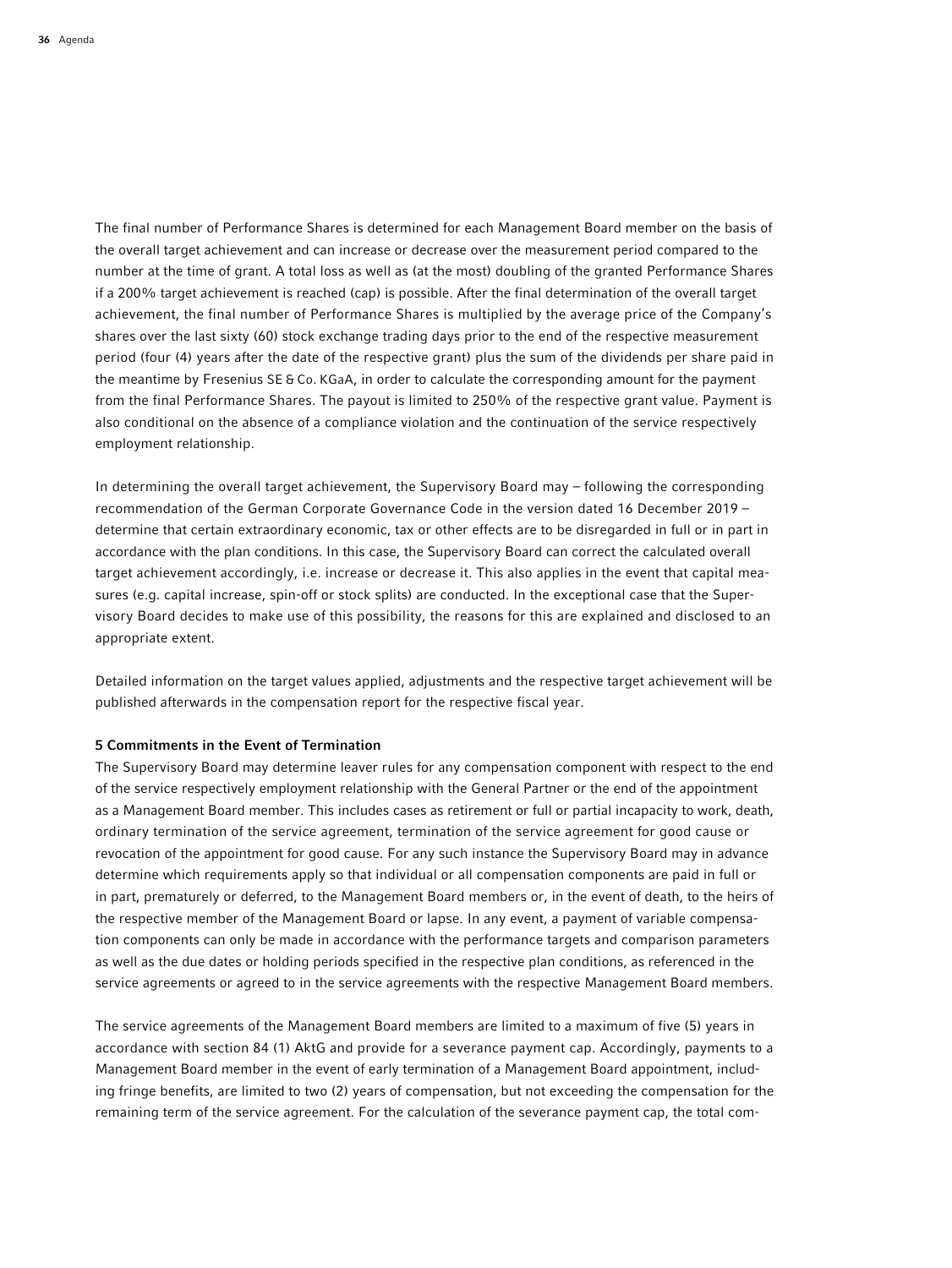pensation within the meaning of section 285 No. 9a HGB of the past fiscal year and the expected total compensation for the fiscal year in which the termination occurs are used. If the Company terminates the service agreement for good cause for which the Management Board member is responsible in accordance with section 626 BGB, no severance payment shall be made.

The Supervisory Board may agree a post-contractual non-competition clause with Management Board members for a period of up to two (2) years. If such a post-contractual non-competition clause becomes applicable, the Management Board members may receive compensation for each year of the non-competition clause amounting to up to half of the sum of the base salary, the target amount of the Short-Term Incentive and the last grant value of the Long-Term Incentive. Any payments under a post-contractual non-competition clause are to be offset against any severance payments and benefits under the Company pension scheme.

The service agreements of the Management Board members do not contain any provisions in the event of a change of control.

### 6 Compensation System in the Event of Special and Extraordinary Circumstances

Under special and extraordinary circumstances (e.g. in the event of a serious financial or economic crisis), the Supervisory Board has the right to temporarily deviate from the Compensation System 2021+ pursuant to section 87a (2) sentence 2 AktG if this is necessary in the interest of the Company's long-term well-being. Unfavorable market developments are not considered to be special and extraordinary circumstances allowing for a deviation from the Compensation System 2021+.

Also in case of a deviation, the compensation must continue to be aligned with the long-term and sustainable development of the Company and must be consistent with the success of the Company and the performance of the Management Board.

A deviation from the Compensation System 2021+ under the circumstances mentioned above is only possible after a careful analysis of these exceptional circumstances and the possibilities for reaction and on the basis of a proposal by the Human Resources Committee by means of a corresponding Supervisory Board resolution that determines the exceptional circumstances and the necessity for a deviation.

A temporary deviation from the Compensation System 2021+ is possible with regard to the following components: performance targets of the Short-Term Incentive as well as the Long-Term Incentive and ranges of possible target achievements of the individual elements of the variable compensation. If the incentive effect of the Management Board compensation cannot be adequately restored by adjusting the existing compensation components, the Supervisory Board is further entitled, in case of extraordinary developments and under the same conditions, to temporarily grant additional compensation components or to replace individual compensation components by other compensation components. Furthermore, the Supervisory Board has the right to grant special payments to newly joining Management Board members to compensate for forfeited compensation from previous service agreements or to cover costs incurred due to a change of location.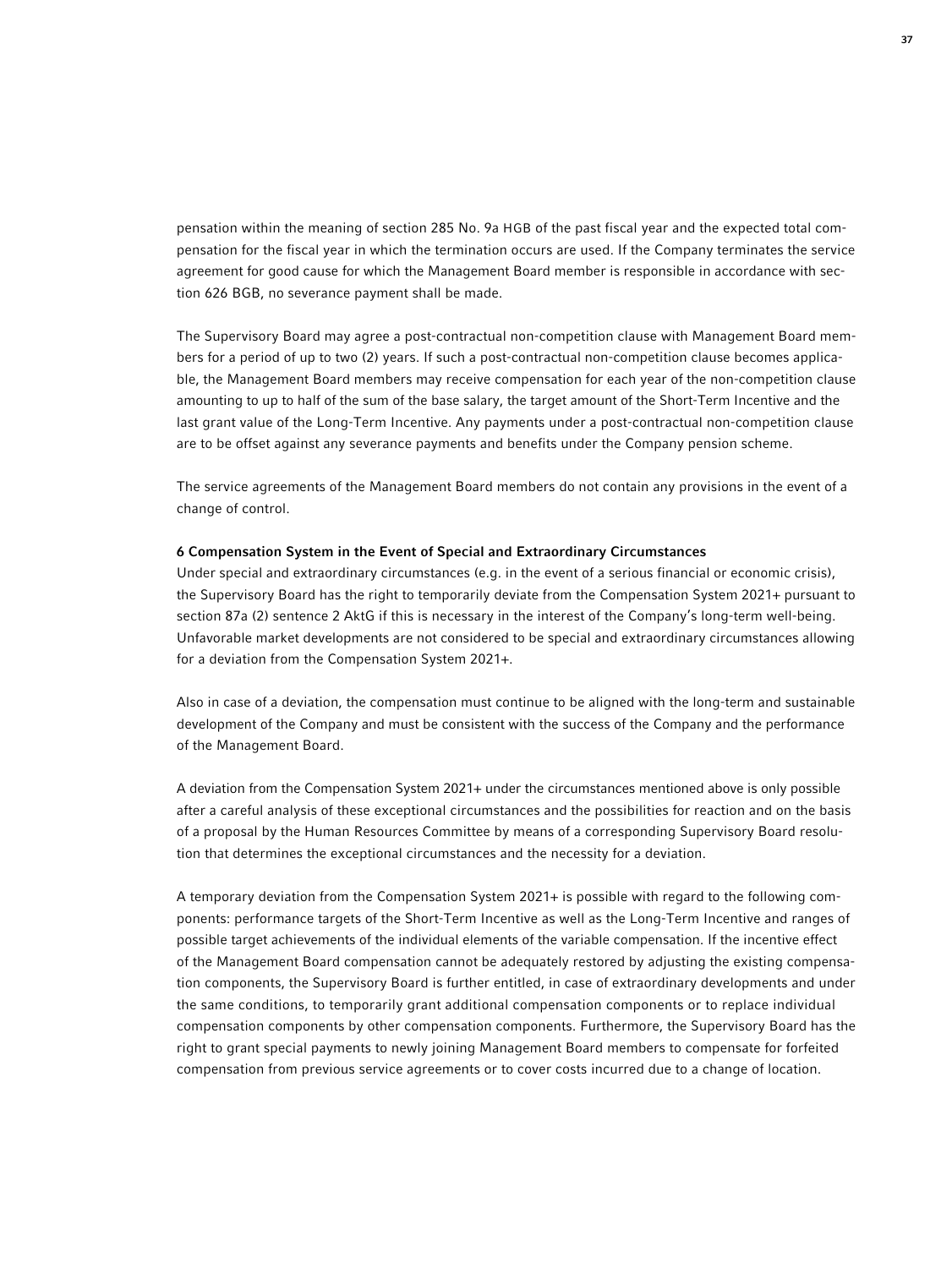### Annex to Agenda Item 7

### Remuneration of Members of the Supervisory Board

The Supervisory Board of Fresenius SE & Co. KGaA (the Supervisory Board) advises and supervises the business activities conducted by the Management Board of the General Partner and performs the other duties assigned to it by law and by the Articles of Association. It is involved in strategy and planning as well as all matters of fundamental importance for the Company. In view of these responsible duties, the members of the Supervisory Board should receive appropriate remuneration that also takes sufficient account of the time demands of the position of Supervisory Board member. In addition, a Supervisory Board remuneration that is also in line with the market environment ensures that the Company will continue to attract qualified candidates to the Supervisory Board in the future. In this way, the fair remuneration of the members of the Supervisory Board contributes to promoting the business strategy and long-term development of Fresenius SE & Co. KGaA.

This aspiration will be met through the revised remuneration for the members of the Supervisory Board governed in Article 13 of the Articles of Association of Fresenius SE & Co. KGaA (the "Articles of Association"), which will be proposed for resolution to the Annual General Meeting 2021 of the Company under agenda item 7 with a corresponding amendment to Article 13 of the Articles of Association, to enter into effect on January 1, 2021.

The material change to the remuneration for the Supervisory Board proposed under agenda item 7 in comparison with the previous arrangement is that, under the new remuneration arrangement, only fixed remuneration components shall be paid. The variable remuneration component previously governed in Article 13 (2) of the Articles of Association shall lapse.

G.18 sent. 1 of the German Corporate Governance Code (DCGK) dated December 16, 2019, suggests that the remuneration of the Supervisory Board consists of fixed remuneration. The orientation of the remuneration of the Supervisory Board members solely towards fixed remuneration also meets the expectations of numerous investors and proxy voting advisors. In the opinion of the Company, the change to solely fixed remuneration for the Supervisory Board is also suited to ensuring to an even greater extent the independent advisory and steering function of the Supervisory Board.

### Composition of the Remuneration

The members of the Supervisory Board are remunerated on the basis of Article 13 of the Articles of Association. The members of the Supervisory Board receive a fixed remuneration, ancillary payments (consisting of refund of expenses and insurance cover) and, if they perform any duties on the Audit Committee of the Supervisory Board, remuneration for their duties on this committee.

a) Remuneration for Membership of the Supervisory Board

 With effect from January 1, 2021, the remuneration of the Supervisory Board shall no longer include a variable remuneration component. To offset this, the fixed remuneration of the members of the Supervisory Board, currently being EUR 150,000 per year, shall be increased. Each member of the Super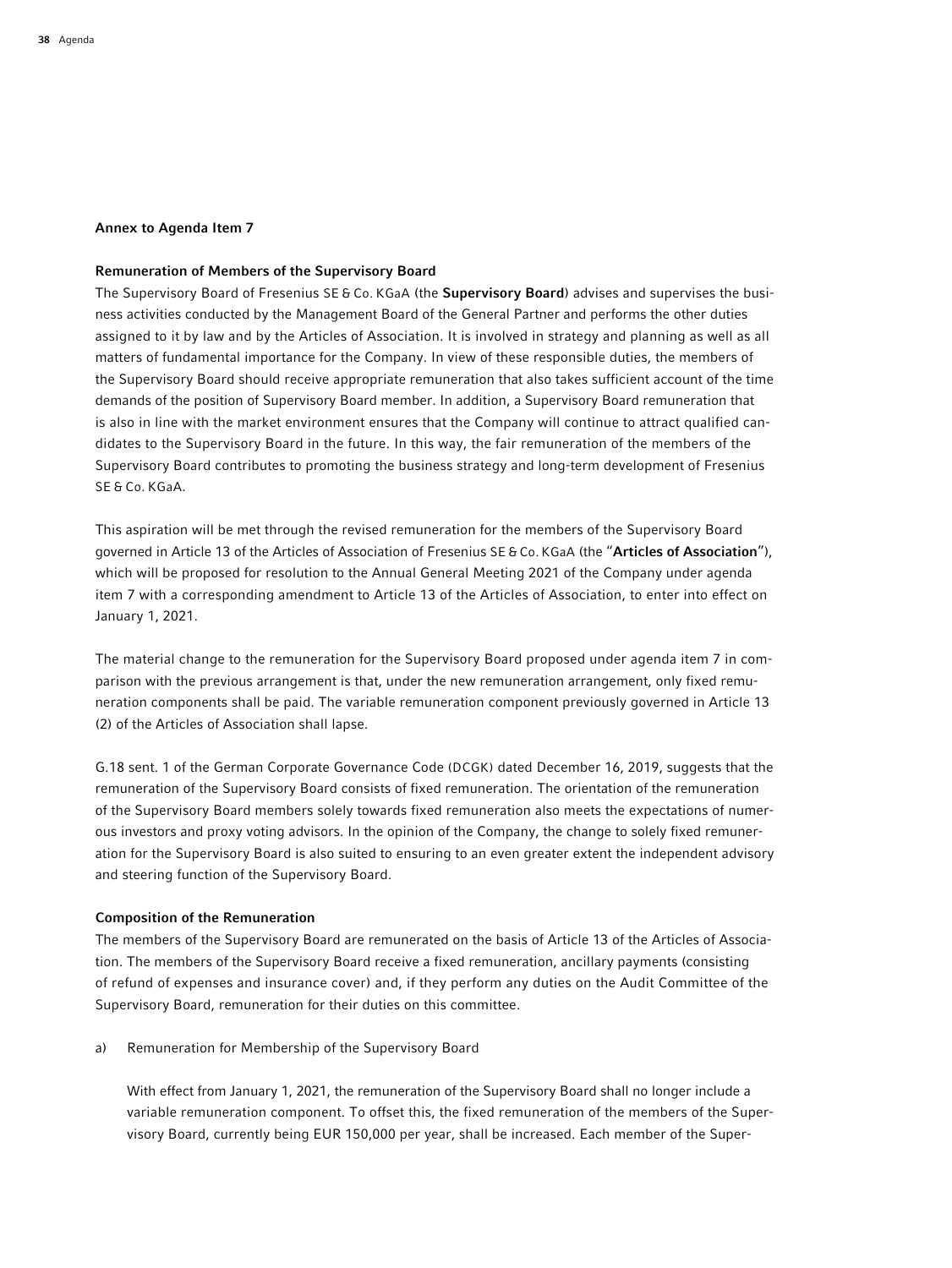visory Board shall receive EUR 180,000.00 per year. The Chairman of the Supervisory Board shall receive an additional remuneration of EUR 270,000.00 and his deputy an additional remuneration of EUR 90,000.00 per year. If a fiscal year does not comprise a full calendar year or if a member of the Supervisory Board is a member of the Supervisory Board for only a portion of the fiscal year, the remuneration payable for a full fiscal year shall be paid on a *pro rata temporis* basis.

### b) Remuneration for Duties on a Committee of the Supervisory Board

 In light of the proposed abolition of the variable remuneration component and the significant increase in the scope of monitoring and advisory activities, the remuneration paid for serving on the Audit Committee of the Supervisory Board shall also be adjusted appropriately. As a member of the Audit Committee, a Supervisory Board member shall additionally receive EUR 40,000.00 per year. Serving as Chairman of the Audit Committee, a committee member shall additionally receive EUR 40,000.00 per year. No committee remuneration is envisaged for service on the Nomination Committee and the Joint Committee. If a fiscal year does not comprise a full calendar year or if a member of the Supervisory Board is a member of the Supervisory Board for only a portion of the fiscal year, the remuneration payable for a full fiscal year shall be paid on a *pro rata temporis* basis.

c) Offsetting of Remuneration Payments through Simultaneous Duties on the Supervisory Board of the General Partner or its Committees

 Article 13 (8) of the Articles of Association governs the offsetting of remuneration payments in the event of simultaneous duties on the Supervisory Board of the General Partner of the Company, Fresenius Management SE.

 To the extend a member of the Supervisory Board of the Company is simultaneously a member of the Supervisory Board of Fresenius Management SE and receives remuneration for his service on the Supervisory Board of Fresenius Management SE, the fixed remuneration – including the additional remuneration for the Chairman and the Deputy Chairman where such persons are simultaneously Chairman and Deputy Chairman, respectively, on the Supervisory Board of Fresenius Management SE – shall be reduced to half. To the extend the Deputy Chairman of the Supervisory Board of the Company is also the Chairman of the Supervisory Board of Fresenius Management SE, he shall not receive any additional remuneration for his activities as Deputy Chairman of the Supervisory Board of the Company.

#### d) Ancillary Payments

 In addition, the members of the Supervisory Board shall be reimbursed for expenses incurred in the exercise of their office, which may also include the value added tax legally payable by them. Furthermore, the members of the Supervisory Board shall be provided with insurance cover for the performance of their duties on the Supervisory Board, subject to an appropriate deductible.

e) Ratio of Fixed to Variable Remuneration

The relative share of fixed remuneration is always 100%.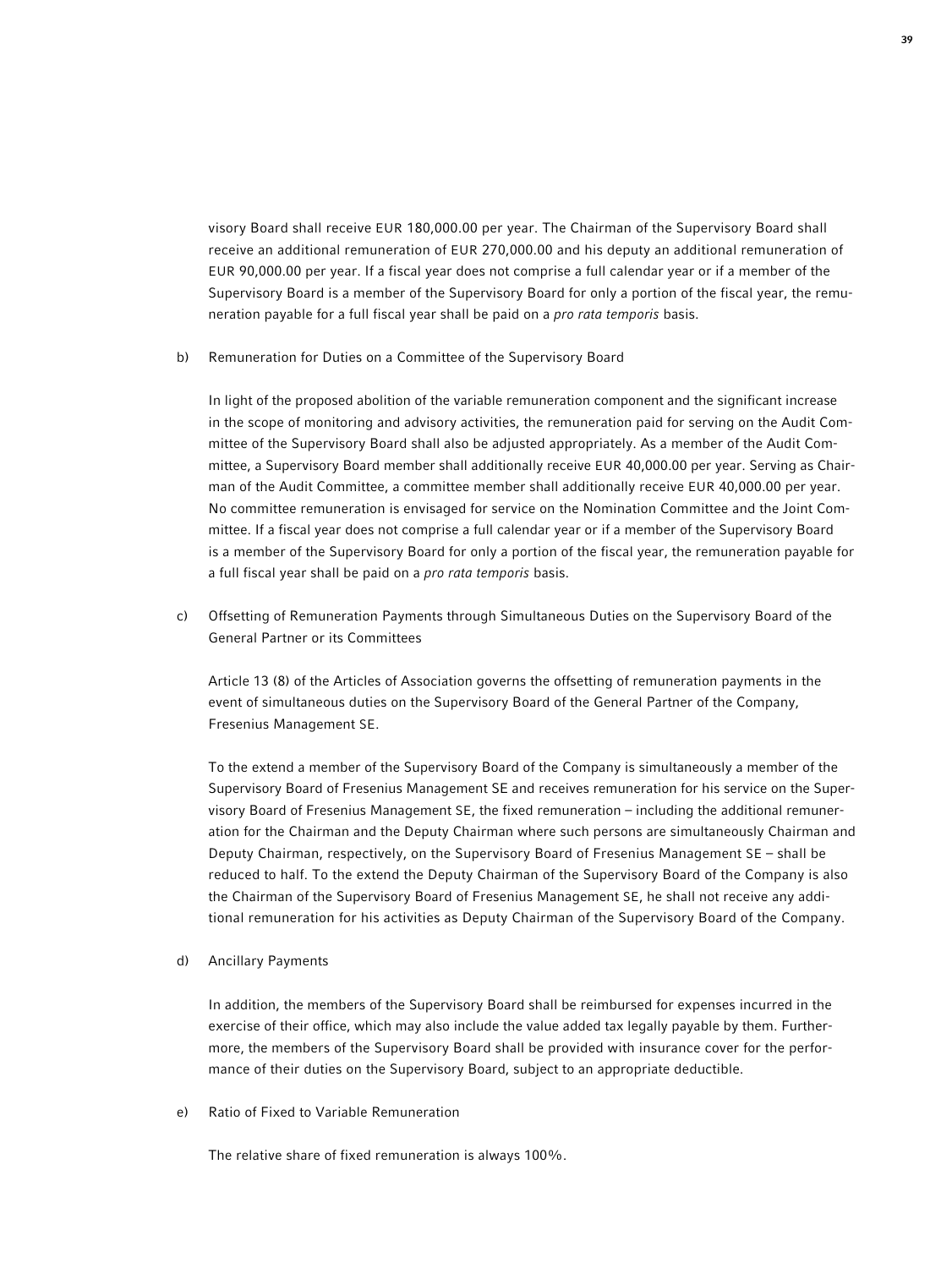### Procedure for Setting, Implementing and Reviewing the Remuneration for the Supervisory Board

No remuneration-related legal transactions as defined in secs. 87a para. 1 sent. 2 no. 8, 130 para 3 sent. 3 of the Stock Corporation Act (AktG) have been entered into with the members of the Supervisory Board. As the members of the Supervisory Board are remunerated on the basis of the provisions of the Articles of Association adopted by the Annual General Meeting, the Terms and Conditions of Remuneration and Employment for Company Employees were not taken into account when determining the remuneration of the members of the Supervisory Board.

A resolution on the remuneration of the members of the Supervisory Board is passed by the Annual General Meeting at least every four years on the basis of a proposal by the General Partner and the Supervisory Board. Where such resolution concerns the confirmation of the remuneration of the Supervisory Board, a majority of the votes cast shall suffice for the resolution to be adopted. Where the purpose of the resolution is to amend the remuneration, this resolution shall generally require simultaneous amendment to the corresponding provisions in the Articles of Association; to this end, pursuant to Article 17 (3) sent. 2 of the Articles of Association of Fresenius SE & Co. KGaA, by way of derogation from the statutory rule, a simple majority of the share capital represented at the adoption of the resolution is required, but shall also suffice. It is also conceivable that, on the basis of Article 13 (2) of the Articles of Association (new), the Annual General Meeting may also resolve to pay higher remuneration by means of a simple resolution that does not amend the Articles of Association. This simple resolution of the Annual General Meeting, which does not amend the Articles of Association, shall require a simple majority of the votes cast, but not a majority of the capital.

Prior to submitting the proposal to the Annual General Meeting, the General Partner and the Supervisory Board generally review the remuneration of the members of the Supervisory Board on the basis of publicly available information as well as information available to professional bodies, such as, in particular, comparative studies, and if necessary also with the help of external compensation consultants.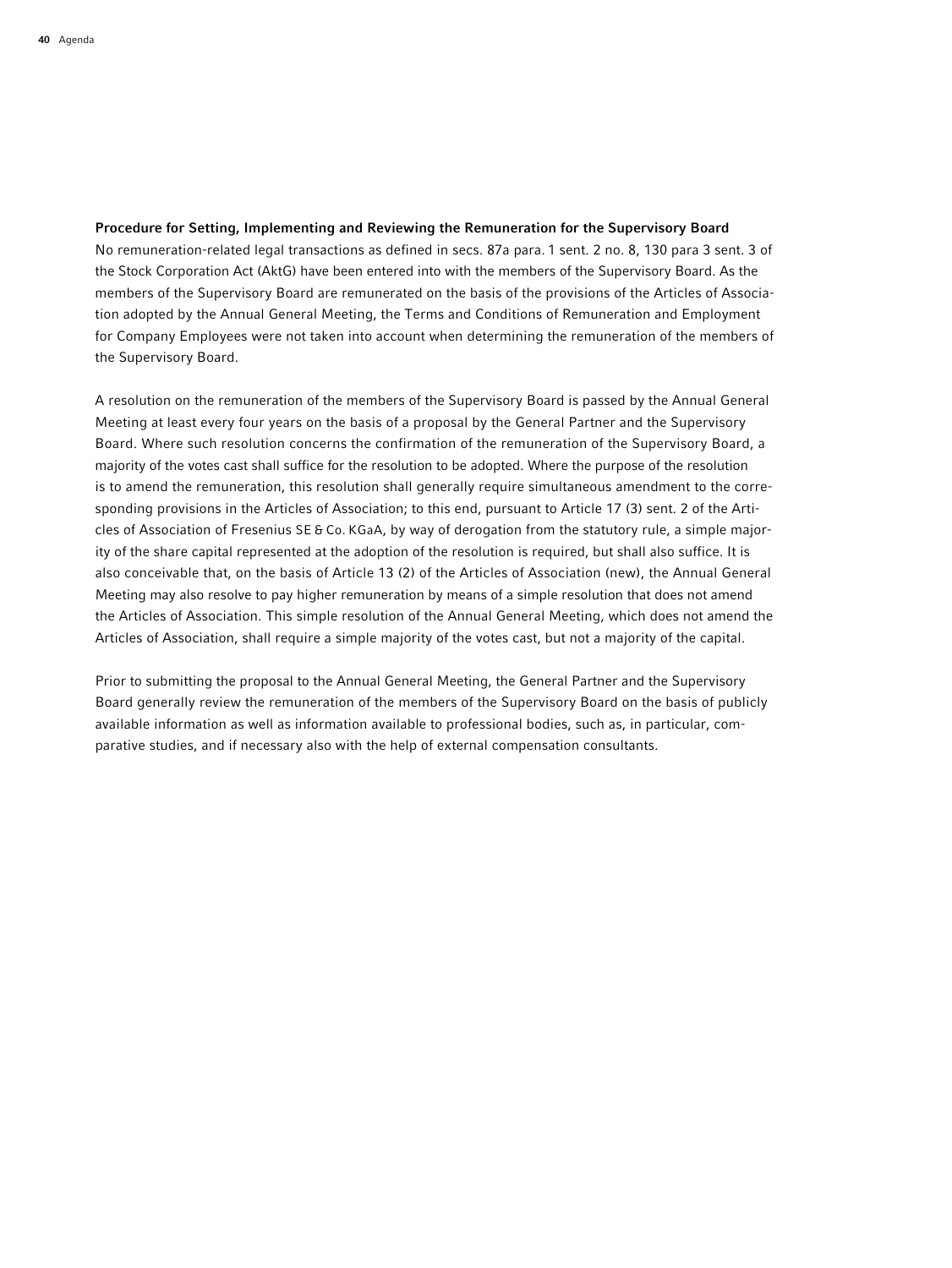# Annex to Agenda Items 8 and 9 Further Disclosures on Agenda Items 8 and 9

# Detailed Curriculae Vitae

# a) Prof. Dr. med. D. Michael Albrecht

Medical Director and Spokesman of the Management Board University Hospital Carl Gustav Carus Dresden

Member of the Supervisory Board of Fresenius SE & Co. KGaA since 2011

Date of Birth: December 14, 1949 Place of Birth: Munich Nationality: German

# Professional Experience

| since 2002       | University Hospital Carl Gustav Carus Dresden                                         |
|------------------|---------------------------------------------------------------------------------------|
|                  | Medical Director and Spokesman of the Management Board                                |
| $1999 - 2002$    | <b>Technical University of Dresden</b>                                                |
|                  | Dean of the Faculty of Medicine                                                       |
| $1997 - 1999$    | Harvard Medical International Association Institution Dresden                         |
|                  | Director, founder and dean                                                            |
| $1994 - 1997$    | <b>Technical University of Dresden</b>                                                |
|                  | Appointment as a C4-Professor in anesthesiology and intensive care                    |
| $1989 - 1994$    | University of Heidelberg                                                              |
|                  | - 1992 – 1994 Director and Founder Center for Medical Research                        |
|                  | - 1989 - 1992 appointment as C3-Professor for anesthesiology;                         |
|                  | Deputy Medical Director of the clinic for anesthesiology and intensive care Education |
| <b>Education</b> |                                                                                       |
| 1989             | University of Lübeck                                                                  |
|                  | Habilitation in medicine (Prof. Dr. med.)                                             |
| 1985             | <b>LMU Munich</b>                                                                     |
|                  | Doctorate in medicine (Dr. med.)                                                      |
| $1971 - 1976$    | <b>LMU Munich</b>                                                                     |
|                  | Studies of medicine                                                                   |
|                  |                                                                                       |

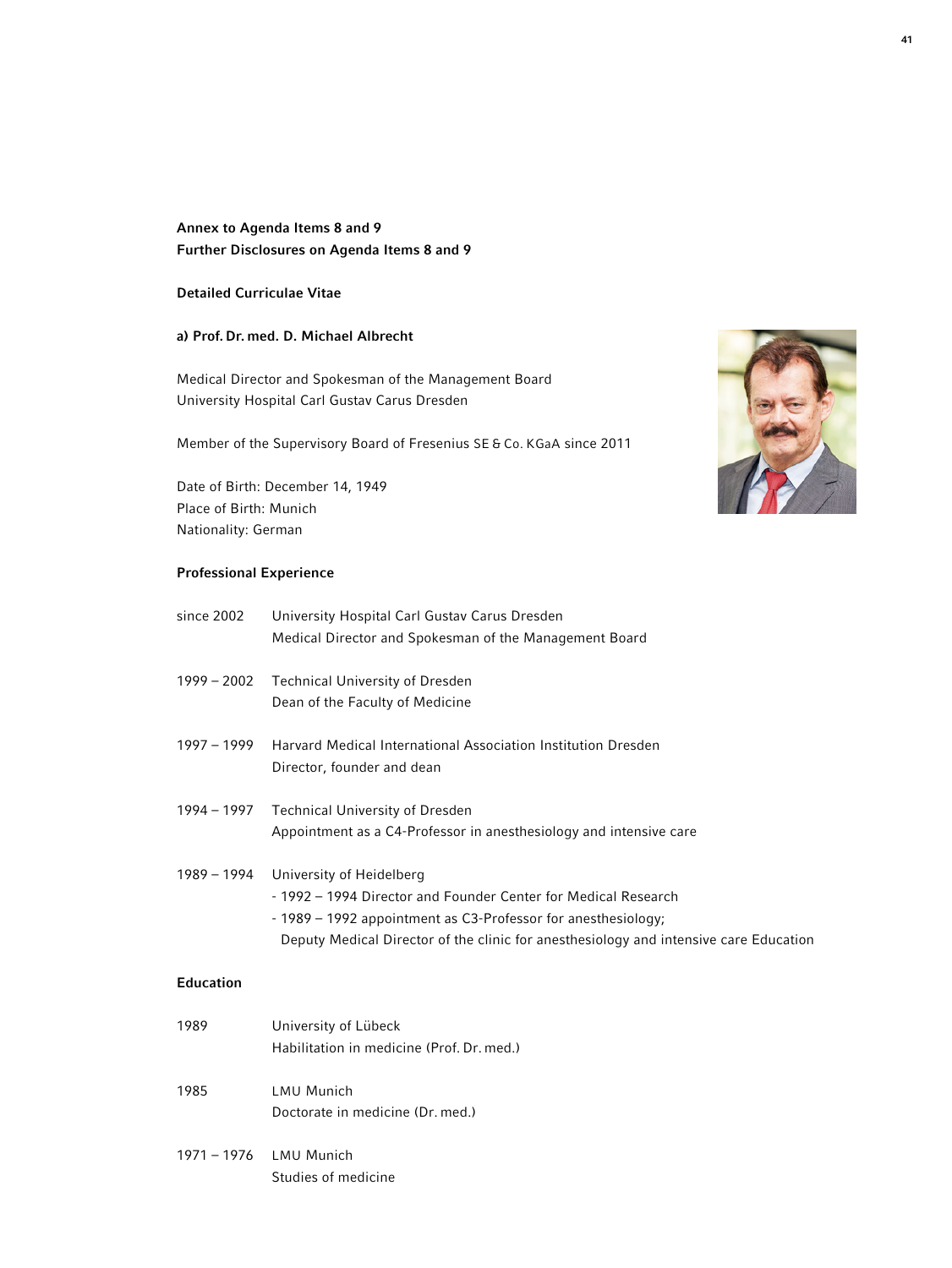# Membership of other statutory supervisory boards

Dresden International University (DIU) University Hospital Aachen

# Membership of comparable German or foreign supervisory bodies

None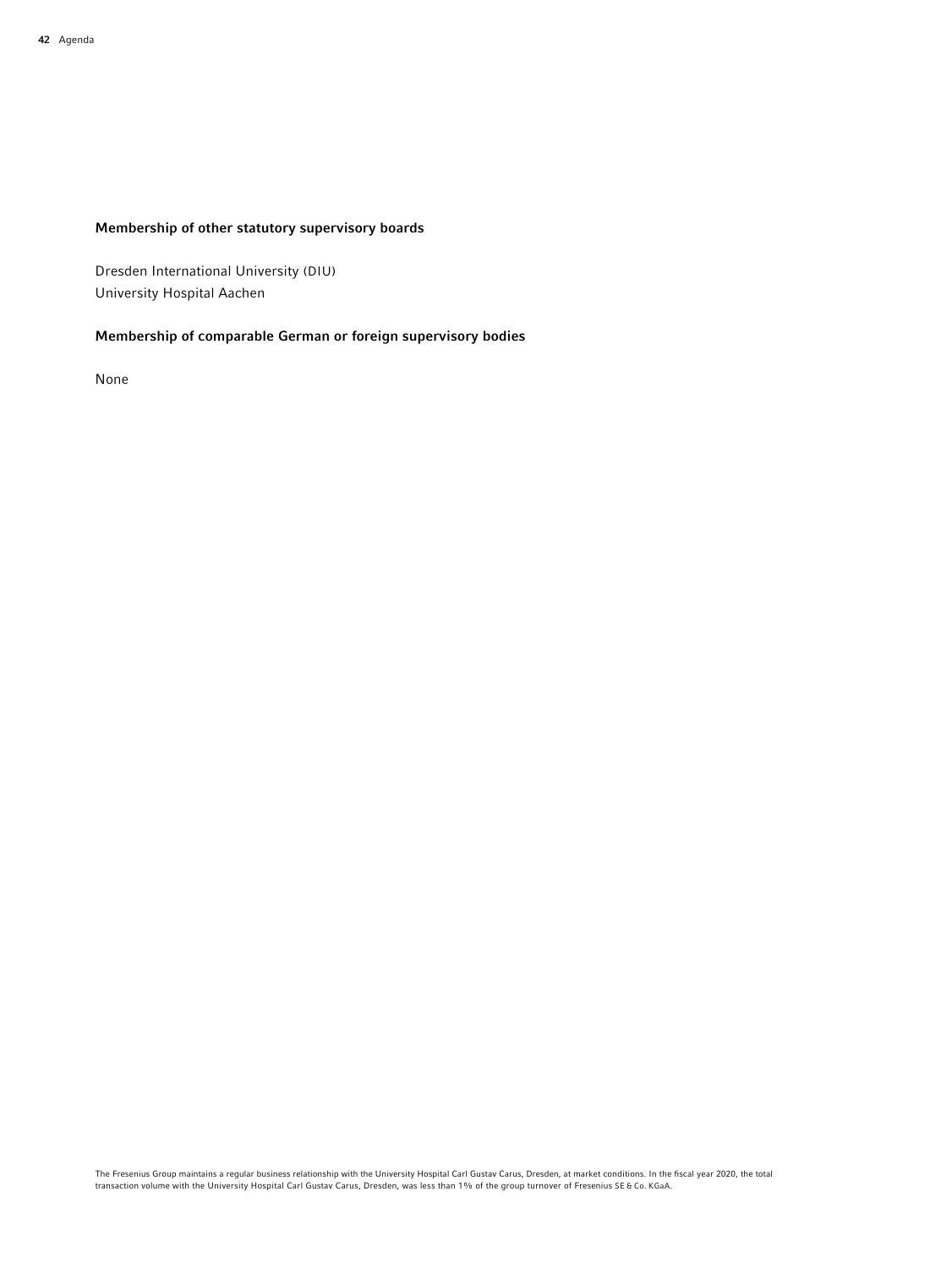#### b) Michael Diekmann

Member of various supervisory boards

Deputy Chairman of the Supervisory Board of Fresenius SE & Co. KGaA since 2015

Date of Birth: December 23, 1954 Place of Birth: Bielefeld Nationality: German

# Professional Experience

- 2003 2015 Allianz SE (formerly Allianz AG) Chairman of the Management Board
- 1998 2003 Allianz AG Member of the Management Board
- 1988 1998 Allianz Versicherungs-AG
- 1983 1988 Diekmann/Thieme GbR (publishing house) CEO

# Education

1973 – 1982 University of Göttingen Studies in Law and Philosophy

# Membership of other statutory supervisory boards

Allianz SE<sup>1</sup> (Chair) Fresenius Management SE (Fresenius Group mandate) Siemens AG<sup>1</sup>

# Membership of comparable German or foreign supervisory bodies

None



1 Stock listed company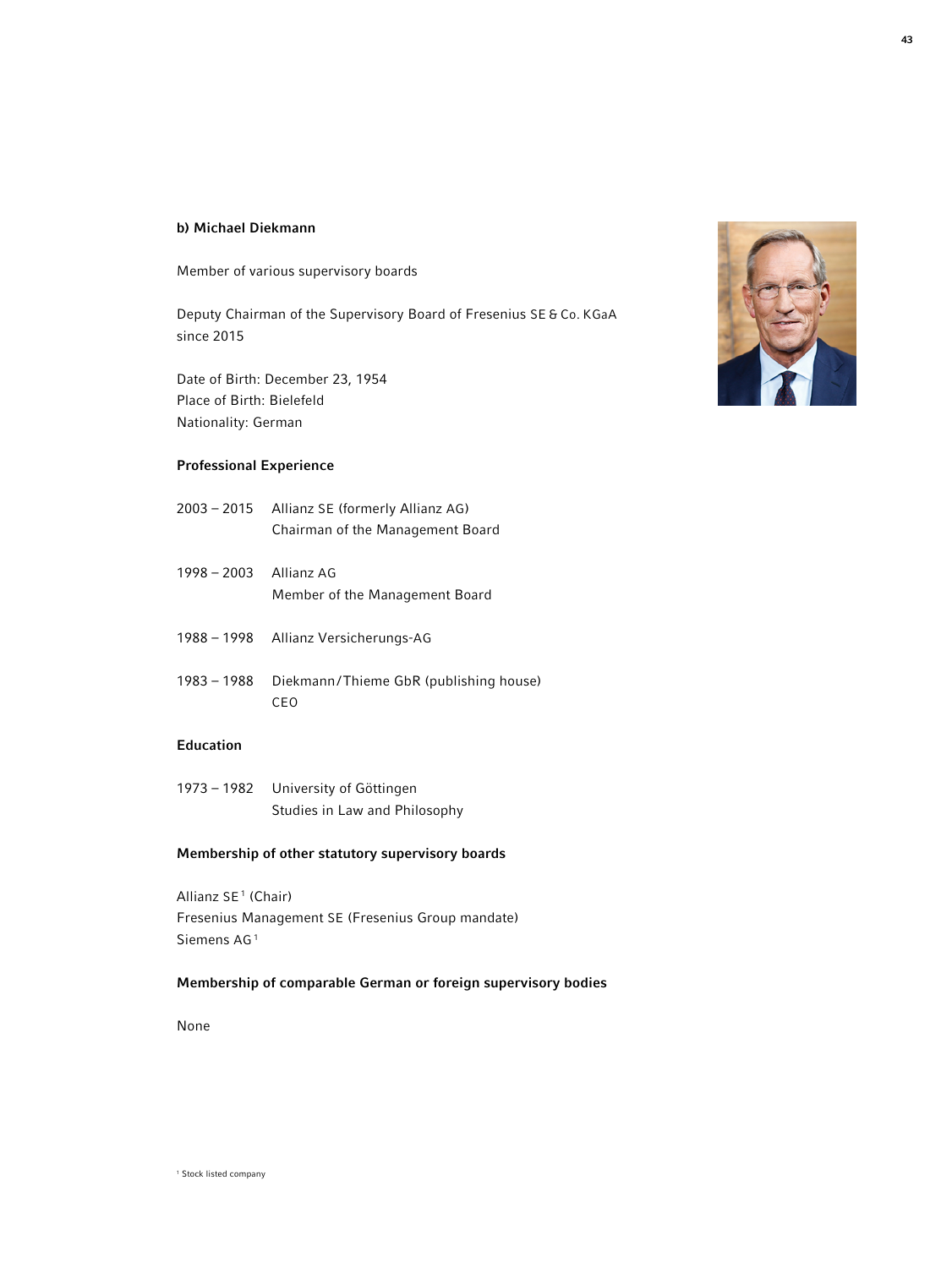# c) Wolfgang Kirsch

Member of various supervisory boards

Date of Birth: March 19, 1955 Place of Birth: Bensberg Nationality: German

# Professional Experience

2002 – 2018 DZ BANK AG



|                  | - 2006 - 2018 Chief Executive Officer                                                                                             |
|------------------|-----------------------------------------------------------------------------------------------------------------------------------|
|                  | - 2005 – 2006 Deputy Chief Executive Officer                                                                                      |
|                  | -2002 – 2005 Member of the Board of Managing Directors                                                                            |
| $2000 - 2002$    | Deutsche Bank AG, Frankfurt                                                                                                       |
|                  | Managing Director and Senior Credit Executive of the Corporates and Real Estate Division<br>and CIB Corporate and Investment Bank |
| 1998 - 2000      | Deutsche Bank, Singapore                                                                                                          |
|                  | <b>General Manager and Chief Country Officer</b>                                                                                  |
| $1981 - 1998$    | Deutsche Bank AG, Düsseldorf and Frankfurt                                                                                        |
|                  | various positons within the Corporate and Investment Banking Division                                                             |
| <b>Education</b> |                                                                                                                                   |
| 1977 – 1981      | Universität Köln                                                                                                                  |
|                  | Business Administration (Diplom-Kaufmann)                                                                                         |

1975 – 1977 Deutsche Bank AG Banking apprenticeship

# Membership of other statutory supervisory boards

Adolf Würth GmbH & Co. KG Fresenius Management SE (Fresenius Group mandate)

# Membership of comparable German or foreign supervisory bodies

AGCO Corporation<sup>1</sup>, USA (until 04/2021)

<sup>1</sup> Stock listed company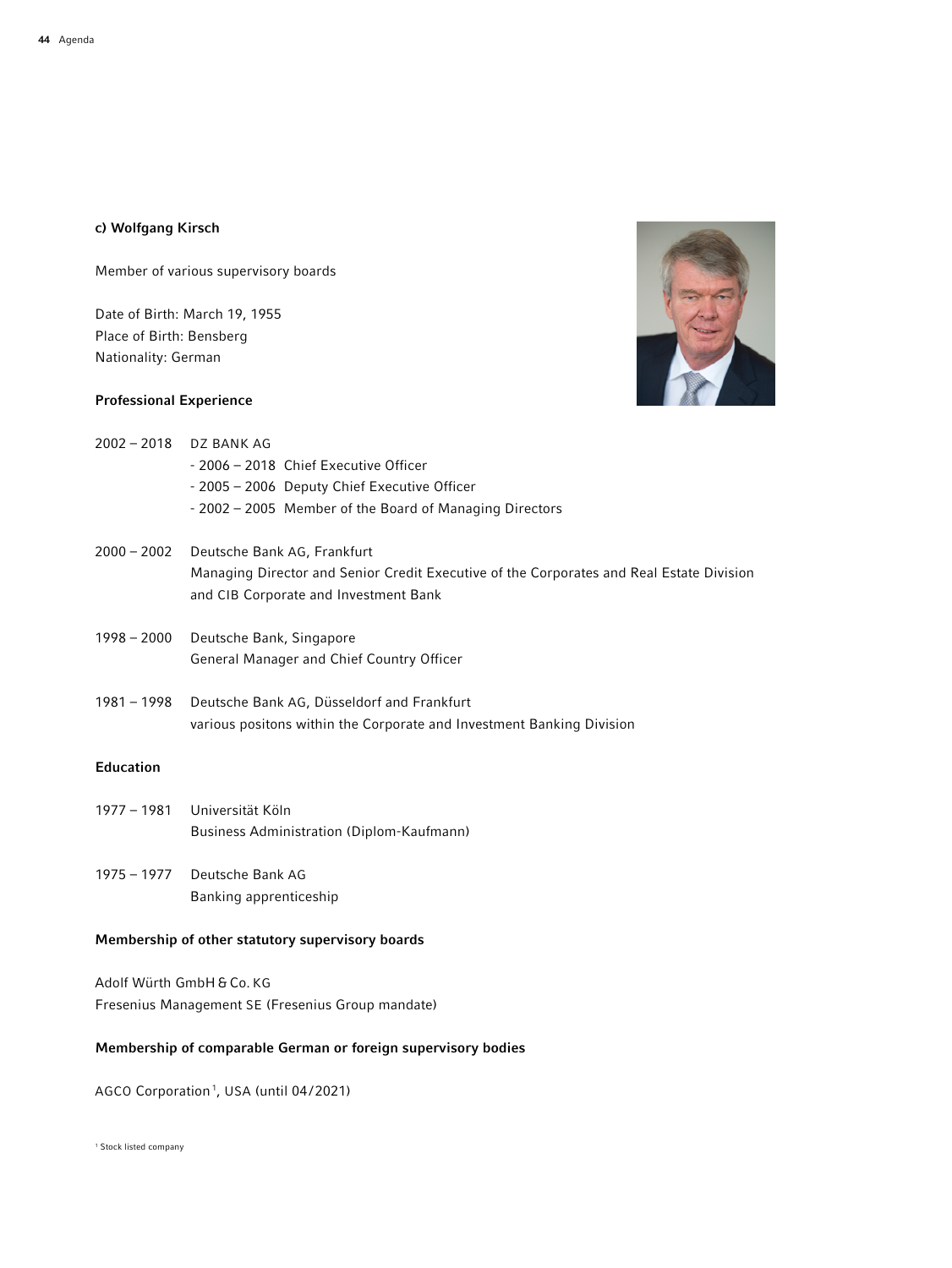# d) Prof. Dr. med. Iris Löw-Friedrich

Chief Medical Officer and Executive Vice President, Head of Development, UCB S.A.

Member of the Supervisory Board of Fresenius SE & Co. KGaA since 2016

Date of Birth: November 17, 1960 Place of Birth: Offenbach/Main Nationality: German

# Professional Experience

| 2008 - today UCB S.A. | Chief Medical Officer and Executive Vice President Development                                   |
|-----------------------|--------------------------------------------------------------------------------------------------|
|                       | 2001 – 2009 Schwarz Pharma AG<br>Member of the Executive Board, Head of Research and Development |
| 2000 - 2001           | BASF Pharma<br>Vice President Global Projects                                                    |
| $1992 - 2000$         | Hoechst AG<br>Various positions, last serving as Vice President Clinical Development             |
| Education             |                                                                                                  |
| since 2000            | University of Frankfurt am Main<br>Professor for internal medicine                               |
| 1985                  | University of Frankfurt am Main<br>Doctorate in medicine (Dr. med.)                              |
| 1979 – 1985           | University of Frankfurt am Main<br>Studies of medicine                                           |
|                       |                                                                                                  |

# Membership of other statutory supervisory boards

Evotec AG <sup>1</sup>

# Membership of comparable German or foreign supervisory bodies

# None

The Fresenius Group maintains with UCB S.A. a business relationship at market conditions. In the fiscal year 2020 the total transaction volume with UCB S.A. was less than 1% of the group turnover of Fresenius SE & Co. KGaA.

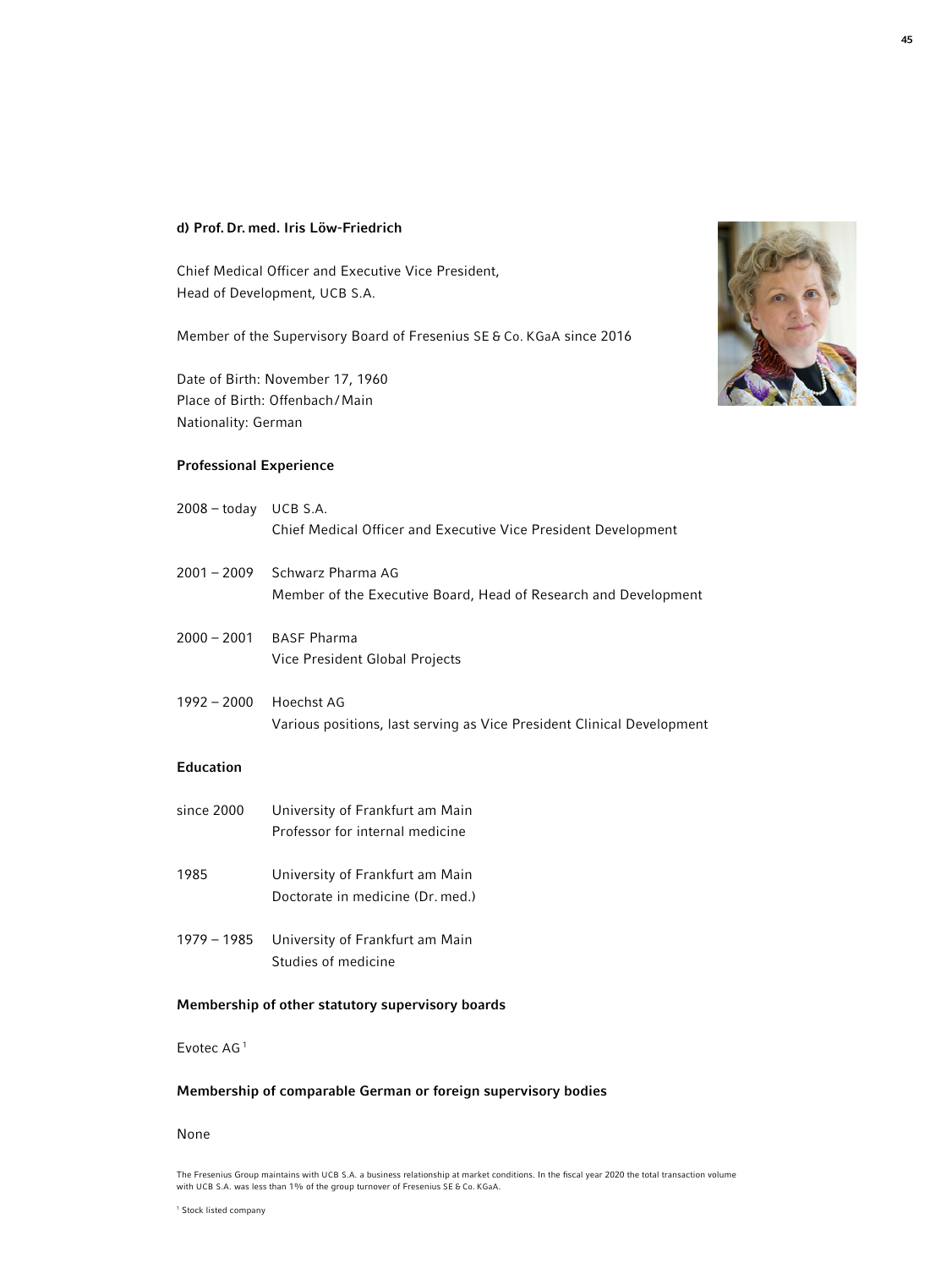# e) Klaus-Peter Müller

Honorary Chairman of the Supervisory Board of Commerzbank AG

Member of the Supervisory Board since 2008

Date of Birth: September 16, 1944 Place of Birth: Duppach Nationality: German

# Professional Experience



- 1990 2008 Commerzbank AG 2001 – 2008 Chairman of the Management Board 1990 – 2001 Member of the Management Board
- 1966 1990 Commerzbank AG
	- Head of the department in charge of the bank's East German operations
	- Executive Vice President/Head of corporate banking department
	- Joint Manager of the New York branch
	- Düsseldorf branch, later joint manager of the Duisburg branch
	- Representative Office (later branch) in New York
	- Düsseldorf branch

# Education

- 1964 1966 Military Service (1st. Lt.)
- 1962 1964 Bankhaus Friedrich Simon KGaA Apprenticeship in banking

# Membership of other statutory supervisory boards

Fresenius Management SE (Fresenius Group mandate until 05/2021)

## Membership of comparable German or foreign supervisory bodies

None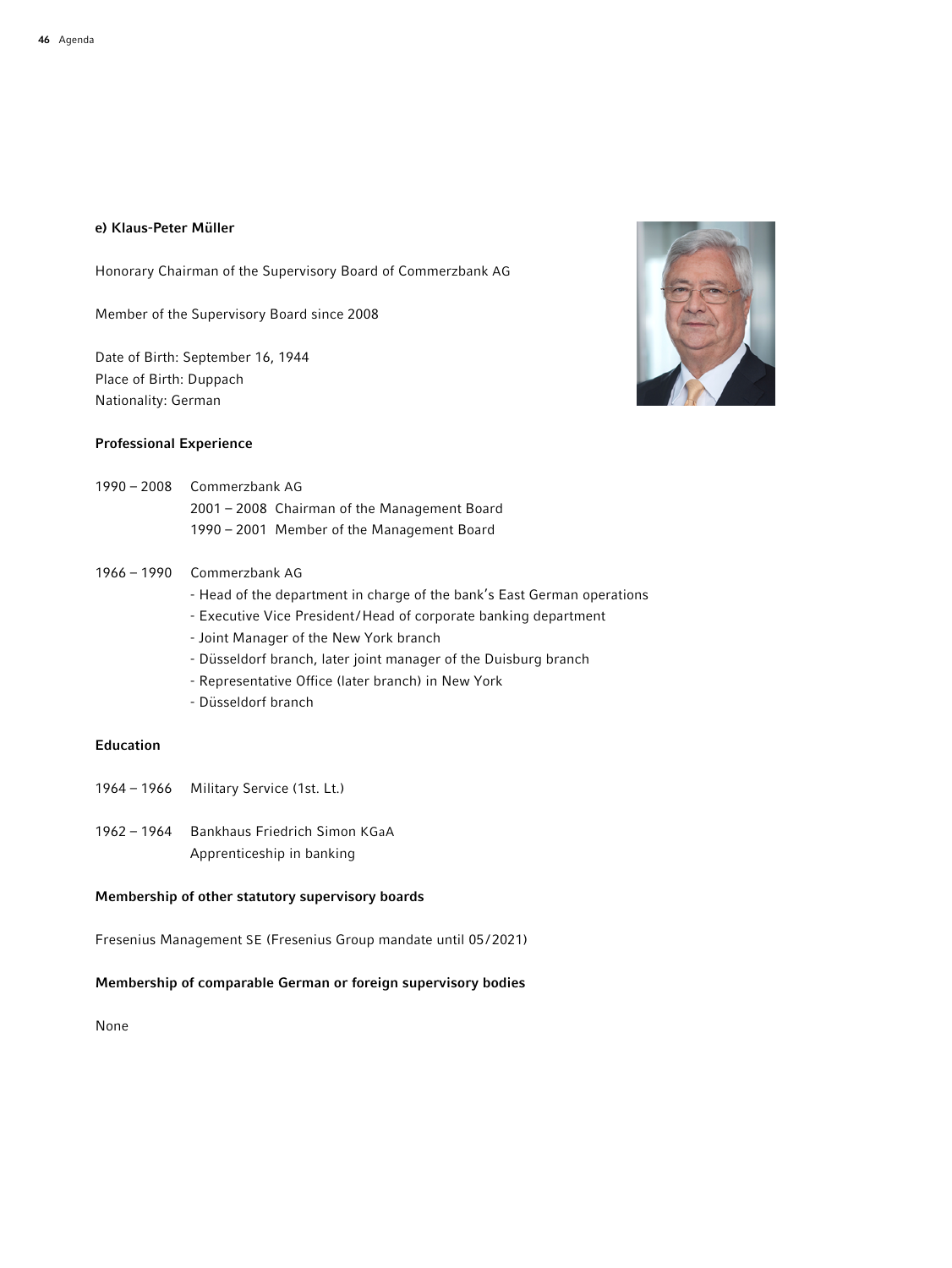## f) Hauke Stars

Member of various supervisory boards

Member of the Supervisory Board of Fresenius SE & Co. KGaA since 2016

Date of Birth: June 3, 1967 Place of Birth: Merseburg Nationality: German

# Professional Experience



| $2012 - 2020$    | Deutsche Börse AG                                                                    |
|------------------|--------------------------------------------------------------------------------------|
|                  | Member of the Executive Board                                                        |
|                  | - 2018 – 2020 responsible for Human Resources / Labour Director                      |
|                  | - 2016 – 2020 responsible for Cash Market, Pre-IPO & Growth Financing                |
|                  | - 2012 – 2015 responsible for the Information Technology and Market Data + Services  |
|                  | Division                                                                             |
| $2004 - 2012$    | Hewlett Packard AG                                                                   |
|                  | Last position: Managing Director Switzerland and Country Manager Enterprise Business |
| $1998 - 2004$    | <b>Triaton GmbH</b>                                                                  |
|                  | (formerly ThyssenKrupp Information System GmbH)                                      |
|                  | Last position: Senior Vice President Sales and Marketing                             |
|                  | Member of Triaton Management Board                                                   |
| $1992 - 1998$    | Bertelsmann mediaSystems GmbH                                                        |
|                  | Last Position: Executive Assistant to the CIO of Bertelsmann AG                      |
| <b>Education</b> |                                                                                      |
|                  | $1001 - 1002 - 1$ $\frac{1}{2}$                                                      |

# 1991 – 1992 University of Warwick (UK) MSc by Research in Engineering

1986 – 1991 Otto-von-Guericke Universität Magdeburg Engineering degree in applied computer science (Dipl.-Ing.)

### Membership of other statutory supervisory boards

None

# Membership of comparable German or foreign supervisory bodies

Kühne + Nagel International AG <sup>1</sup>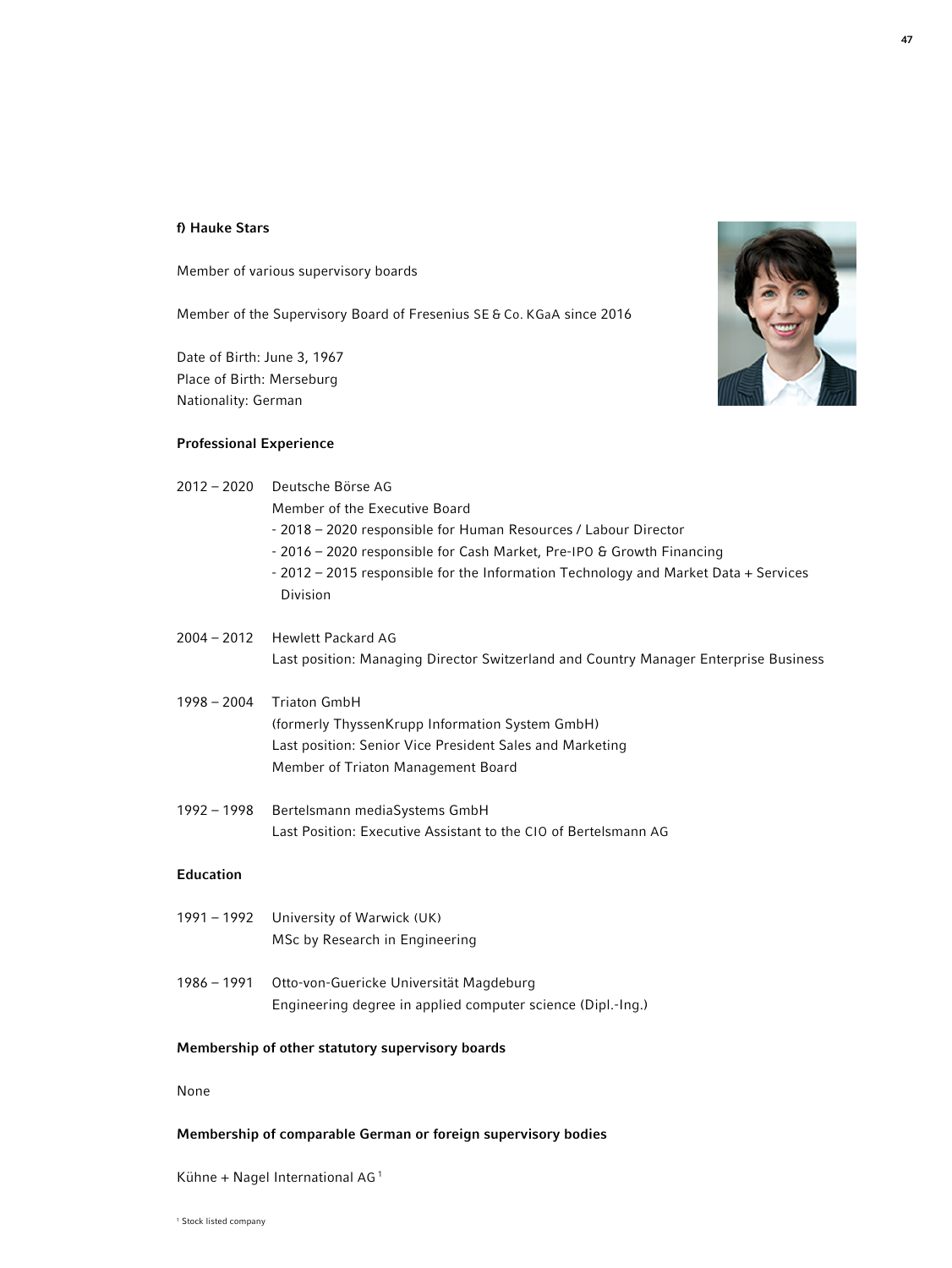### Data Protection Information

1. Controller, categories of processed data and purposes of data processing

 Fresenius SE & Co. KGaA, Else-Kröner-Straße 1, 61352 Bad Homburg v. d. H., Germany (the "Company"), email: ir-fre@fresenius.com, processes personal data (in particular name, first name, address, email address, number of shares, type of ownership of shares, number of the access card, and voting, and, as the case may be, name, first name and address of a proxy authorized by the respective shareholder) as controller in accordance with applicable data protection laws to enable shareholders to exercise their rights in the context of the Virtual Annual General Meeting. If shareholders or proxies contact the Company, the Company also processes the personal data necessary to respond to any requests (for example the contact data provided by the shareholder or proxy, such as email address or telephone number). If applicable, the Company also processes personal data relating to questions, statements, countermotions, election proposals and requests of shareholders or proxies in the context of the Virtual Annual General Meeting.

 If shareholders or proxies make use of the opportunity to submit questions in advance of the Virtual Annual General Meeting via the Shareholder Portal the answers will – in general – be given by stating their names, which may be taken notice of in the virtual Annual General Meeting. In the course of submission of questions, the shareholders or proxies have the opportunity to object that their names are stated.

 Shareholders and proxies also have the possibility to submit statements in video form via the Shareholder Portal. These are published in the Shareholder Portal including the disclosure of the submitting shareholder's and, as the case may be, proxy's name and are accessible for all users of the Shareholder Portal. Shareholders and proxies may withdraw their consent to the publication of their statement at any time with effect for the future. This does not affect the lawfulness of data processing based on consent before its withdrawal.

2. Legal basis for data processing

 The legal basis for the processing of data are Art. 6 (1) sentence 1 lit. a), Art. 6 (1) sent. 1 point c) as well as Art. 6 (1) sent. 1 point f) of the EU General Data Protection Regulation (EU Datenschutz-Grundverordnung), "GDPR".

3. Categories of recipients of personal data, sources of data and retention period

 The Company and, respectively, the service providers of the Company that are engaged in the context of the Virtual Annual General Meeting receive the personal data of the shareholders or proxies from the registration office, which receives the data either from the shareholders or proxies themselves or from the depositary banks of the shareholders. The service providers engaged by the Company receive only personal data from the Company that are required to provide the requested services, and process